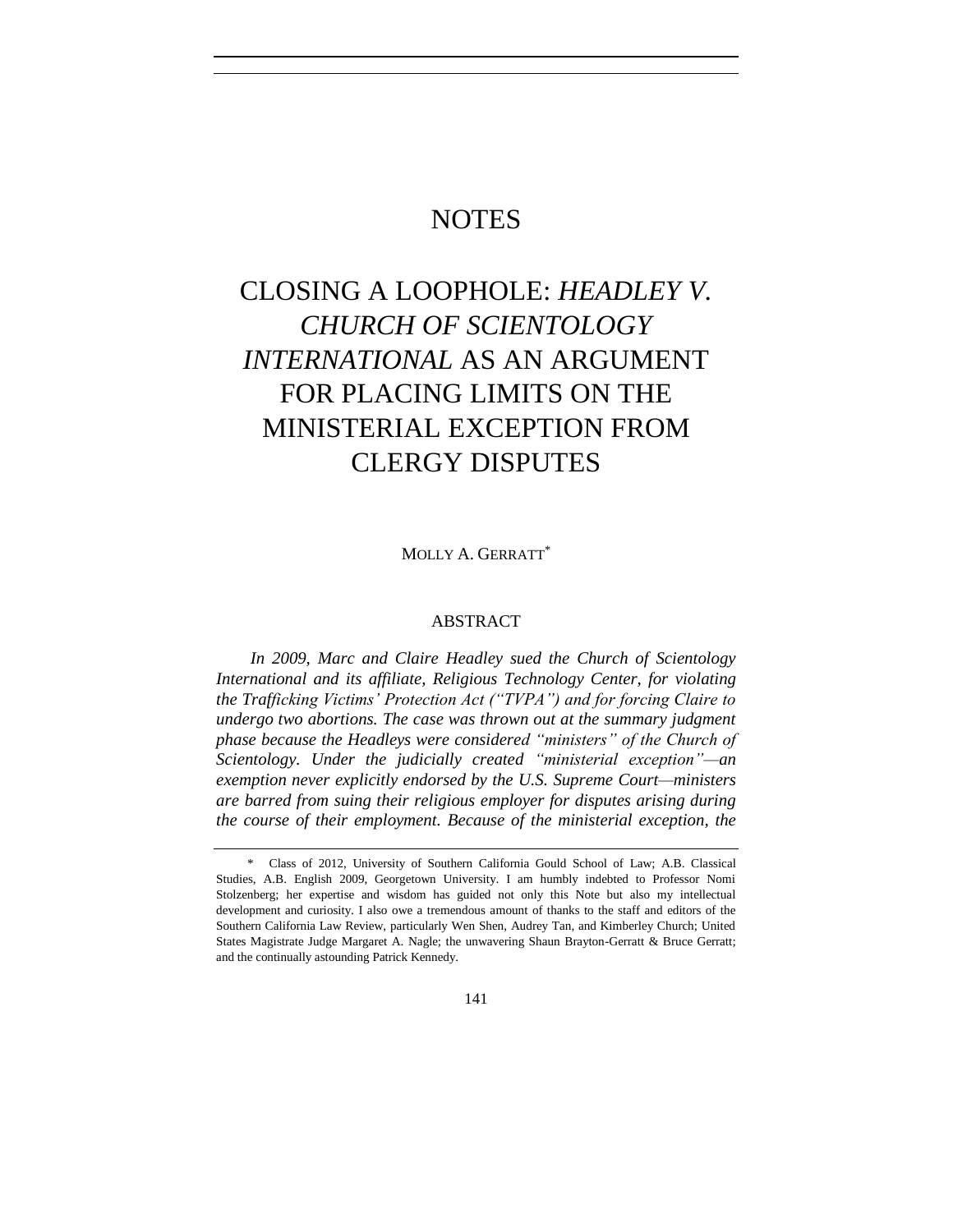# 142 *SOUTHERN CALIFORNIA LAW REVIEW* [Vol. 85:141]

*Headleys' accusations have gone uninvestigated, potentially allowing the Church to continue to inflict horrific treatment on other "ministers" in its ranks. This Note begins by analyzing the current state of the exemption and its limits. Utilizing* Headley *as a case study, this Note concludes that the current limits on the ministerial exception are inadequate and proposes that courts consider the "harm principle" as a limiting doctrine on the exemption. This limiting principle would force the courts to consider physical and societal injuries caused by religious institutional behavior in the ministerial employment relationship in their constitutional inquiries. During the production of this Note, the U.S. Supreme Court heard argument and decided a case concerning the ministerial exception. A brief epilogue addresses the decision and its implications on the limitation set forth in this Note.*

# TABLE OF CONTENTS

| C. THE PROBLEM IN THE MINISTERIAL EXCEPTION'S   |  |
|-------------------------------------------------|--|
|                                                 |  |
| II. ARGUMENTS IN FAVOR OF THE MINISTERIAL       |  |
|                                                 |  |
| A. ORIGIN OF THE MINISTERIAL EXCEPTION153       |  |
| B. CONSTITUTIONAL ARGUMENTS FOR THE MINISTERIAL |  |
|                                                 |  |
|                                                 |  |
|                                                 |  |
| b. The Ministerial Exception Survives Smith 161 |  |
|                                                 |  |
| III. CONSTITUTIONAL ARGUMENTS AGAINST THE       |  |
| EXISTENCE OF THE MINISTERIAL EXCEPTION 166      |  |
|                                                 |  |
|                                                 |  |
| IV. LIMITS ON THE SCOPE OF THE MINISTERIAL      |  |
|                                                 |  |
|                                                 |  |
| B. THE "RELIGIOUS" MOTIVATION REQUIREMENT172    |  |
|                                                 |  |
| V. A PROPOSED LIMIT: THE "HARM PRINCIPLE" 177   |  |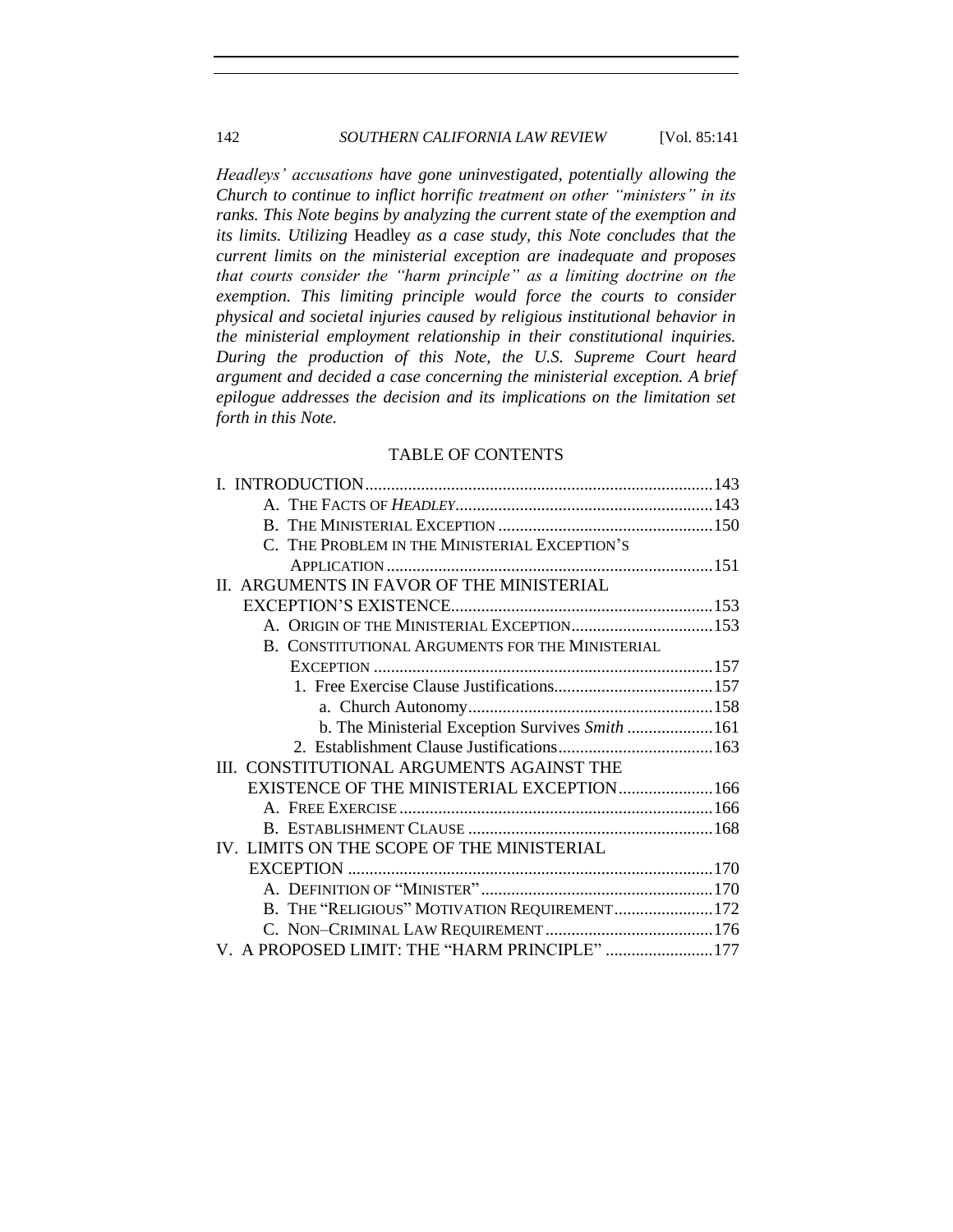| 2011] | LIMITING THE MINISTERIAL EXCEPTION                            | 143 |
|-------|---------------------------------------------------------------|-----|
|       | A. RECENT SUPREME COURT JURISPRUDENCE WEIGHS IN               |     |
|       | FAVOR OF APPLYING THE HARM PRINCIPLE TO THE                   |     |
|       |                                                               |     |
|       | 1. The Movement from Strict Separation to Neutrality184       |     |
|       | 2. Establishment Analysis Under the Neutrality Principle  185 |     |
|       | 3. Free Exercise Analysis Under the Neutrality Principle  186 |     |
|       | B. THE "HARM PRINCIPLE" AS APPLIED TO THIRD PARTY             |     |
|       | HARM CASES AND CHURCH CHILD ABUSE CASES 193                   |     |
|       | VI. APPLYING THE "HARM PRINCIPLE" TO THE                      |     |
|       |                                                               |     |
|       |                                                               |     |
|       |                                                               |     |
|       | 1. The Harm Principle Should Apply to the Ministerial         |     |
|       |                                                               |     |
|       |                                                               |     |
|       |                                                               |     |
|       | 4. The Current Limits on the Ministerial Exception Are        |     |
|       |                                                               |     |
|       | 5. Potential Abuse of the Harm Principle: Pluralism and       |     |
|       |                                                               |     |
|       |                                                               |     |
|       |                                                               |     |
|       |                                                               |     |

# I. INTRODUCTION

# <span id="page-2-2"></span>A. THE FACTS OF *HEADLEY*

<span id="page-2-1"></span><span id="page-2-0"></span>Marc and Claire Headley each signed a billion-year employment contract with the Church of Scientology before they were adults. Marc Headley became involved with the Church of Scientology when he was around ten years old.<sup>1</sup> At fifteen, he signed a contract to become a member of Scientology's Sea Organization ("Sea Org").<sup>2</sup> Claire Headley was raised in the Church of Scientology.<sup>3</sup> She joined the Sea Org in 1991 at age

<sup>1.</sup> Plaintiff's Memorandum of Points and Authorities in Opposition to Defendant Church of Scientology Int'l's Motion for Summary Judgment at 2, Headley v. Church of Scientology Int'l, 2010 U.S. Dist. LEXIS 84869 (C.D. Cal. Aug. 5, 2010) (No. CV09-3986), 2010 WL 2915814 at \*4 [hereinafter Plaintiff's Memorandum].

<sup>2.</sup> *Id.*

<sup>3.</sup> Headley v. Church of Scientology Int'l, No. CV09–3987, 2010 U.S. Dist. LEXIS 80807, at \*1 (C.D. Cal. Aug. 5, 2010).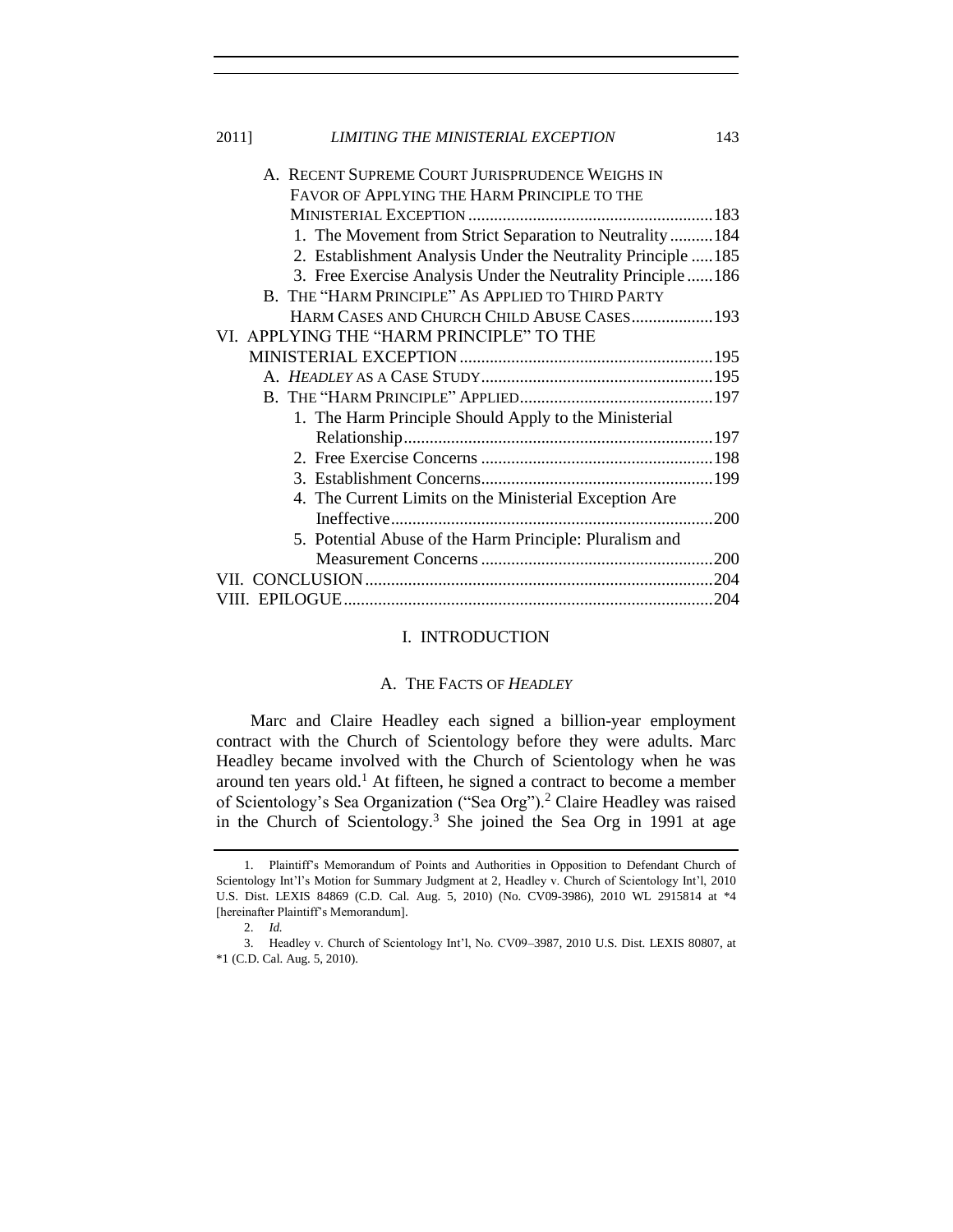<span id="page-3-3"></span>sixteen.<sup>4</sup> In 2009, they sued the Church for various abuses they claim they endured while they were members of the Sea Org.

The allegations in their Complaints are, if true, horrific. This Note, however, recognizes that they are just that—allegations. For the purposes of denying summary judgment, a court must assume the truth of the allegations presented to it; this means that the facts' actual veracity will be tested later at trial if the case is allowed to proceed that far. Because summary judgment was the stage reached in *Headley v. Church of Scientology International*, this Note will assume the truth of the allegations presented against the defendant Church, but does not pass judgment on their actual veracity.

<span id="page-3-1"></span><span id="page-3-0"></span>The Sea Org is a group of the Church of Scientology's staff, and all of the senior leaders of the Church belong to the Sea Org.<sup>5</sup> It is the "church's equivalent of a religious order."<sup>6</sup> Members are required to sign a onebillion-year contract promising service to the religion in their subsequent lives, and often are enlisted into the organization as children.<sup>7</sup> The Sea Org originated as a maritime group whose members worked on ships.<sup>8</sup> Today, the organization is headquartered in Gilman Hot Springs, California,<sup>9</sup> and its members wear Navy-style uniforms as a nod to the organization's roots.<sup>10</sup> The purpose of the Sea Org is to "'clear the planet' of negative

7. *Id.*

<sup>4.</sup> Joe Childs & Thomas C. Tobin, *Inside Scientology: No Kids Allowed*, ST. PETERSBURG TIMES, June 12, 2010, *available at* http://www.tampabay.com/news/scientology/article1101759.ece. The *St. Petersburg Times* released a three-part exposé on the Church of Scientology entitled *Scientology: The Truth Rundown*. The interview with Claire Headley is a part of a collection of many articles about the religion available online.

<span id="page-3-2"></span><sup>5.</sup> *Headley*, 2010 U.S. Dist. LEXIS 80807, at \*1.

<sup>6.</sup> Lawrence Wright, *The Apostate: Paul Haggis vs. the Church of Scientology*, NEW YORKER, Feb. 14, 2011, at 84, 93.

<sup>8.</sup> Laurie Goodstein, *Defectors Say Church of Scientology Hides Abuse*, N.Y. TIMES, Mar. 6, 2010, http://www.nytimes.com/2010/03/07/us/07scientology.html?  $r=1$ &pagewanted=1. This term is derived from Scientology founder L. Ron Hubbard's activities at sea. The *New Yorker* reports, through defector and screenwriter Paul Haggis, that Hubbard preferred being at sea because it was a "distraction-free environment" where he could "continue his research into the upper levels of spiritual awareness." Wright, *supra* note [6,](#page-3-0) at 93. Hubbard used to take a staff of young people, who called themselves the Sea Organization, on a boat through the Mediterranean to find treasure he had purportedly hidden in a past life. *Id. See also* Wollersheim v. Church of Scientology of Cal., 66 Cal. Rptr. 2d 1, 4 (Ct. App. 1989) (describing the plaintiff's experience working for Scientology aboard a ship, on which he claims he was "forced to undergo a strenuous regime which began around 6 a.m. and continued until 1 a.m. the next morning . . . [and] to sleep nine deep in the ship's hold").

<sup>9.</sup> MARC HEADLEY, BLOWN FOR GOOD: BEHIND THE IRON CURTAIN OF SCIENTOLOGY 371 (2010). The title of this book, written by the plaintiff in the *Headley* case, refers to the term "blown," meaning a departure from the Scientology religion that is not sanctioned by the religion. *Id.* at 359.

<sup>10.</sup> Goodstein, *supra* note [8.](#page-3-1)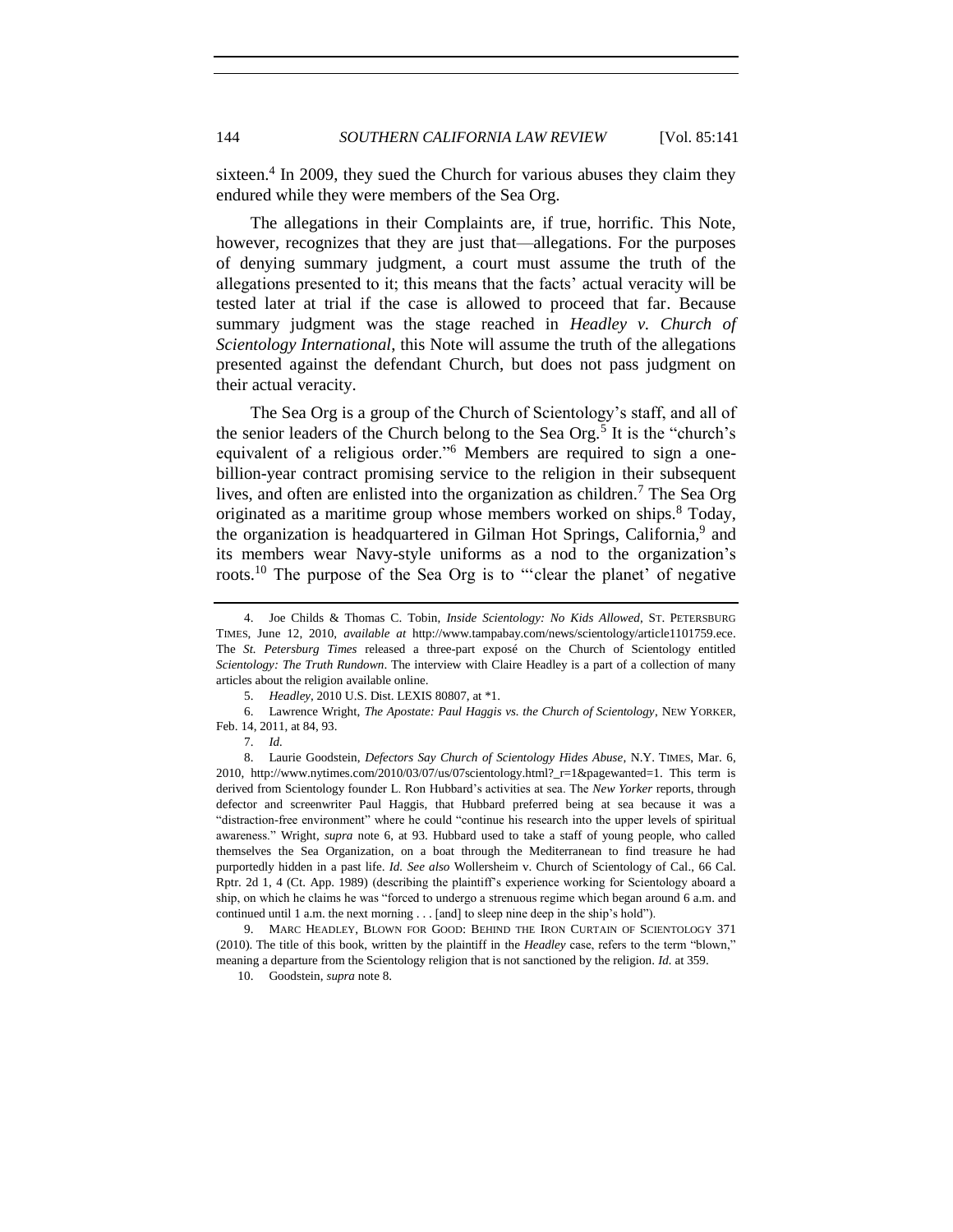influences by bringing Scientology to its inhabitants."<sup>11</sup> The organization currently consists of around six thousand members who counsel other members and prospective Scientologists, $12$  care for maintenance of the headquarters ("Int Base"), $^{13}$  and publish official Scientology literature.<sup>14</sup> Members may marry, but may not have children.<sup>15</sup>

The Scientology religion is based on the goal of obtaining "[a] civilization without insanity, without criminals and without war, where the able can prosper and honest beings can have rights, and where man is free to rise to greater heights."<sup>16</sup> Based on the teachings in L. Ron Hubbard's book *Dianetics*, the religion espouses the view that people are Thetans, or "immortal spiritual being[s] that live[] through countless lifetimes."<sup>17</sup> Thetans have "reactive mind[s]" in which painful and damaging memories called "engrams" are stored.<sup>18</sup> Engrams are the "source of nightmares, insecurities, irrational fears, and psychosomatic illnesses."<sup>19</sup> Through a process called "sec checking," Sea Org members use a tool called an "emeter" to locate engrams and remove their negative qualities. When this is done, the reactive mind will be wiped out and the person will be "clear."<sup>20</sup> Another mode for obtaining clarity is the "auditing" process, which consists of "spiritual counseling."<sup>21</sup> Through auditing, members embark on "the Bridge," or the process of obtaining various "levels" within the Church; $^{22}$  this is an incentive for purchasing more auditing. Clarity for the world is the goal of the Scientology religion.

But this mission, it would seem, often has the opposite consequence.

21. *Id.* at 88. Auditing costs money, and it is estimated by a Carnegie Mellon University professor that it can cost more than \$500,000; the church denies this. *Id.* at 88–89.

<sup>11.</sup> *Id.*

<sup>12.</sup> Wright, *supra* not[e 6,](#page-3-0) at 93.

<sup>13.</sup> "This refers to the large property located in Gilman Hot Springs, California that houses all of the international management organizations of Scientology . . . . All of the staff that work here are also housed on the property and seldom leave for any reason." HEADLEY, *supra* not[e 9,](#page-3-2) at 371. The term is also interchangeable with "Gold Base." Marc Headley's book includes a glossary of the many terms and abbreviations used by Scientologists with which outsiders are unfamiliar ("It could be said that if two Scientologists were talking to each other about Scientology it would almost seem they were speaking a different language . . . ."). *Id.* at xv.

<sup>14.</sup> Wright, *supra* not[e 6,](#page-3-0) at 93.

<sup>15.</sup> *Id.*

<sup>16.</sup> *Id.* at 87 (quoting L. Ron Hubbard).

<sup>17.</sup> *Id.* at 87, 93. This belief underlies the practice of signing billion year contracts.

<sup>18.</sup> *Id.* at 93.

<sup>19.</sup> *Id.*

<sup>20.</sup> *Id.*

<sup>22.</sup> HEADLEY, *supra* not[e 9,](#page-3-2) at 359. The Bridge is also known as the "Bridge to Total Freedom." *Id.*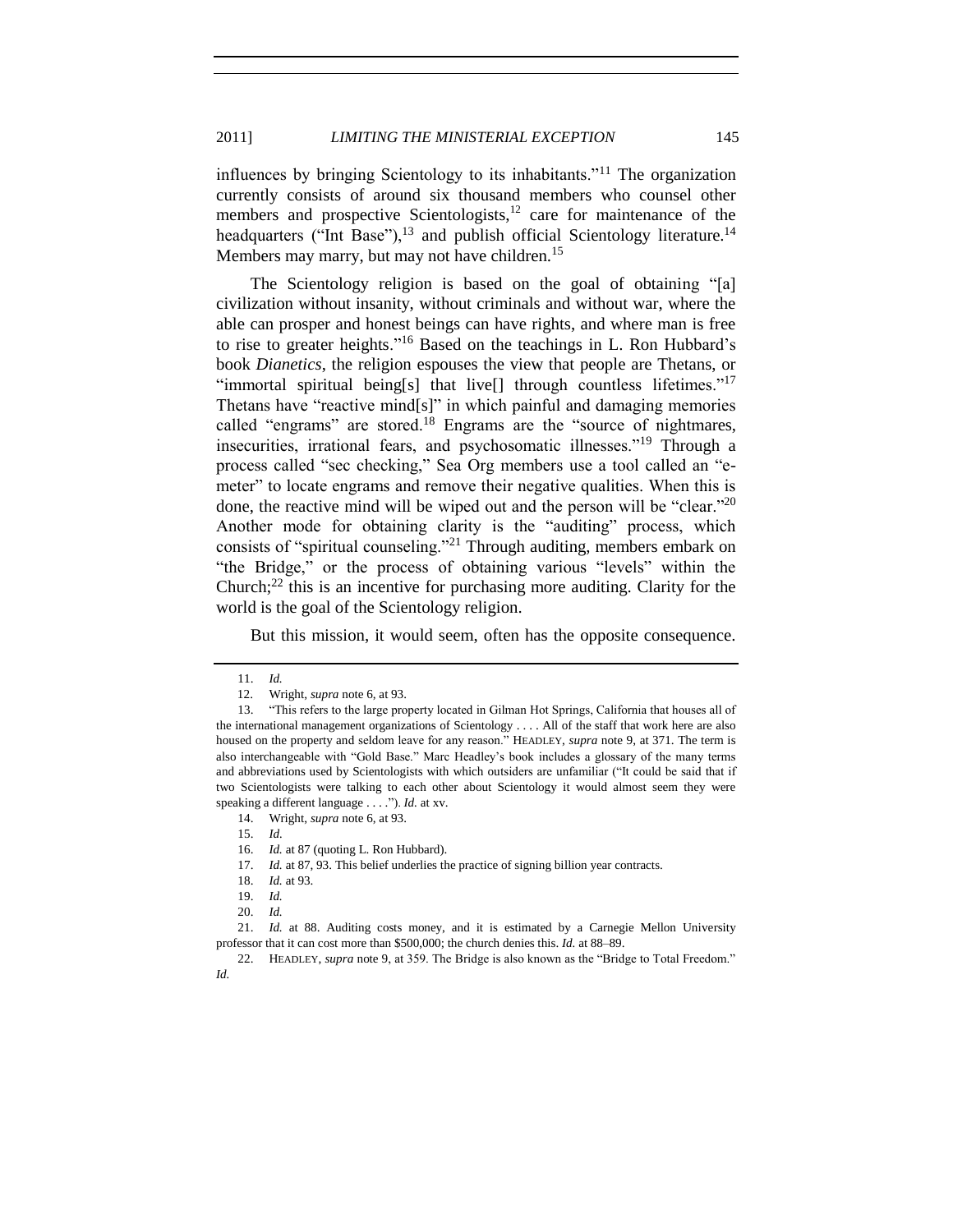<span id="page-5-0"></span>Defectors from the Church, including Marty Rathbun,<sup>23</sup> Paul Haggis,<sup>24</sup> and Marc Headley,  $2^5$  have recently published stories about their stints in the Church. Their stories center around the common experience of witnessing (or themselves enduring) episodes of violence by Church leaders. Rathbun, one of Church leader David Miscavige's closest associates when he was a Sea Org member, reports having seen Miscavige beat multiple members and was himself instructed to beat other members. "Staffers are disciplined and controlled by a multilayered system of 'ecclesiastical justice.' It includes publicly confessing sins and crimes to a group of peers, being ordered to jump into a pool fully clothed, facing embarrassing 'security checks' or, worse, being isolated as a 'suppressive person.'"<sup>26</sup> Rathbun also claims that in 1995, he was instructed to dispose of incriminating evidence after a Sea Org member, Lisa McPherson, died after being taken out of a hospital by fellow Scientologists and kept in a hotel room for seventeen days.<sup>27</sup> Lawrence Wollersheim, another former Sea Org member, claimed that he was forced to stay in a docked ship for eighteen hours a day without enough sleep or food, and he successfully sued the Church for this treatment and won a two-and-a-half-million-dollar judgment.<sup>28</sup> Female ex-Scientology members also report being forced to have abortions in order to remain a part of Sea Org.<sup>29</sup>

It is difficult to imagine how a person willingly withstands these atrocities. One defector said the primary motivator was fear: "You don't have any money. You don't have job experience. You don't have anything.

26. Childs & Tobin, *supra* note [23.](#page-5-0) A "suppressive person" blocks the spiritual progress of Scientologists and therefore must be avoided. Wright, *supra* not[e 6,](#page-3-0) at 88.

27. Childs & Tobin, *supra* not[e 23.](#page-5-0)

28. Wollersheim v. Church of Scientology of Cal., 66 Cal. Rptr. 2d 1, 4 (Ct. App. 1989). *See also* Wright, *supra* not[e 6,](#page-3-0) at 93.

<sup>23.</sup> *See* Joe Childs & Thomas C. Tobin, *Scientology: The Truth Rundown*, ST. PETERSBURG TIMES, June 21, 2009, *available at* http://www.tampabay.com/news/article1012148.ece ("Mark C. 'Marty' Rathbun left the Church of Scientology staff in late 2004, ending a 27-year career that saw him rise to be among the organization's top leaders. For the past four years, he has lived a low-profile life in Texas. Some speculated he had died . . . . Contacted by the *St. Petersburg Times*, Rathbun agreed to tell the story of his years in Scientology and what led to his leaving.").

<sup>24.</sup> *See* Wright, *supra* not[e 6,](#page-3-0) at 84 ("Haggis forwarded his resignation letter to more than twenty Scientologist friends, including Anne Archer, John Travolta, and Sky Dayton, the founder of EarthLink. 'I felt if I sent it to my friends they'd be as horrified as I was, and they'd ask questions as well . . . .'").

<sup>25.</sup> *See* HEADLEY, *supra* not[e 9,](#page-3-2) at xv ("When I eventually left [the Sea Org] in 2005, it took me over a year to speak out about my experiences as a Scientology staff member, the abuse and the inner workings of the Sea Organization. After writing several of my accounts on different internet sites, I was flooded with hundreds of requests to put them all in a book.").

<sup>29.</sup> *See infra* not[e 37](#page-6-0) and accompanying text.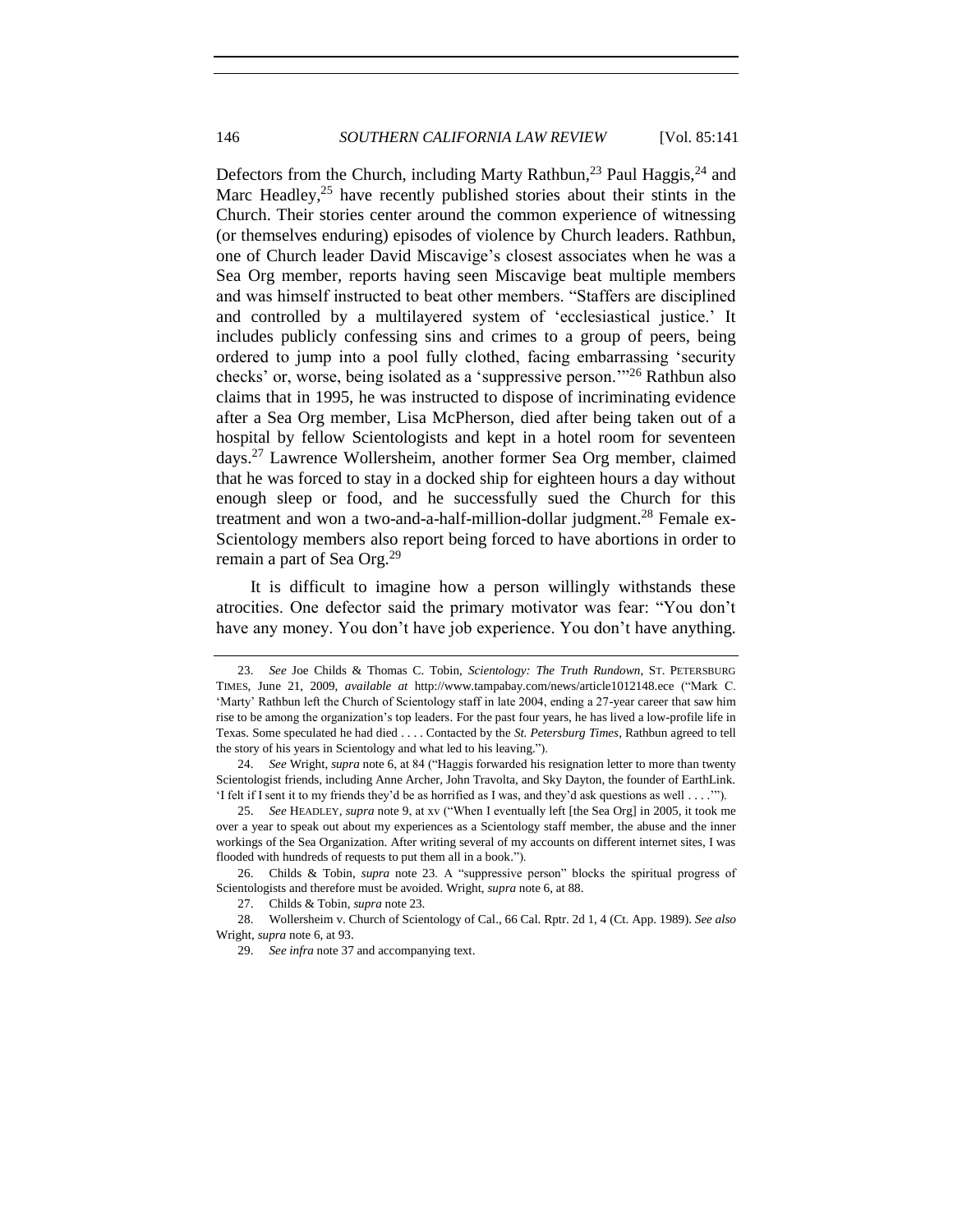And [Miscavige] could put you on the streets and ruin you."<sup>30</sup> And why not call the police? One reason is doctrinal: "Only by going through Scientology will you reach spiritual immortality ... If you don't go through Scientology, you're condemned to dying over and over again in ignorance and darkness, never knowing your true nature as a spirit."<sup>31</sup> Another reason is that "if a Sea Org member sought outside help he would be punished, either by being declared a Suppressive Person or by being sent off to do manual labor." <sup>32</sup> The Church forbids members from leaving Sea Org. In a practice known as a "blow drill," which the Church denies exists but is described by both Marc Headley and the *New Yorker*, Sea Org members who try to escape are pursued and brought back to the organization through "emotional, spiritual, or psychological pressure [or sometimes] physical force."<sup>33</sup> Moreover, in order to prevent Sea Org members from leaving in the first place, the base is enclosed by high perimeter fences.<sup>34</sup> People who show indications that they might "blow" or are not properly performing their duties are put into the Rehabilitation Project Force ("RPF"), a program in which members work long hours, spend at least five hours in counseling to find their crimes and evil purposes, and may not speak unless spoken to.<sup>35</sup> The *New Yorker* reported that the Church has been under investigation by the FBI for human trafficking violations since 2009 in relation to these practices.<sup>36</sup> These same experiences formed the complaints by Marc and Claire Headley in *Headley*.

<span id="page-6-1"></span><span id="page-6-0"></span>Claire Headley claimed that she was forced to have two abortions by the Church of Scientology, one at age nineteen, and the other at age twentyone.<sup>37</sup> Mrs. Headley notes in an interview with the *St. Petersburg Times*

<sup>30.</sup> Wright, *supra* not[e 6,](#page-3-0) at 101.

<sup>31.</sup> *Id.* at 102 (quoting former Sea Org member Jefferson Hawkins).

<sup>32.</sup> *Id.*

<sup>33.</sup> *Id.* at 104. *See also* HEADLEY, *supra* note [9,](#page-3-2) at 359 ("Several staff are dispatched to bus stations, airports, local hotels, etc. to locate the person. Major airline flight records are searched for tickets being purchased under the staff member's name and the person is generally hunted down until 'recovered' or they have been declared officially blown and not able to be found. Blow drills have taken anywhere from 3 hours to 3 weeks, and involves anywhere from 20 to 50 staff.").

<sup>34.</sup> Wright, *supra* not[e 6,](#page-3-0) at 101.

<sup>35.</sup> HEADLEY, *supra* note [9,](#page-3-2) at 379. *See also* Wright, *supra* note [6,](#page-3-0) at 105. Another similar practice is that of disconnection, in which a Sea Org member is not allowed to have contact with friends or family that could have negative effects on them. It is similar to the shunning practices of the Amish and Orthodox Jewish communities. *Id.* at 84, 98.

<sup>36.</sup> Wright, *supra* not[e 6,](#page-3-0) at 104–05.

<sup>37.</sup> Childs & Tobin, *supra* note [4.](#page-3-3) See *Laura Dieckman*, ST. PETERSBURG TIMES, http://www.tampabay.com/specials/2009/reports/project/dieckman.shtml (last visited Oct. 28, 2011) and *Sunny Pereira*, ST. PETERSBURG TIMES, http://www.tampabay.com/specials/2009/reports/project/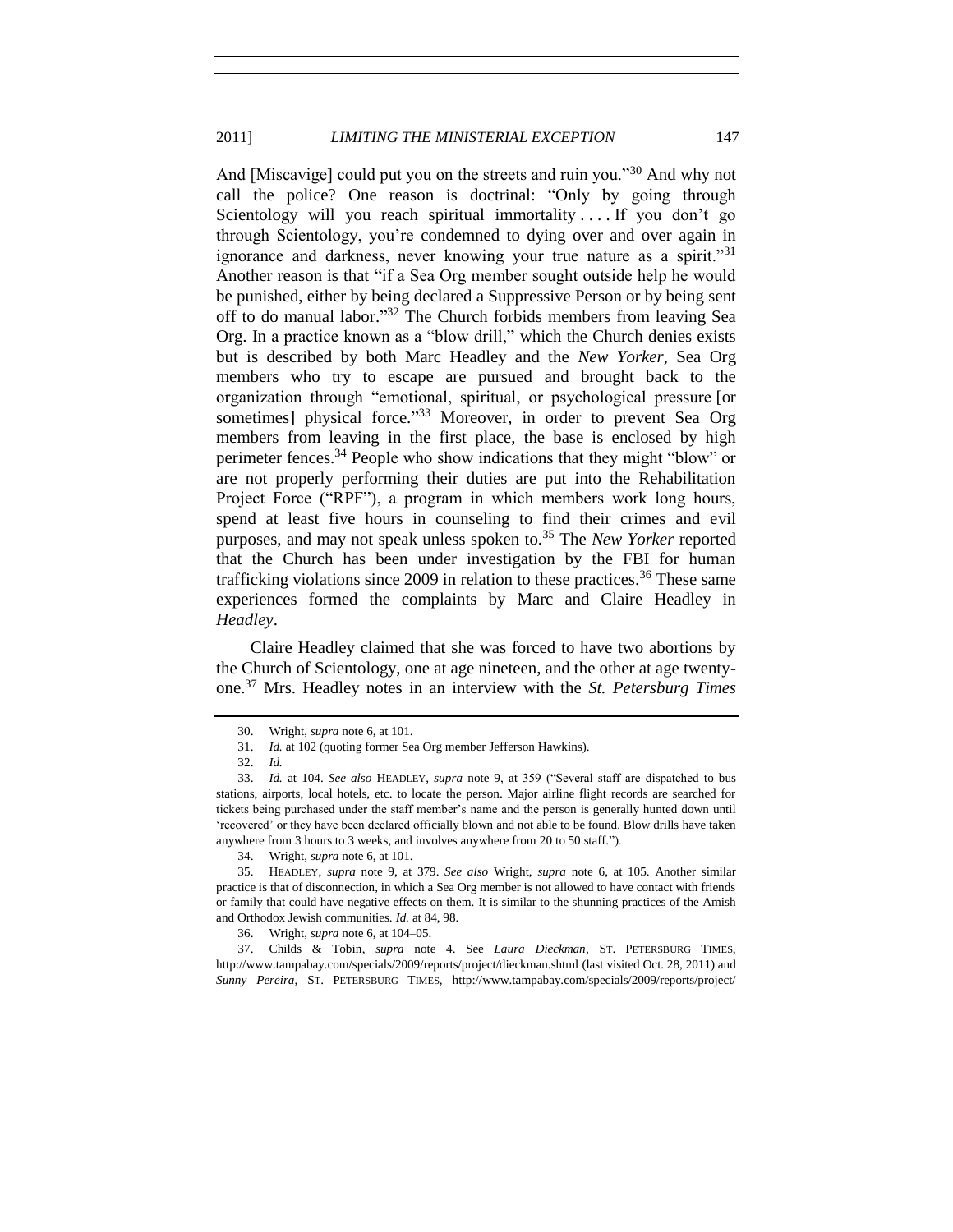that, having been raised in the Church, she did not know much about the real world, and with a salary of forty-six dollars a week, birth control was not a part of her budget.<sup>38</sup> In 1994, when she became pregnant for the first time, Sea Org members were not allowed to be pregnant or to carry a child to term.<sup>39</sup> If a Sea Org member decided to do this, she would be sent to a non–Sea Org location and would be separated from her spouse.<sup>40</sup> Mrs. Headley reported that she had seen the Church subject women who had made the decision to keep a child to heavy labor.<sup>41</sup> She did not know what the Church's policy was regarding the child born to a member.<sup>42</sup>

Before Mrs. Healey was taken to the clinic to get her first abortion, senior members of the Church told her the questions the doctor would ask her and instructed her about how to answer these questions.<sup>43</sup> The second time she found out she was pregnant, she was working at the Religious Technology Center in Clearwater, Florida,<sup>44</sup> where she was separated from

38. Childs & Tobin, *supra* not[e 4.](#page-3-3)

40. *Id.*

42. *Id.*

43. *Id.* ("If they ask you if you want to talk to a psychologist about your decision, say no.' 'If they ask you if you want to discuss it, say no.'").

44. "[The Religious Technology Center] owns the Scientology trademarks and advanced technology. It licenses these trademarks to [the church] for sublicense to subordinate organizations and directly licenses the advanced technology to appropriate Advanced Organizations." HEADLEY, *supra* note [9,](#page-3-2) at 379.

pereira.shtml (last visited Oct. 28, 2011) for discussions by other women with similar stories. Laura Dieckman joined Sea Org when she was twelve years old. *Laura Dieckman*, *supra*. She was seventeen when she became pregnant in 1996. *Id.* Having been a Scientologist all of her life, she felt entirely dependent on the religion. *Id.* She had no education or money, and her husband was a Sea Org member as well. *Id.* She recounts conversations with superiors who told her she would need to have the abortion, but not to worry because the fetus was "just tissue." *Id.* In 2001 she was assigned to the RPF, where she was separated from her husband, family, and friends for almost three years. *Id.* She felt as if there would be no way out of RPF for her; she knew that there was a second tier to the RPF in which RPF members who did not behave were sent and kept out of contact with the regular RPF members. *Id.*  Knowing that if she did something suicidal she would be removed from RPF and the Sea Org within twenty-four hours without being forced into the second RPF tier, she drank bleach within the eyeshot of another member. *Id.* She was removed from the Sea Org and started a life outside of the religion. *Id.* Sunny Pereira joined the Sea Org at age fifteen in 1988 and left in 2004. *Sunny Pereira*, *supra*. According to her, the pressure to have an abortion was instilled in her by being told to weigh the lives Sea Org's members they were supposedly saving by their actions against this "one little tiny speck of nuisance that's growing inside of you." *Id.* After completing the RPF program, she became pregnant for a second time and endured a botched abortion. *Id.* After the second abortion, she reports that she had countless miscarriages, but at the time of her interview, she was happily six months pregnant and living in Texas. *Id.* The Church of Scientology responded to the St. Petersburg Times with sworn declarations by former Sea Org members who chose to have children detailing the aid given to them by the Church. Childs & Tobin, *supra* note 4.

<sup>39.</sup> *Id.*

<sup>41.</sup> *Id.*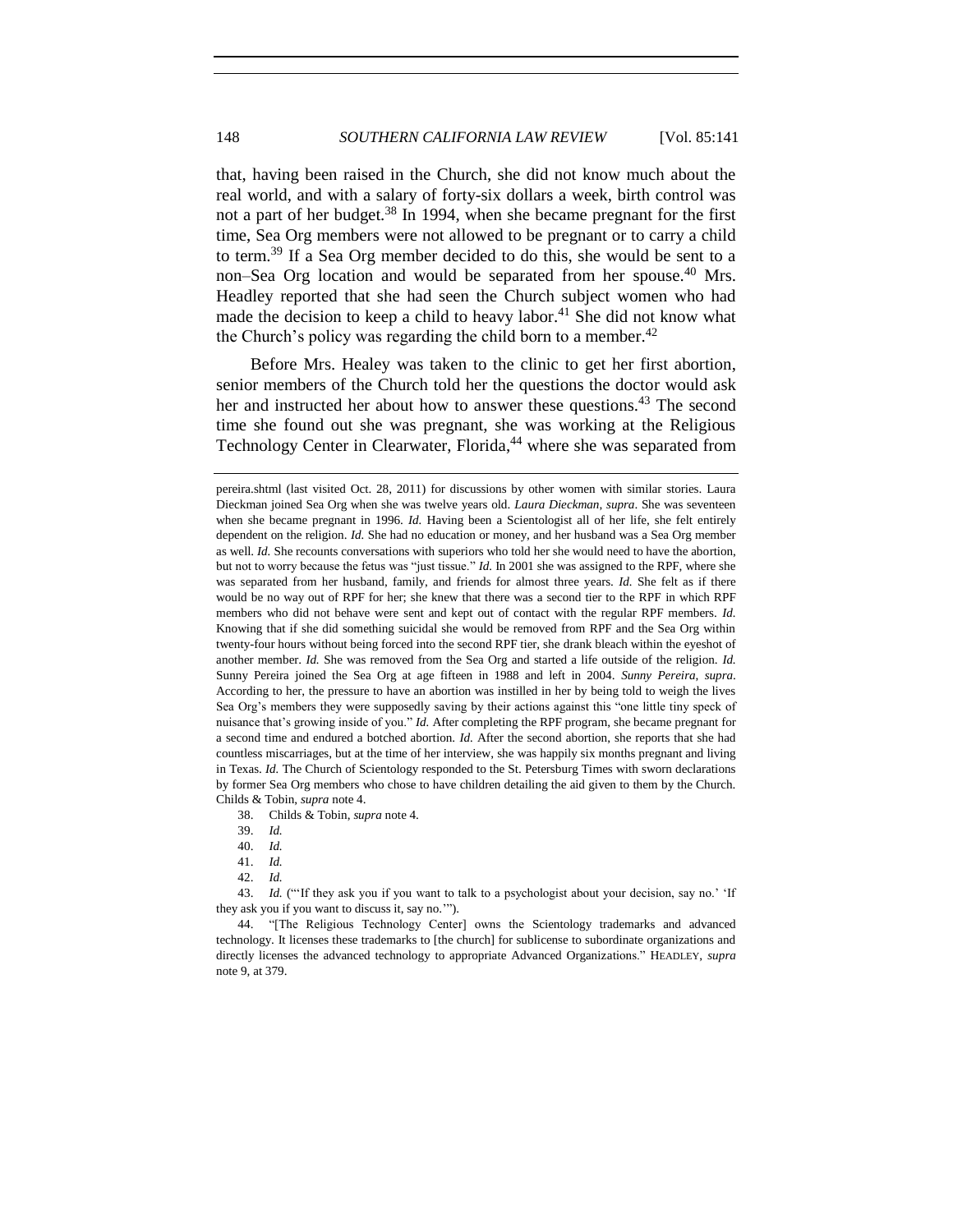her husband. The Church did not allow her to contact her husband.<sup>45</sup> She was not able to tell him about the pregnancy or the termination thereof until six months after it occurred.<sup>46</sup>

Marc Headley claimed that he suffered physical abuse at the hands of Miscavige and other leaders, including Rathbun.<sup>47</sup> This included kicking and punching in order to force Headley to submit to their authority. He also witnessed abuse of other Sea Org members and was in constant fear that he would be assaulted.<sup>48</sup> Both Marc and Claire claimed that they and others were subjected to verbal abuse and degrading punishments.<sup>49</sup> They also claimed that they were not free to communicate with people outside of Scientology<sup>50</sup> and were subjected to extensive security measures designed to prevent them from leaving.<sup>51</sup> If they did leave, they would be subjected to "blow drills."<sup>52</sup> They did not believe they had the freedom to come and go.<sup>53</sup> Based on these claims, the Headleys sued the Church for violations of the Trafficking Victims' Protection Act ("TVPA") and for forced abortions.<sup>54</sup>

48. Scientology spokesman Tommy Davis admitted at a deposition that from 2001 until 2004, at least fifty instances of physical abuse of Sea Org members occurred. *Id* at 4.

49. *Id.* at 5–6 ("Mr. Headley [was required] to clean human excrement out of an aeration pond by hand [without gloves] for two days from early in the morning until midnight. This task consisted of emptying human excrement out of a football size field about six feet deep. Mr. Headley dry heaved for the first few hours that he was performing this task, and recalls that he had human excrement in his nose, mouth, and eyes . . . . Security guards were stationed at the pond to prevent Mr. Headley and his coworkers from leaving . . . . Mr. Headley also was required to live in tents on a portion of the property for several months. During this time, he slept on trash bags and was given trash bags to use as blankets. The sprinklers routinely were turned on during the middle of the night while he and his coworkers attempted to sleep . . . . Mr. Headley was assigned to clean the floor of the kitchen facility at Gold Base with a toothbrush for several days." (citations omitted)).

50. Marc and Claire did not have access to the internet or phone without obtaining permission. *Id.* at 7. Their mail and phone calls were censored. *Id.* It was a "high crime" to call the police. *Id.*

51. The Base was surrounded by a fence that was lined with security cameras, motion detectors, flood lights, shake censors, and spikes that faced in and out. *Id.* at 7–8. Security guards with handguns were present, along with attack dogs. *Id.* at 8.

53. Plaintiff's Memorandum, *supra* not[e 1,](#page-2-2) at 13 ("Mr. Headley believed that he could not leave because he thought he would be recaptured, that he would lose all contact with his wife and family members, and that he would be subjected to a significant freeloader debt."). "A freeloader tab [is a charge] for all the coursework and counseling [Sea Org members] have received; the bill can amount to more than a hundred thousand dollars. Payment is required in order to leave in good standing." Wright, *supra* not[e 6,](#page-3-0) at 103.

54. *See infra* not[e 286.](#page-54-2)

<sup>45.</sup> Childs & Tobin, *supra* not[e 4.](#page-3-3)

<sup>46.</sup> *Id.*

<sup>47.</sup> *See* Plaintiff's Memorandum, *supra* not[e 1,](#page-2-2) at 4–5.

<sup>52.</sup> *See supra* not[e 33.](#page-6-1)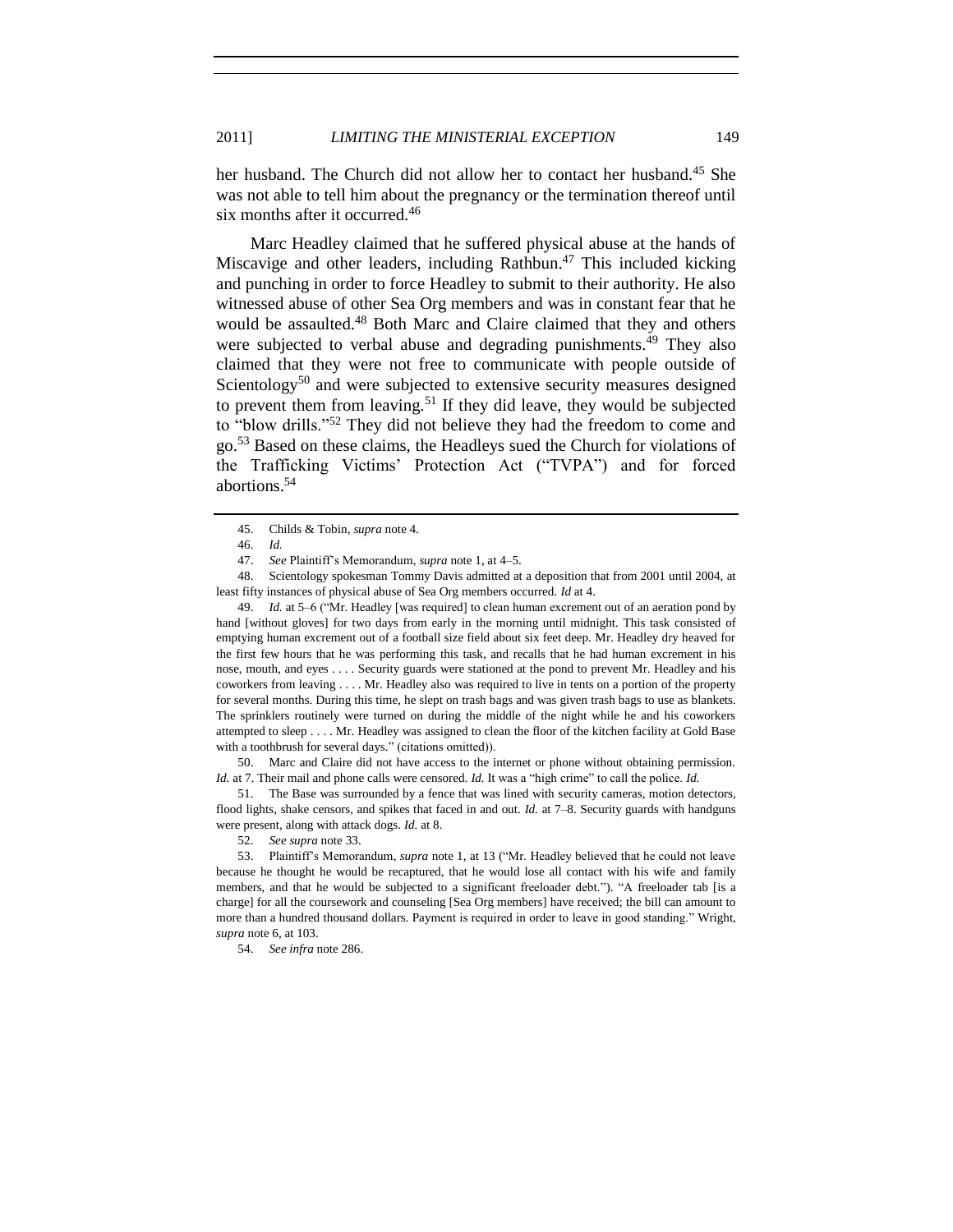# 150 *SOUTHERN CALIFORNIA LAW REVIEW* [Vol. 85:141

#### B. THE MINISTERIAL EXCEPTION

The Headleys' case hit a roadblock in the form of the "ministerial exception." Under this exemption, people considered ministers cannot successfully sue their religious employer for employment disputes. The exemption is derived in part from statute,<sup>55</sup> but is mostly developed by the courts as a means of protecting the guarantees of the Free Exercise and Establishment Clauses of the First Amendment.<sup>56</sup> From a free exercise standpoint, the exemption exists because our government respects the impulse or necessity (or both) of religious organizations to be partly autonomous—to exist in our society and to choose their modes of operation. Inherent in this grant is the right to choose and manage their clergy.<sup>57</sup> The Catholic Church, for example, has a right to hire only men to become Catholic priests; religious institutions that do not believe women can be ordained should not be forced to hire female ministers.<sup>58</sup>

As is the case with most employer-employee relationships, however, disagreements arise in minister-church relationships. But unlike regular employees who can obtain relief for unfair or discriminatory employment practices under Title VII and other similar statutes, ministers cannot easily seek relief under the same statutes. From an Establishment Clause perspective, lawsuits brought by former ministers against their religious employers run the risk of implicating the government in the internal religious operations of those institutions. This would run afoul of this country's longstanding respect for the separation of church and state.<sup>59</sup>

As a result, courts have determined that religious institutions must be granted an exemption from judicial scrutiny into the ministerial employment relationship. But, as is the case with all religious exemptions and accommodations, the ministerial exception must have limits. First, the

<span id="page-9-0"></span>

<sup>55.</sup> *See infra* note[s 71](#page-13-0)[–72](#page-13-1) and accompanying text.

<sup>56.</sup> Collectively these are known as the Religion Clauses, and they read, "Congress shall make no law respecting an establishment of religion, or prohibiting the free exercise thereof . . . ." U.S. CONST. amend. I.

<sup>57.</sup> *See infra* Part II.B.1.

<sup>58.</sup> Kent Greenawalt explains why this would be troublesome to the religious institution and to the female: "what status would a woman priest have if few members of a church acknowledge that she possesses valid religious authority?" KENT GREENAWALT, RELIGION AND THE CONSTITUTION: FREE EXERCISE AND FAIRNESS 379 (2006). He adds a footnote: "However, if the members themselves are divided, she may function effectively for those members who think she does have religious authority; and the law might, thus, strengthen the hand of some members who are not in positions of leadership." *Id.* at 379 n.6.

<sup>59.</sup> *See infra* Part II.B.2.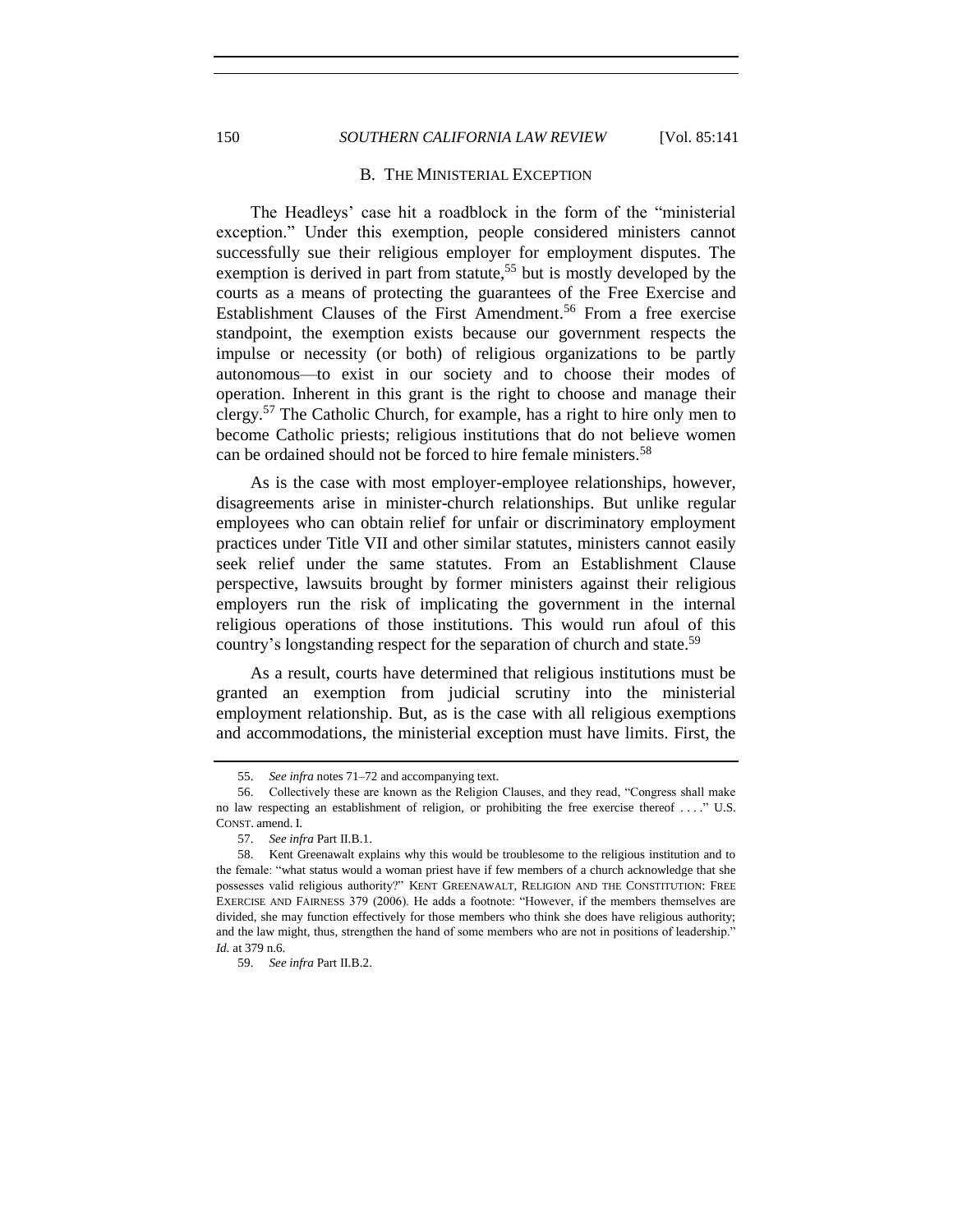person suing must be a minister.<sup>60</sup> Moreover, the Free Exercise or Establishment Clause values that created the footing for the exemption must be implicated in the law under which a suit is brought.<sup>61</sup> Courts consider that suits brought under Title VII for different sorts of discrimination—religious, sexual, and racial—are properly barred by the ministerial exception because often times the behavior that constitutes this sort of discrimination is either doctrinally motivated or at least protected under the religion clauses. Many courts presented with a case brought under Title VII assume the validity of the exemption under that statute without looking at the facts of such a case. In some jurisdictions, however, courts inquire into whether the behavior the plaintiff complains of is doctrinally motivated. For example, in the Ninth Circuit, the exemption would not bar a suit by a female who alleged that during her employment a priest had sexually harassed her, on the grounds that no Catholic doctrine instructs priests to sexually harass women.<sup>62</sup> Finally, the ministerial exception does not apply to criminal laws.<sup>63</sup>

Courts have been unclear, however, in delineating these limits. Although courts mention in passing that the exemption does not preclude suits brought under criminal laws, they have not spelled out which laws are considered "criminal."<sup>64</sup> Moreover, even though some courts have determined that the exemption does not apply to Title VII sexual harassment suits when the harassing behavior was not religiously motivated, they have not indicated whether this reasoning extends to civil cases that do not concern sexual harassment.<sup>65</sup> As the case law currently stands, however, the limits on the exemption are free floating, unresolved, and clumsy.

# <span id="page-10-0"></span>C. THE PROBLEM IN THE MINISTERIAL EXCEPTION'S APPLICATION

The vagueness of the limits in place on the ministerial exception has produced holdings that seem contrary to the values inherent in our system of justice and the rule of law. Consider, for example, the *Headley* case, in which Sea Org members alleged that they suffered grave abuses that were

<sup>60.</sup> *See infra* Part IV.A.

<sup>61.</sup> *See infra* not[e 86](#page-15-0) and accompanying text.

<sup>62.</sup> *See infra* Part IV.B.

<sup>63.</sup> *See infra* Part IV.C.

<sup>64.</sup> *See infra* Part IV.C. Additionally, no appellate court has ever ruled on whether the ministerial exception bars TVPA claims. *But cf. infra* note [295](#page-56-2) (noting a district court opinion concerning claims of trafficking by ministers).

<sup>65.</sup> *See infra* Part IV.B.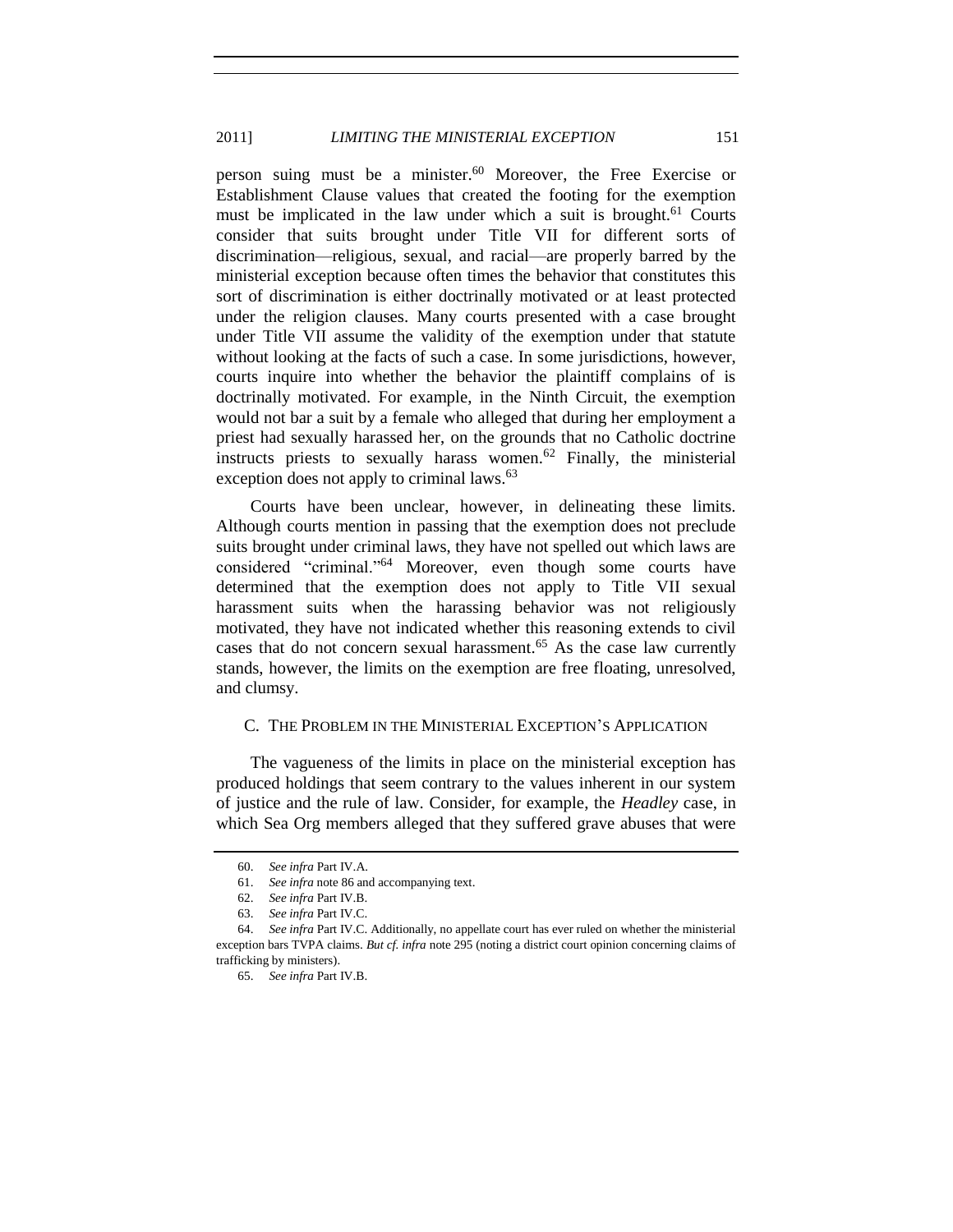<span id="page-11-1"></span>motivated directly by the Scientology doctrine. Next, consider a female Methodist minister who was fired because of alleged sexual discrimination. <sup>66</sup> Before going on maternity leave, she questioned why her pay was lower than that of her male counterparts. After taking maternity leave, she suffered from post-partum complications and was hospitalized, requiring ongoing medical care. When she returned to work, she was fired and told that she needed to repay the church for her medical costs. She was unable to sue the church for sexual discrimination because of the ministerial exception. Consider also a homosexual church organist who was fired because the church he worked for believes that homosexuality is a sin.<sup>67</sup> When he was hired, the church had asked him if he was a Christian, and he replied that he was, but he was not asked about his sexual orientation. The church found out about his sexual orientation only after he had begun working there. He was not able to sue the church.

<span id="page-11-0"></span>None of the limits set down by the courts—the "minister," the "religious" motivation, or non–criminal law requirements—kept the ministerial exception from barring these lawsuits. In each of these cases, the plaintiffs were considered ministers by the court. Additionally, sex and sexual orientation discrimination, along with alleged abusive practices by the Church of Scientology, were considered too inseparable from religious doctrine to be adjudicated. The courts never considered the amount of harm imposed by the religious institutions on the individuals involved, or to society, in making their decisions.

These decisions are unsettling. They involve acts by religious institutions that are contrary to our notions of equality and fairness $68$  surely, those employees mentioned above would have obtained relief were they not considered ministers who worked for religious institutions. On the other hand, our societal values—and the values of the Framers of the First Amendment—demand religious freedom and the freedom from government intervention in religious affairs.<sup>69</sup> As a result, ministerial exception cases are hard cases because constitutionally guaranteed

<sup>66.</sup> Combs v. Cent. Tex. Annual Conference of United Methodist Church, 173 F.3d 343, 344 (5th Cir. 1999).

<sup>67.</sup> Douglas Laycock, *Towards a General Theory of the Religion Clauses: The Case of Church Labor Relations and the Right to Church Autonomy*, 81 COLUM. L. REV. 1373, 1377 (1981) (citing Walker v. First Orthodox Presbyterian Church of S.F., 22 Fair Empl. Prac. Cas. 762, 763 (Cal. Super. Ct. 1980)).

<sup>68.</sup> *See infra* notes [144–](#page-26-0)[45](#page-26-1) (discussing how the ministerial exception undermines the notion of equality inherent in the Fourteenth Amendment).

<sup>69.</sup> *See infra* Part III.A.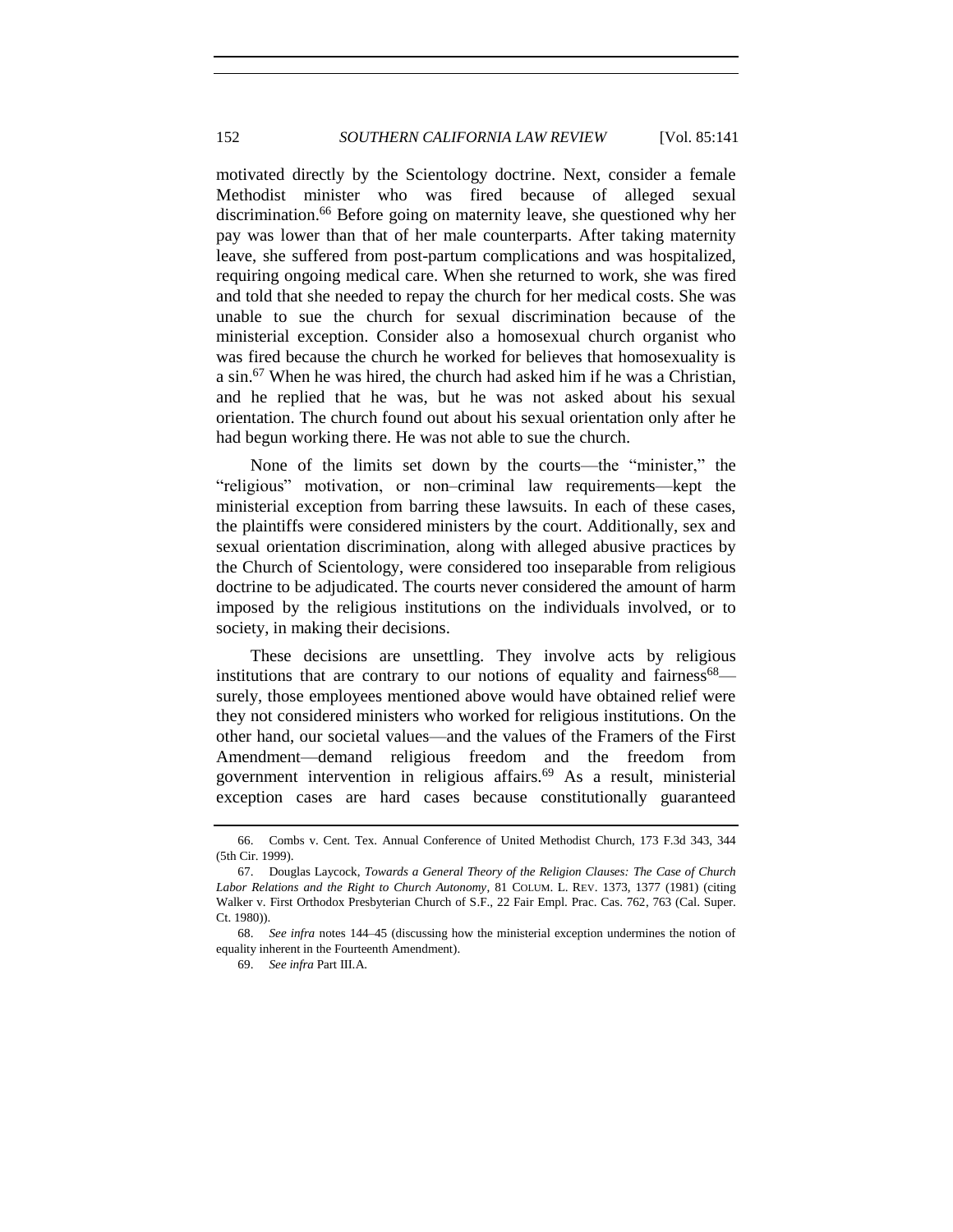individual rights are pitted against longstanding and also constitutionally rooted religious institutional rights.<sup>70</sup>

This Note does not argue that the ministerial exception does not or should not exist; indeed, it accepts the exemption's existence as a constitutional necessity in some cases. This Note does, however, argue that the limits courts have applied to the exemption have been sketched clumsily—to the detriment of individuals and to the benefit of institutional religious organizations. By addressing a grave misapplication of the exemption in *Headley*, this Note will argue for a method of constraining the exemption referred to as the "harm principle," a doctrine that calls for executing a balancing test that would quell religious conduct when it harms individuals, even when such conduct would ordinarily be protected under the religion clauses. This principle combines modes of thought that are implicitly encompassed by the current limits on the exemption and makes those tenets explicit.

Part II outlines the arguments supporting the existence of the ministerial exception. Part III details the reasons opponents of the exemption find that it is not constitutionally mandated both from free exercise and establishment clause perspectives. Part IV evaluates particular limits on the exemption already used by courts, and argues that the "harm principle" is already implicitly relied on in some of these limits. Part V describes the "harm principle" and why its application as a limiting principle is permissible, given the move in religion clause jurisprudence away from strict separation toward neutrality; this part also demonstrates how the harm principle has been applied to other sorts of disputes like church child abuse cases. Part VI encourages adoption of the harm principle as a limit to the ministerial exception, using *Headley* as a case study.

# <span id="page-12-1"></span><span id="page-12-0"></span>II. ARGUMENTS IN FAVOR OF THE MINISTERIAL EXCEPTION'S **EXISTENCE**

#### A. ORIGIN OF THE MINISTERIAL EXCEPTION

While the ministerial exception for religious employers began statutorily, the courts have interpreted and applied the exemption, giving it its real teeth. Title VII of the Civil Rights Act of 1964 explicitly prohibits discrimination in employment on the basis of race, color, religion, sex, or

<sup>70.</sup> *See infra* note[s 142](#page-26-2)[–44](#page-26-0) and accompanying text.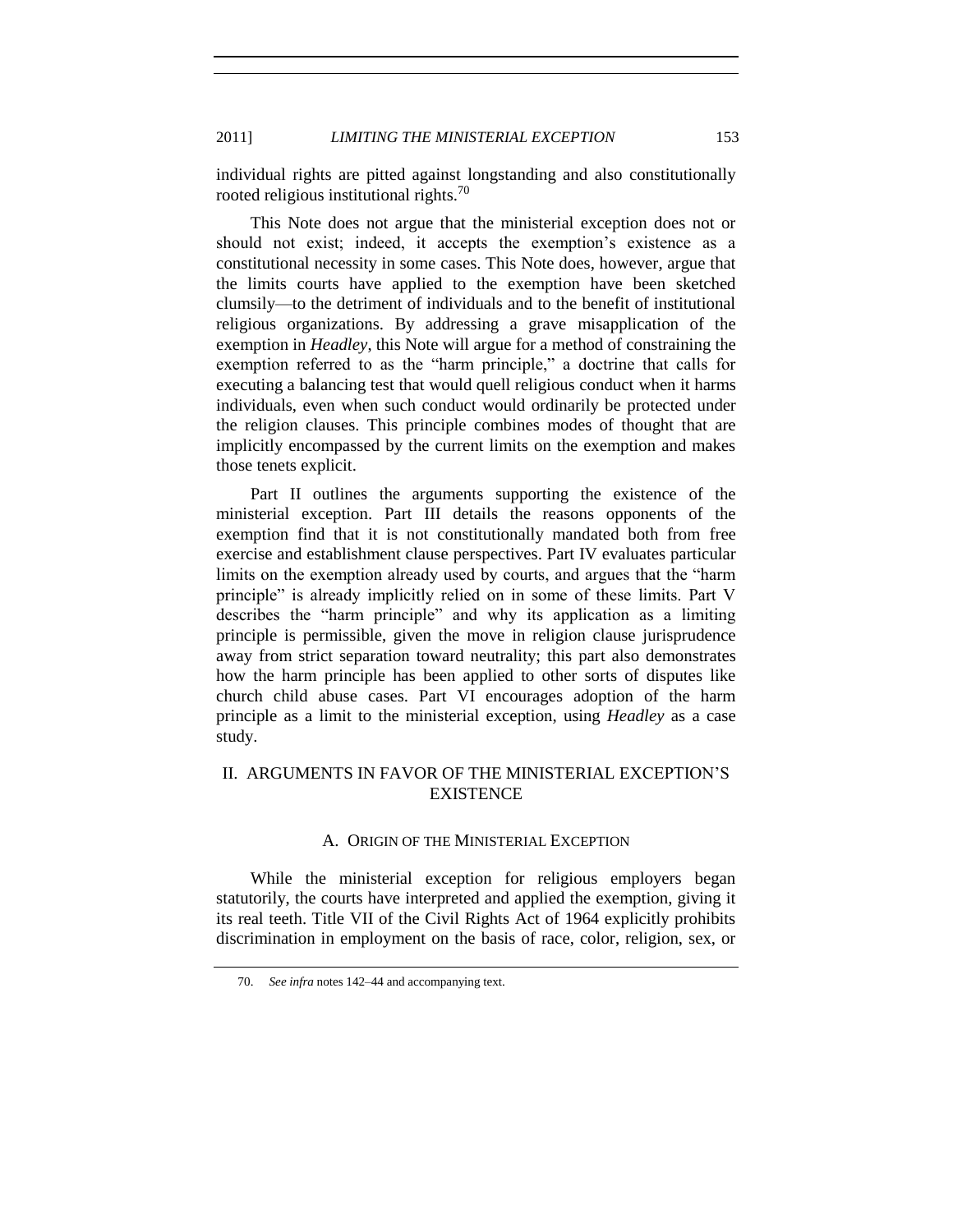<span id="page-13-1"></span><span id="page-13-0"></span>national origin.<sup>71</sup> Notably, Congress has exempted, to a certain extent, religious employers from this important civil rights statute.<sup>72</sup> Faced with the codification of this exemption for religious employers, courts have been shouldered with the task of interpreting the reach of the exemption, and in large part, they have done so in divergent ways.

The first circuit court to take up the task was the Fifth Circuit in *McClure v. Salvation Army.*<sup>73</sup> Mrs. Billie B. McClure, an "officer" in the Salvation Army, performed duties as a Corps Commander, a Welfare Casework Supervisor, and as a secretary before she was fired from the organization.<sup>74</sup> She sued the Salvation Army for discriminatory employment practices under Title VII.<sup>75</sup> While employed by the Salvation Army, Mrs. McClure made comments to superiors and corresponded with the Equal Employment Opportunity Commission ("EEOC") regarding her concern that male employees with similar jobs and job qualifications were receiving higher salaries and more benefits than was she.<sup>76</sup> Mrs. McClure alleged that she was wrongfully discharged for this reason and sought relief for the additional compensation given to her male counterparts.<sup>77</sup>

In order to resolve "whether Title VII of the Civil Rights Act of 1964 applies to the employment relationship between a church and its ministers and, if applicable, whether the statute impinges upon the Religion Clauses

<sup>71.</sup> 42 U.S.C. §§ 2000e–2000e-17 (2006).

<sup>72.</sup> At the time it took effect, Title VII exempted religious institutions from liability, but only when discrimination occurred during the course of an employee's religious work. Civil Rights Act of 1964, Pub. L. No. 88-352, § 702, 78 Stat. 241, 255 ("This title shall not apply to . . . a religious corporation, association, or society with respect to the employment of individuals of a particular religion to perform work connected with the carrying on by such corporation, association, or society of its *religious activities* . . . .") (emphasis added). However, in 1972, Congress amended Title VII to broaden the religious employer exemption. It now reads, "This subchapter shall not apply . . . to a religious corporation, association, educational institution, or society with respect to the employment of individuals of a particular religion to perform work connected with the carrying on by such corporation, association, educational institution, or society of its *activities*." 42 U.S.C. § 2000e-1(a) (emphasis added). In *Corp. of the Presiding Bishop of the Church of Jesus Christ of Latter-Day Saints v. Amos*, 483 U.S. 327, 327–30 (1987), the Supreme Court upheld the constitutionality of the amended exemption, finding that applying the exemption to religious organizations' secular activities does not violate the Establishment Clause. For further discussion of the statute and legislative history, see Laura L. Coon, Note, *Employment Discrimination by Religious Institutions: Limiting the Sanctuary of the Constitutional Ministerial Exception to Religion-Based Employment Decisions*, 54 VAND. L. REV. 481, 486–99 (2001); Treaver Hodson, Comment, *The Religious Employer Exemption Under Title VII: Should a Church Define Its Own Activities?*, 1994 BYU L. REV. 571, 573–78.

<sup>73.</sup> McClure v. Salvation Army, 460 F.2d 553 (5th Cir. 1972).

<sup>74.</sup> *Id.* at 555.

<sup>75.</sup> *Id.*

<sup>76.</sup> *Id.*

<sup>77.</sup> *Id.*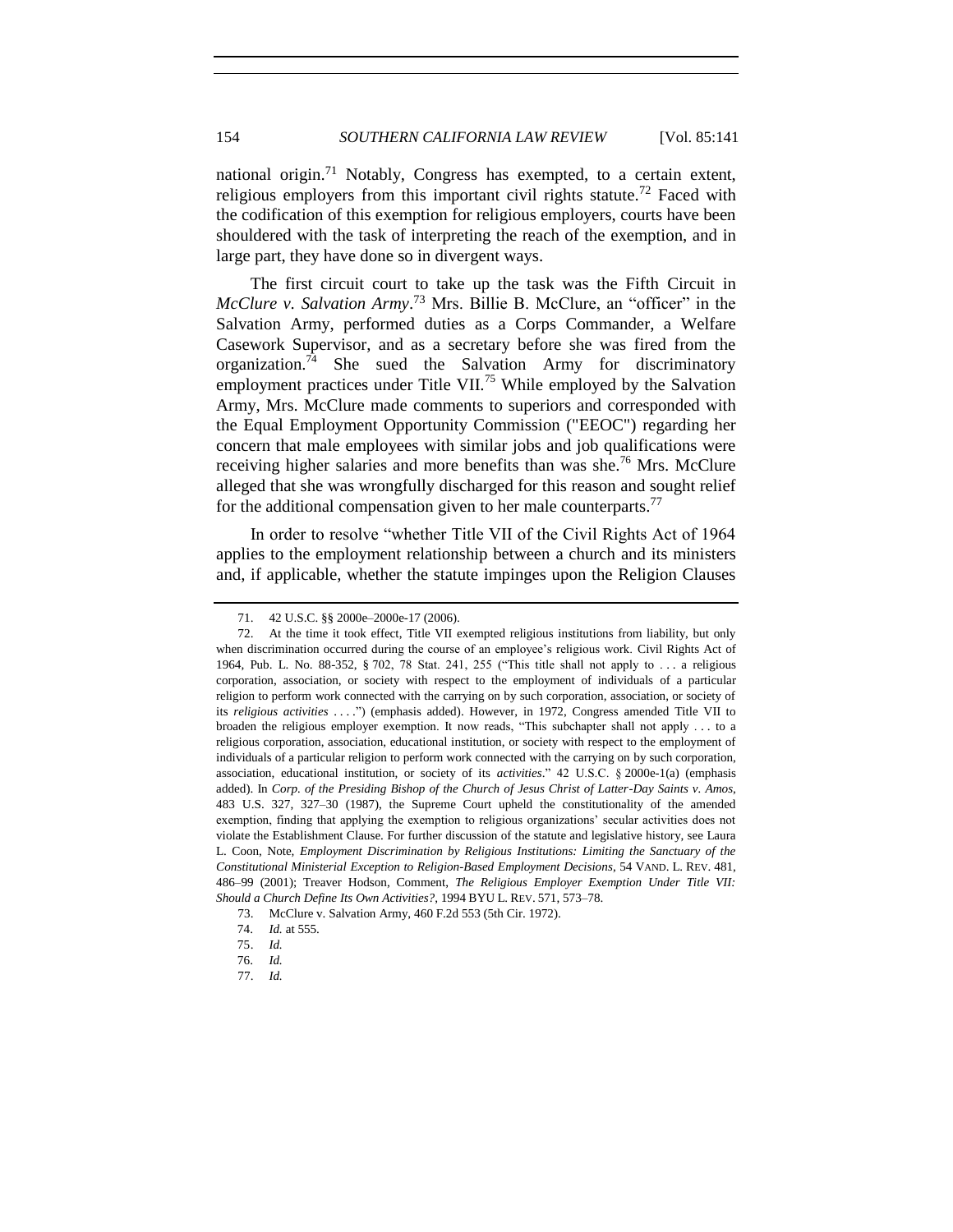of the First Amendment," the court interpreted the language and history of the statute.<sup>78</sup> It highlighted that Congress did not intend to give a blanket exemption from Title VII—religious employers may not discriminate "on the basis of race, color, sex or national origin with respect to their compensation, terms, conditions or privileges of employment."<sup>79</sup> Even against this backdrop, however, the court found that an exemption was required in order to preserve the guarantees of the Free Exercise and Establishment Clauses of the First Amendment.<sup>80</sup> Highlighting the "wall of separation" between church and state $81$  and the sanctity of the churchminister relationship, $82$  the court interpreted the scope of the exemption broadly, touching on "the functions which accompany [the] selection [of a minister,].... [which] include the determination of a minister's salary, his place of assignment, and the duty he is to perform in the furtherance of the religious mission of the church."<sup>83</sup> As a result, the court found that it could not rule on the discrimination and retaliation against Mrs. McClure, creating a "ministerial exception" that barred the suit.

Since the Fifth Circuit took on the issue in 1972, all of the other circuits have followed in its path.<sup>84</sup> Moreover, the Supreme Court granted

<span id="page-14-0"></span><sup>78.</sup> *Id.* at 554–55 (citation omitted)

<sup>79.</sup> *Id.* at 558. The opinion presents a helpful discussion of the legislative history of the exemption. Originally, the House considered including a blanket exemption for religious employers, but the Senate introduced a more limited exemption that ultimately became law. *Id.* Note, also, the same analysis by the Fourth Circuit in *Rayburn v. General Conference of Seventh-day Adventists*, 772 F.2d 1164, 1166 (4th Cir. 1985) ("Title VII does not confer upon religious organizations a license to make . . . decisions on the basis of race, sex, or national origin.") and the Ninth Circuit in *EEOC v. Pacific Press Publishing Ass'n*, 676 F.2d 1272, 1276 (9th Cir. 1982) ("[R]eligious employers are not immune from liability for discrimination based on race, sex, national origin, or for retaliatory actions against employees who exercise their rights under the statute.").

<sup>80.</sup> *See infra* Part II.B.

<sup>81.</sup> *McClure*, 460 F.2d at 558 ("Though [the] 'wall of separation' between permissible and impermissible intrusion of the State into matters of religion may blur, or become indistinct, or vary, it does and must remain high and impregnable. In *Everson v. Board of Education*, it was said, 'We could not approve the slightest breach.'") (citation omitted).

<sup>82.</sup> *Id.* at 558–59 ("The relationship between an organized church and its ministers is its lifeblood. The minister is the chief instrument by which the church seeks to fulfill its purpose."). *Accord Rayburn*, 772 F.2d at 1168 ("The role of an associate in pastoral care is so significant in the expression and realization of Seventh-day Adventist beliefs that state intervention in the appointment process would excessively inhibit religious liberty.").

<sup>83.</sup> *McClure*, 460 F.2d at 559.

<sup>84.</sup> *See* Rweyemamu v. Cote, 520 F.3d 198, 206 (2d Cir. 2008) ("Wherever its doctrinal roots may lie, the 'ministerial exception' is well entrenched; it has been applied by circuit courts across the country for the past thirty-five years.") (citing Hollins v. Methodist Healthcare, Inc., 474 F.3d 223 (6th Cir. 2007); Petruska v. Gannon Univ., 462 F.3d 294 (3d Cir. 2006); Tomic v. Catholic Diocese of Peoria, 442 F.3d 1036 (7th Cir. 2006); Elvig v. Calvin Presbyterian Church, 375 F.3d 951 (9th Cir. 2004); Bryce v. Episcopal Church in the Diocese of Colo., 289 F.3d 648 (10th Cir. 2002); EEOC v.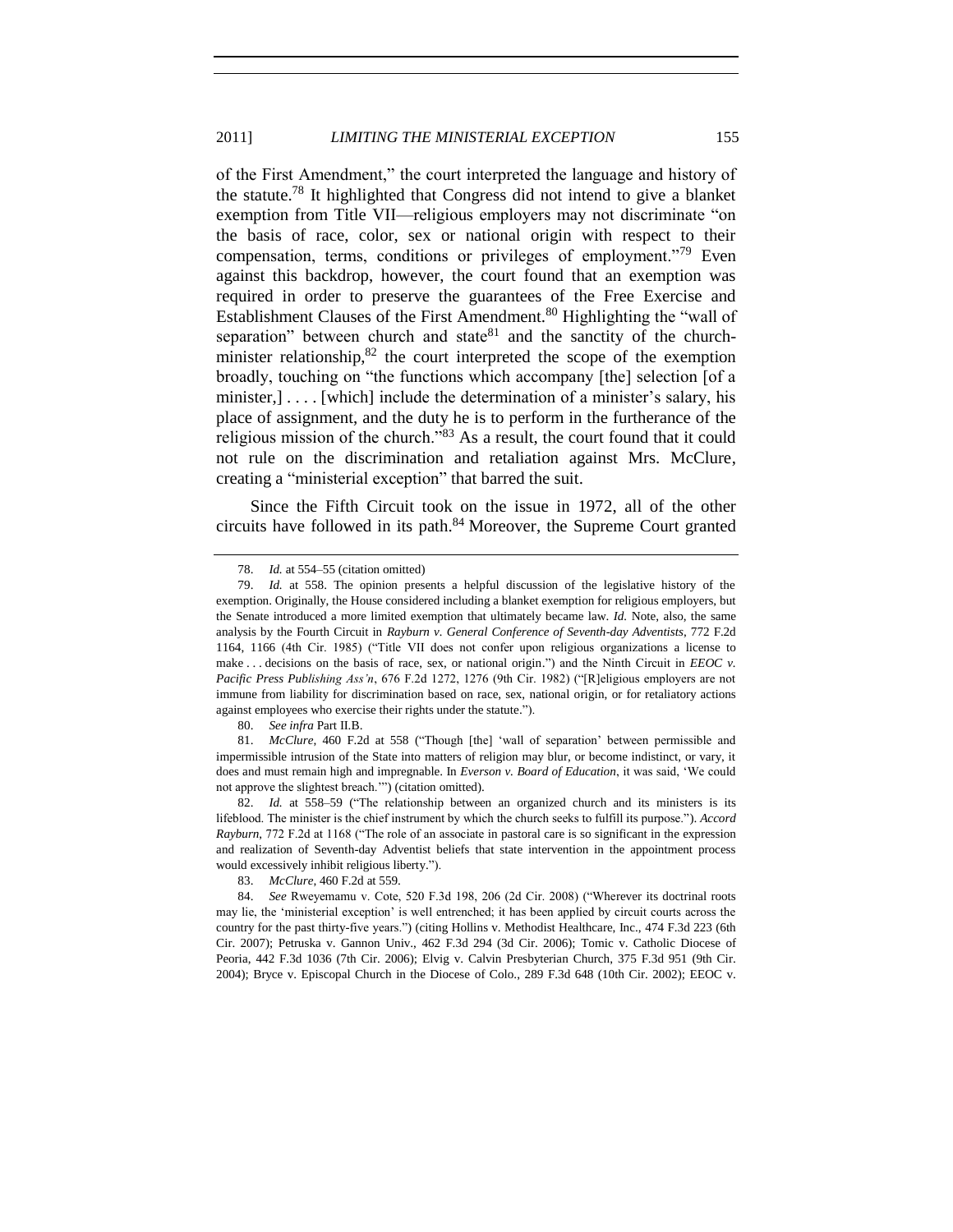certiorari in a case coming out of the Sixth Circuit for the 2011 October Term concerning the narrow question of whether a teacher at a religious school was a "minister" for the purposes of the ministerial exception,  $85$ implying that the Court has endorsed the ministerial exception even though it has never heard a case involving it.

<span id="page-15-0"></span>In applying the ministerial exception, a court must employ a two-step inquiry: (1) Does the individual qualify as a minister, and (2) does the exemption apply to the law under which the lawsuit is brought?<sup>86</sup> All of the circuit courts have adopted the ministerial exception as it applies to many Title VII suits.<sup>87</sup> Types of Title VII complaints barred in ministerial exception cases include those concerning religion-based discrimination,

85. *See* EEOC v. Hosanna-Tabor Evangelical Lutheran Church and Sch., 597 F.3d 769 (6th Cir. 2010), *cert. granted*, 131 S. Ct. 1783 (2011).

86. *See, e.g.*, Alcazar v. Corp. of the Catholic Archbishop of Seattle, 598 F.3d 668, 672–73 (9th Cir.) (analyzing a suit brought by a seminarian under Washington's Minimum Wage Act by first determining whether the Act implicated the Free Exercise Clause, and after finding that the Clause mandated the ministerial exception in this instance, the court analyzed whether the plaintiff was a "minister" within the meaning of the exemption), *vacated in part, adopted in part en banc*, 627 F.3d 1288 (9th Cir. 2010).

87. For an in-depth treatment of the structure of Title VII claims that have been barred and allowed under the ministerial exception, see Janet S. Belcove-Shalin, *Ministerial Exception and Title VII Claims: Case Law Grid Analysis*, 2 NEV. L.J. 86 (2002).

<span id="page-15-1"></span>Roman Catholic Diocese of Raleigh, N.C., 213 F.3d 795 (4th Cir. 2000); Gellington v. Christian Methodist Episcopal Church, Inc., 203 F.3d 1299 (11th Cir. 2000); Starkman v. Evans, 198 F.3d 173 (5th Cir. 1999); EEOC v. Catholic Univ. of Am., 83 F.3d 455 (D.C. Cir. 1996); Scharon v. St. Luke's Episcopal Presbyterian Hosps., 929 F.2d 360 (8th Cir. 1991); Natal v. Christian & Missionary Alliance, 878 F.2d 1575 (1st Cir. 1989)). Though the ministerial exception differs by circuit, it is fair to say that its application is far-reaching and broad. The fact scenarios taken up by each circuit necessitate different holdings. For example, the Ninth Circuit has allowed sexual harassment suits to proceed where there is no religious justification for the harassment; other circuits have not been shouldered with ruling on such matters. *See* Bollard v. Cal. Province of the Soc'y of Jesus, 196 F.3d 940 (9th Cir. 1999); Elvig v. Calvin Presbyterian Church, 375 F.3d 951 (9th Cir. 2004). A more in-depth discussion of these two cases may be found at *infra* note[s 177–](#page-32-0)[80](#page-32-1) and accompanying text. The Fourth Circuit limits the reach of the exemption to hiring decisions, not to treatment after hiring. *See Rayburn*, 772 F.2d at 1166–67. The Fifth and Third Circuits read the exemption more broadly. *See McClure*, 460 F.2d at 559; Little v. Wuerl, 929 F.2d 944, 951 (3d Cir. 1991) ("Thus, it does not violate Title VII's prohibition of religious discrimination for a parochial school to discharge a Catholic or a non-Catholic teacher who has publicly engaged in conduct regarded by the school as inconsistent with its religious principles"). Note, however, that the Ninth Circuit has expanded its interpretation of the ministerial exemption considerably since it first applied the exemption. *Compare Pac. Press Publ'g Ass'n*, 676 F.2d at 1276 (holding that the ministerial exception did not bar a Title VII suit against a nonprofit religious publishing house), *Bollard*, 196 F.3d 940, 947–48 (the ministerial exception did not bar a sexual harassment claim against a religious institution), *and Elvig*, 375 F.3d 951, 965 (same), *with* Alcazar v. Corp. of the Catholic Archbishop of Seattle, 627 F.3d 1288, 1290 (9th Cir. 2010) (en banc) (affirming, in part, the decision of the three-judge panel that the ministerial exception bars a suit by a minister under the Washington's Minimum Wage Act). For a more expansive discussion of *Alcazar*, see *infra* notes [169–](#page-31-1)[70](#page-31-2) and accompanying text.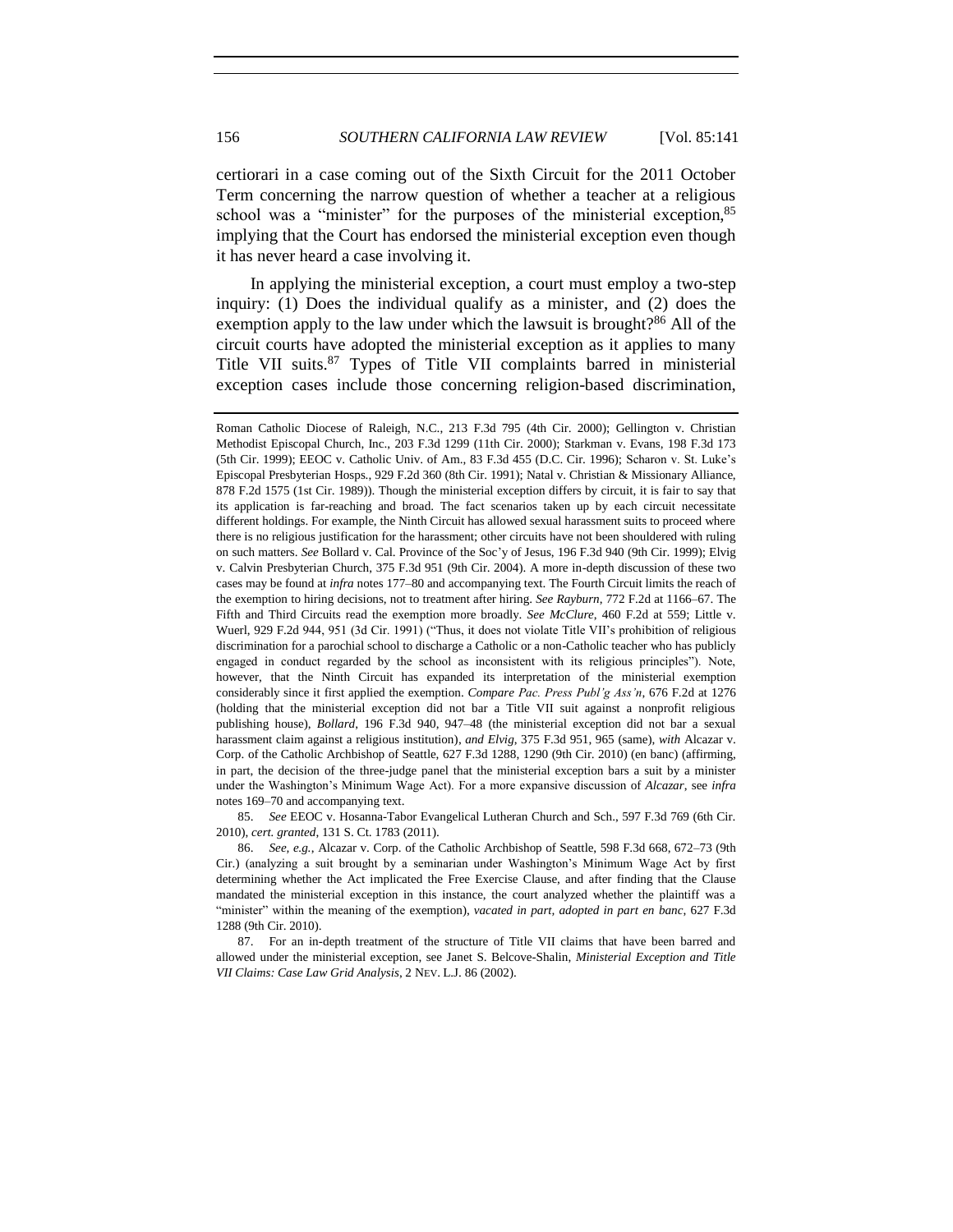race discrimination, and sex discrimination.<sup>88</sup> Courts found that these types of cases are properly barred by the ministerial exception because often times the behavior that constitutes sex discrimination, for example, is doctrinally motivated—the Catholic Church may decline to hire women as priests because its religious teachings forbid it. For the same reasons, many circuits have applied the exemption to other antidiscrimination and employee protection laws such as Wage and Hour statutes, the Age Discrimination in Employment Act, the Americans with Disability Act, the Family and Medical Leave Act, 42 U.S.C. § 1981, the Fair Labor Standards Act, and other state human rights statutes.<sup>89</sup> The ministerial exception, however, never applies to criminal laws (although what constitutes "criminal laws" is not clear),  $90$  and the Ninth Circuit has declined to apply the exemption to Title VII sexual harassment cases.<sup>91</sup>

#### <span id="page-16-0"></span>B. CONSTITUTIONAL ARGUMENTS FOR THE MINISTERIAL EXCEPTION

Courts and scholars who argue in favor of a ministerial exception agree on the legal reasons that compel such an exemption. The exemption is derived from the mandates of the Free Exercise and Establishment Clauses of the First Amendment.

# <span id="page-16-1"></span>1. Free Exercise Clause Justifications

The Free Exercise Clause guarantees the right to "freely exercise" one's religion without government interference. The Supreme Court, however, has set down guidelines for deciding whether or not government action constitutes an infringement of the Free Exercise Clause. When the ministerial exception was laid out by the Fifth Circuit in 1972, *Sherbert v.* 

<span id="page-16-2"></span>

<sup>88.</sup> *Id.* at 119–23.

<sup>89.</sup> *See* Caroline Mala Corbin, *Above the Law? The Constitutionality of the Ministerial Exception from Antidiscrimination Law*, 75 FORDHAM L. REV. 1965, 1975–76 & nn.53–58 (2007) (citing, among others, Tomic v. Catholic Diocese of Peoria, 442 F.3d 1036 (7th Cir. 2006) (barring an age discrimination law suit); Shaliehsabou v. Hebrew Home of Greater Wash., Inc., 363 F.3d 299 (4th Cir. 2004) (barring a suit under the Fair Labor Standards Act); Starkman v. Evans, 198 F.3d 173 (5th Cir. 1999) (barring a claim for discrimination based on a disability); Bogan v. Miss. Conference of the United Methodist Church, 433 F. Supp. 2d 762 (S.D. Miss. 2006) (barring a suit under 42 U.S.C. § 1981, a statute guaranteeing "equal rights under the law"); Fassl v. Our Lady of Perpetual Help Roman Catholic Church, No. 05-CV-0404, 2005 U.S. Dist. LEXIS 22546 (E.D. Pa. Oct. 5, 2005) (barring a suit for discrimination under the Family and Medical Leave Act); Pardue v. Ctr. City Consortium of the Archdiocese of Wash., 875 A.2d 669 (D.C. 2005) (barring a suit for race discrimination under the District of Columbia Human Rights Act)).

<sup>90.</sup> *See infra* Part IV.C.

<sup>91.</sup> *See infra* Part IV.B.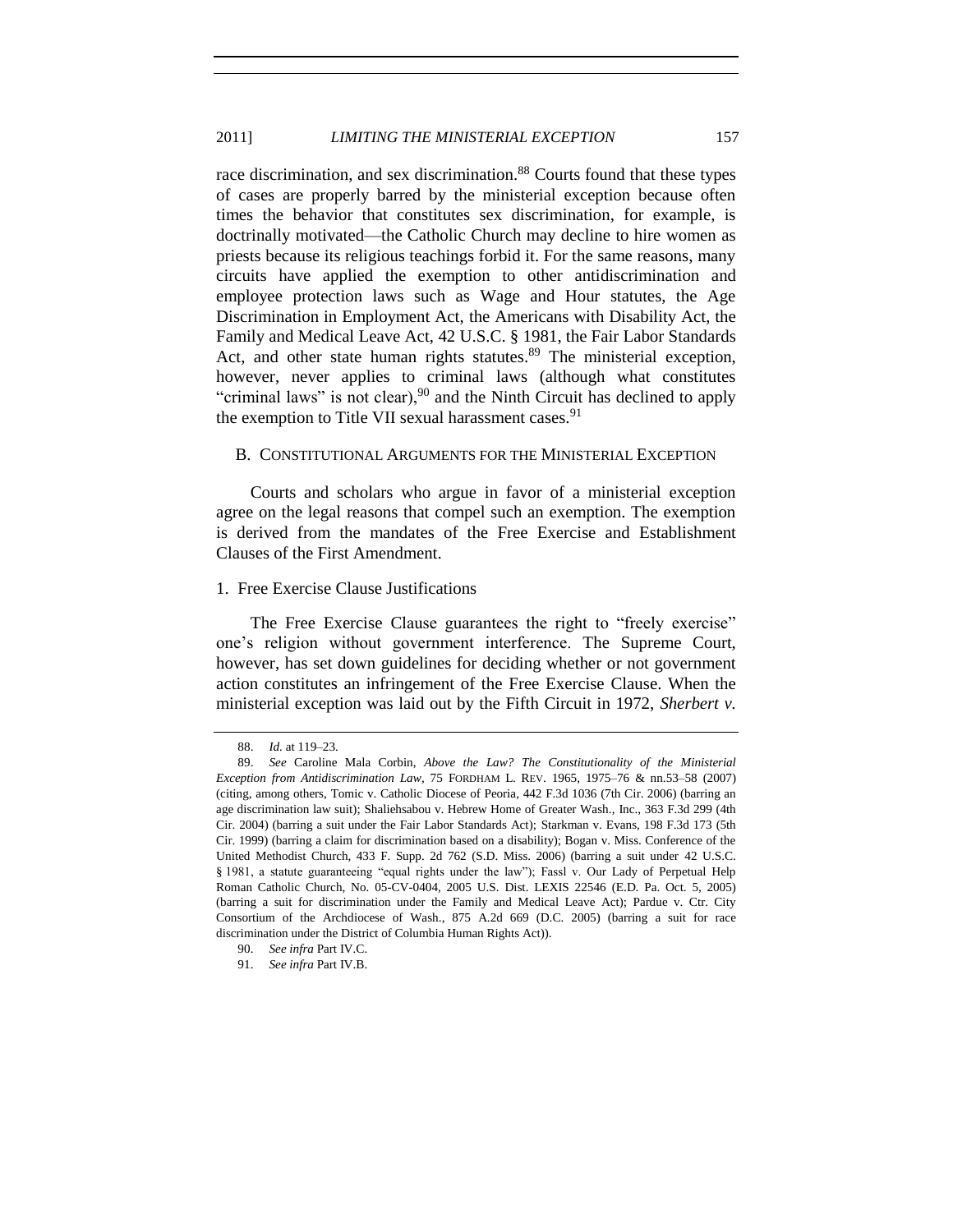<span id="page-17-2"></span>*Verner* was the precedent on point; that case demanded that claims involving sincere religious beliefs that were substantially burdened by government action be evaluated under a strict scrutiny standard.<sup>92</sup> Applying this rationale, most minister-church employment disputes are ruled an unconstitutional burden on the free exercise rights of a religious institution because courts find that the "government interest" is not as compelling as is the right of the organization to religious liberty. $93$  As will be discussed below, in 1990, *Employment Division, Department of Human Resources v. Smith* astronomically altered the free exercise jurisprudence, but courts have continued to analyze the ministerial exception under the *Sherbert*  framework.<sup>94</sup>

<span id="page-17-3"></span><span id="page-17-1"></span>a. Church Autonomy

<span id="page-17-0"></span>Courts balance free exercise rights according to the test announced in *Sherbert* in a way that is quite favorable to religious institutions largely because of the principle of "church autonomy." This principle was championed by Bruce Bagni<sup>95</sup> and Douglas Laycock,  $96$  whose arguments were cited and relied on by the Fourth Circuit when the ministerial exception was developing.<sup>97</sup> Indeed, the church autonomy doctrine gives staunch support to the ministerial exception: "Where the values of state and church clash or where there is a differing emphasis among priorities or as to means in an employment decision of a theological nature, the church is entitled to pursue its own path without concession to the views of a federal agency or commission."<sup>98</sup>

The principle of church autonomy is derived primarily from the Free Exercise Clause, although, as is the nature of the religion clauses, it is

<sup>92.</sup> Sherbert v. Verner, 374 U.S. 398, 403 (1963). "Strict scrutiny" requires that the state interest be compelling and that it is narrowly tailored to the law or restriction at issue. This necessitates balancing the government interest against the right to free exercise.

<sup>93.</sup> *See, e.g.*, Rayburn v. Gen. Conference of Seventh-day Adventists, 772 F.2d 1164, 1168 (4th Cir. 1985) ("Here that balance weighs in favor of free exercise of religion. The role of an associate in pastoral care is so significant in the expression and realization of [Church] beliefs that state intervention in the appointment process would excessively inhibit religious liberty.")

<sup>94.</sup> Emp't Div., Dep't of Human Res. of Or. v. Smith, 494 U.S. 872 (1990) *superseded in part by statute*, Religious Freedom Restoration Act of 1993, Pub. L. No. 103-141, 107 Stat. 1488, *invalidated by* City of Boerne v. Flores, 521 U.S. 507 (1997) (invalidating RFRA as to state and local governments). *See also infra* Part III.A.

<sup>95.</sup> Bruce N. Bagni, *Discrimination in the Name of the Lord: A Critical Evaluation of Discrimination by Religious Organizations*, 79 COLUM. L. REV. 1514, 1515–19 (1979).

<sup>96.</sup> Laycock, *supra* not[e 67,](#page-11-0) at 1388–92.

<sup>97.</sup> *Rayburn*, 772 F.2d at 1167 nn.3–4. Courts before and after *Smith* have cited Laycock and Bagni. For a collection of cases, see Corbin, *supra* not[e 89,](#page-16-2) at nn.75, 77.

<sup>98.</sup> *Rayburn*, 772 F.2d at 1171.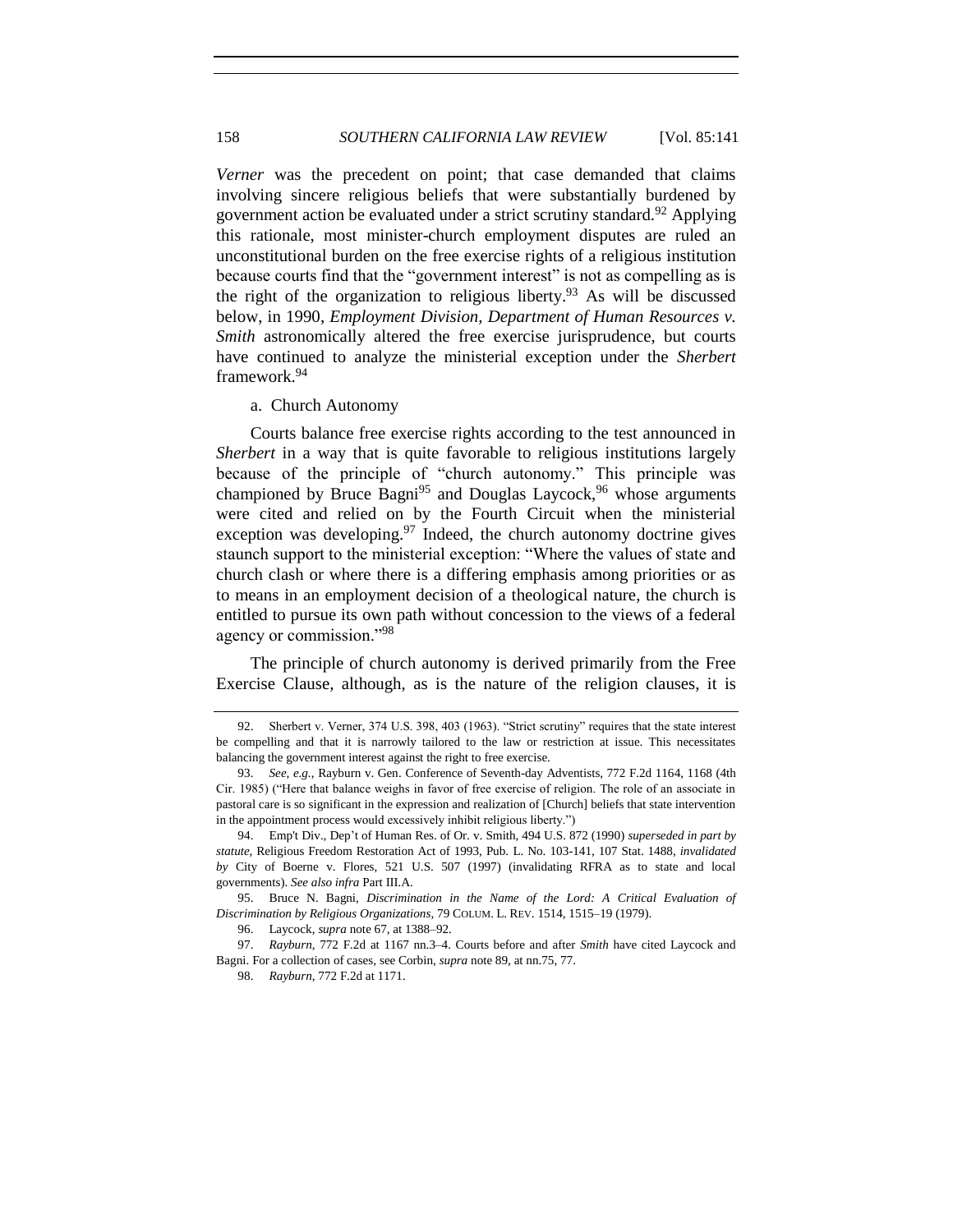<span id="page-18-1"></span>invariably linked to the Establishment Clause.<sup>99</sup> From a free exercise perspective, church autonomy advocates argue that the principle follows from an understanding that there are two sorts of free exercise rights individual and institutional—and church autonomy protects the institutional free exercise right. From an Establishment Clause perspective, church autonomy advocates argue that the principle reflects the Establishment Clause mandate that the jurisdiction of the government over activities of religions be limited.<sup>100</sup> Generally, the principle involves "the right of churches to . . . select their own leaders, define their own doctrines, resolve their own disputes, and run their own institutions," and the more religiously motivated a belief or activity in an employment dispute is, the more protection the church autonomy doctrine lends that belief or behavior.<sup>101</sup>

<span id="page-18-0"></span>Proponents of the church autonomy doctrine justify the doctrine by pointing specifically to Supreme Court jurisprudence related to disputes with or within religious institutions over contracts and property. Beginning with *Watson v. Jones*, the Court announced a "hands-off" approach to intrachurch disputes.<sup>102</sup> In that case, the Court deferred to the group of a divided Presbyterian Church that had been recognized as the highest ecclesiastical body when one faction sued for ownership of once-communal church

<sup>99.</sup> Douglas Laycock, *Church Autonomy Conference: Federalist Society Conference: "The Things That are not Caesar's: Religious Organizations as a Check on the Authoritarian Pretensions of the State": Church Autonomy Revisted*, 7 GEO. J.L. & PUB. POL'Y 253, 260–61 (2009) ("[The ministerial exception] is ultimately about who chooses the clergy. A Title VII discrimination claim brought by a minister ends, if the minister wins, in an order reinstating a religious leader at or near the head of a religious organization that no longer accepts that person's religious leadership . . . . That is a free exercise problem even if the court is right that the plaintiff minister was discharged for discriminatory reasons."). *But see* Corbin, *supra* note [89,](#page-16-2) at 1978 (arguing that the church autonomy argument is not "derive[d] exclusively from the free exercise clause, but from the establishment clause too and, perhaps, even the right to expressive association"). Laycock argues that the church autonomy doctrine flows less from the Establishment Clause than Corbin argues largely because that clause and its related concept of entanglement "is such a 'blurred, indistinct, and variable' term that it is useless as an analytical tool." Laycock, *supra* note [67,](#page-11-0) at 1392 (quoting Lemon v. Kurtzman, 403 U.S. 602, 614 (1971)).

<sup>100.</sup> These arguments for the existence of the church autonomy principle recur in other arguments for the ministerial exception. The church autonomy principle pervades all arguments for the existence of the exemption. For a more in depth discussion of free exercise justifications, see *infra* Part II.B.1. For a more in depth discussion of Establishment Clause justifications, see *infra* Part II.B.2.

<sup>101.</sup> Laycock, *supra* note [67,](#page-11-0) at 1373, 1389 (citations omitted). *Accord* Bagni, *supra* note [95,](#page-17-1) at 1518.

<sup>102.</sup> Watson v. Jones, 80 U.S. 679, 727 (1871). The Church was divided over each group's view of slavery and whether to support the Union during the Civil War. The General Assembly (the highest ecclesiastical body) supported the Union. Kathleen Brady, *Religious Organizations and Free Exercise: The Surprising Lessons of* Smith, 2004 BYU L. REV. 1633, 1637–40 (2004). *See also* McClure v. Salvation Army, 460 F.2d 553, 559 (5th Cir. 1972).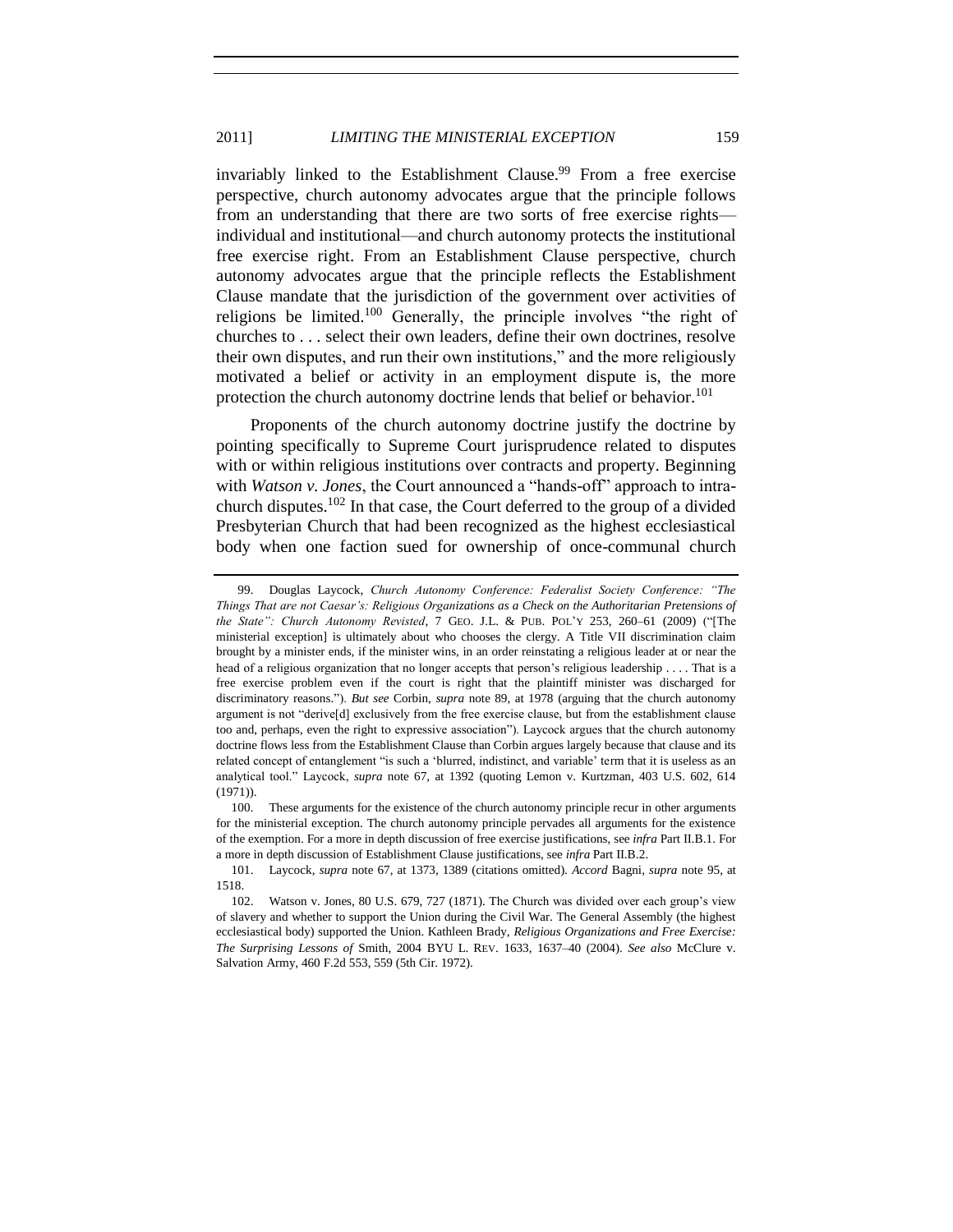<span id="page-19-2"></span><span id="page-19-1"></span>property. Since that decision, the Court has generally followed the same approach, respecting the rights of religious institutions to operate according to decisions made by their leaders.<sup>103</sup> In 1979, however, the Court handed down *Jones v. Wolf*, which stands in stark contrast to its previous decisions that championed church autonomy.<sup>104</sup> In *Jones*, the Court held that "instead of automatically deferring to the decision of the highest tribunal in hierarchical polities, courts may use 'neutral principles of law' to resolve the dispute, or any other approach that does not require consideration of religious questions."<sup>105</sup> Even against this change in jurisprudence, though, courts have continued to use the church autonomy doctrine as support for the application of the ministerial exception.

<span id="page-19-3"></span><span id="page-19-0"></span>Church autonomy advocates argue that the scope of the ministerial exception is expanded when it is backed by a strong right to church autonomy.<sup>106</sup> Some argue that a broad right of church autonomy is required because employment disputes involving religious institutions will always turn on religious issues, which is why strong proponents of the exemption deny the possibility of a "religious motivation" limit. When the dispute is over a terminated employee, "[t]he church's version [of the employment dispute] would normally be that the plaintiff . . . had not been doing that job satisfactorily. Litigation of that issue would come to focus on how good a religious job the plaintiff was doing," which invariably would require the

<sup>103.</sup> *See* NLRB v. Catholic Bishop of Chi., 440 U.S. 490 (1979) (holding that the unionization of teachers at Catholic high schools under the National Labor Relations Act would unconstitutionally burden the Catholic schools' free exercise rights); Serbian E. Orthodox Diocese for the United States & Can. v. Milivojevich, 426 U.S. 696 (1976) (holding that courts must not interfere with decisions made by church tribunals affecting doctrine and governance); Presbyterian Church in the United States v. Mary Elizabeth Blue Hull Mem'l Presbyterian Church, 393 U.S. 440 (1969) (holding that the courts may not interpret religious doctrine in order to resolve intra-church property disputes); Kedroff v. St. Nicholas Cathedral of the Russian Orthodox Church in N. Am., 344 U.S. 94 (1952), *holding aff'd after remand*, Kreshik v. Saint Nicholas Cathedral, 363 U.S. 190 (1960) (constitutionalizing the holdings in *Watson* and *Gonzalez* in ruling that a New York City law that prevented appointees of the Patriarch of Moscow from using the St. Nicholas Cathedral by transferring power over the property from the Russian Orthodox Church in Moscow to American church officials was too much of a burden on the free exercise rights of the Russian Orthodox Church); Gonzalez v. Roman Catholic Archbishop of Manila, 280 U.S. 1 (1929) (declining to overrule the Archbishop of Manila's refusal to appoint the plaintiff to the chaplaincy). For deeper analysis of these decisions, see Brady, *supra* not[e 102,](#page-18-0) at 1636– 50 and *McClure*, 460 F.2d at 559–60.

<sup>104.</sup> Jones v. Wolf, 443 U.S. 595 (1979).

<sup>105.</sup> Brady, *supra* note [102,](#page-18-0) at 1642. For more discussion of how *Jones* changes the analysis of the ministerial exception, see *infra* Part III.A.

<sup>106.</sup> Although this section is concerned with the existence of the exemption, some mention of its scope is required because it is the argument for its existence that leads many proponents to claim that the exemption has no limits. *See also infra* text accompanying note [190.](#page-35-1)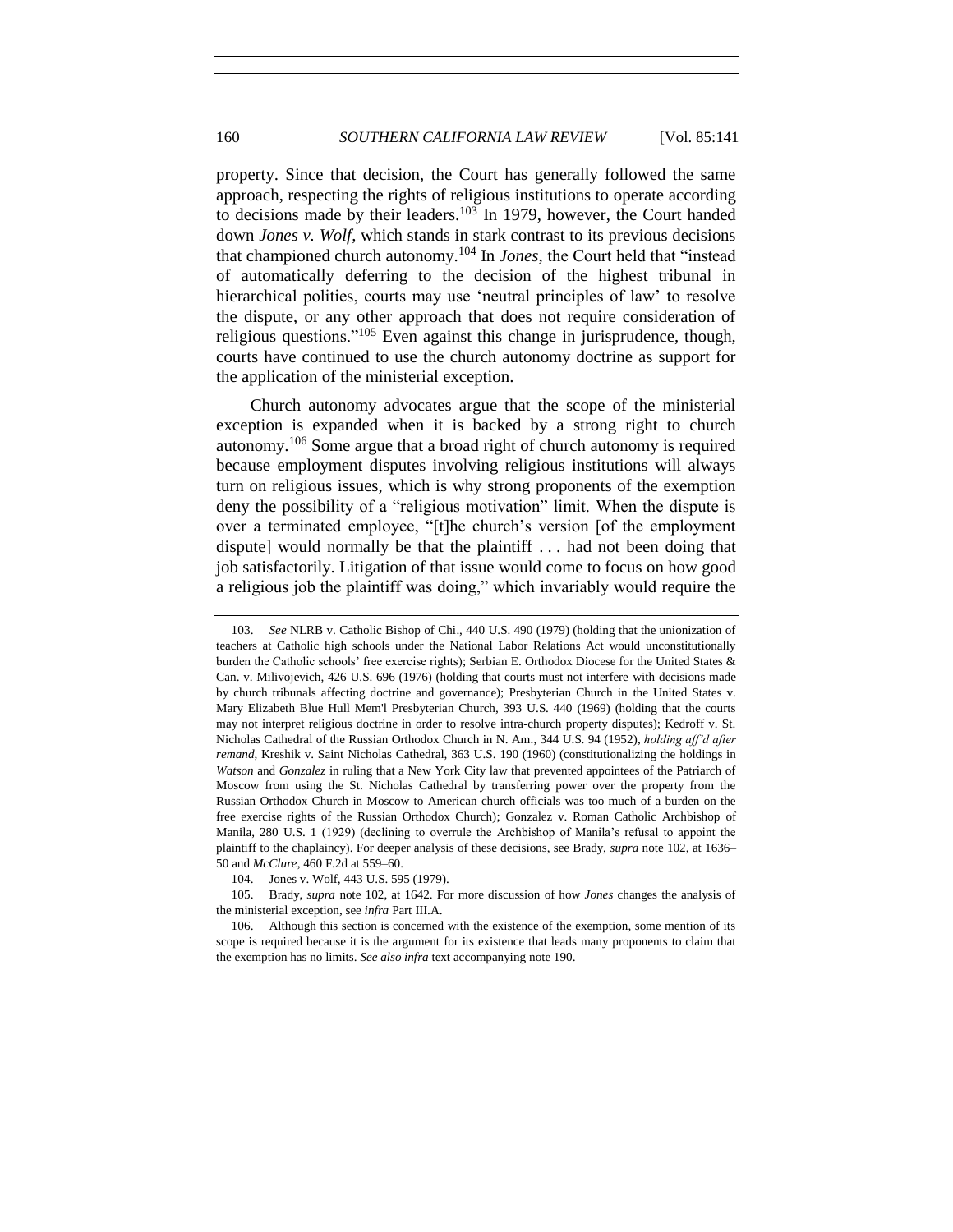# 2011] *LIMITING THE MINISTERIAL EXCEPTION* 161

court to judge the religion at issue.<sup>107</sup> Additionally, when the dispute is over failure to hire, "[t]he effect of imposing an unwanted spiritual leader on unwilling followers is never 'trivial,' even if the reasons for rejecting that leader are disreputable or illegal."<sup>108</sup> Together, these concerns create a reason to read the exemption broadly so as to prevent the courts from evaluating any sort of religious issue or telling a church whom to employ.

<span id="page-20-2"></span>Alternatively, other proponents of the church autonomy doctrine argue that a broad right to church autonomy is necessary as a preventative measure. "There is a serious risk of error when courts try to decide these cases, and the facts are not always clear . . . . We are especially likely to get erroneous results when there's a culture clash between the litigants and the fact finder."<sup>109</sup> The risk that courts would grant damages to a dishonest plaintiff could have immediate deleterious effects on that institution; worse yet, a court's incorrect interpretation of institutional doctrine could have the long-standing effect of forcing a religious institution to follow doctrine that is contrary with its firmly held beliefs. According to some scholars, the weight of this risk to the institution outweighs the individual protections codified in Title VII and other human rights statutes.

# <span id="page-20-0"></span>b. The Ministerial Exception Survives *Smith*

Although it was unclear whether the Supreme Court's decision in *Employment Division, Department of Human Resources v. Smith* would invalidate the ministerial exception, courts and scholars have made successful arguments as to why the exemption survives *Smith*. <sup>110</sup> In *Smith*, two Native American men were terminated from their jobs after failing a drug test for which they tested positive because they had used peyote as part of a church ceremony.<sup>111</sup> The state refused to pay them unemployment benefits; consequently, they sued because this policy infringed on their free exercise right to partake in religious rites. Under *Sherbert*, the Oregon policy would have likely been struck down, as the law is a burden on free exercise and the state might not have had a compelling interest in instituting it.<sup>112</sup> But the *Smith* Court changed the free exercise analysis,

<span id="page-20-1"></span>

<sup>107.</sup> Laycock, *supra* note [99,](#page-18-1) at 261.

<sup>108.</sup> *Id.* at 261–62.

<sup>109.</sup> *Id.* at 261.

<sup>110.</sup> Emp't Div., Dep't of Human Res. of Or. v. Smith, 494 U.S. 872 (1990) *superseded in part by statute*, Religious Freedom Restoration Act of 1993, Pub. L. No. 103-141, 107 Stat. 1488, *invalidated by* City of Boerne v. Flores, 521 U.S. 507 (1997) (invalidating RFRA as to state and local governments).

<sup>111.</sup> *Id.* at 874.

<sup>112.</sup> Corbin, *supra* not[e 89,](#page-16-2) at 1982.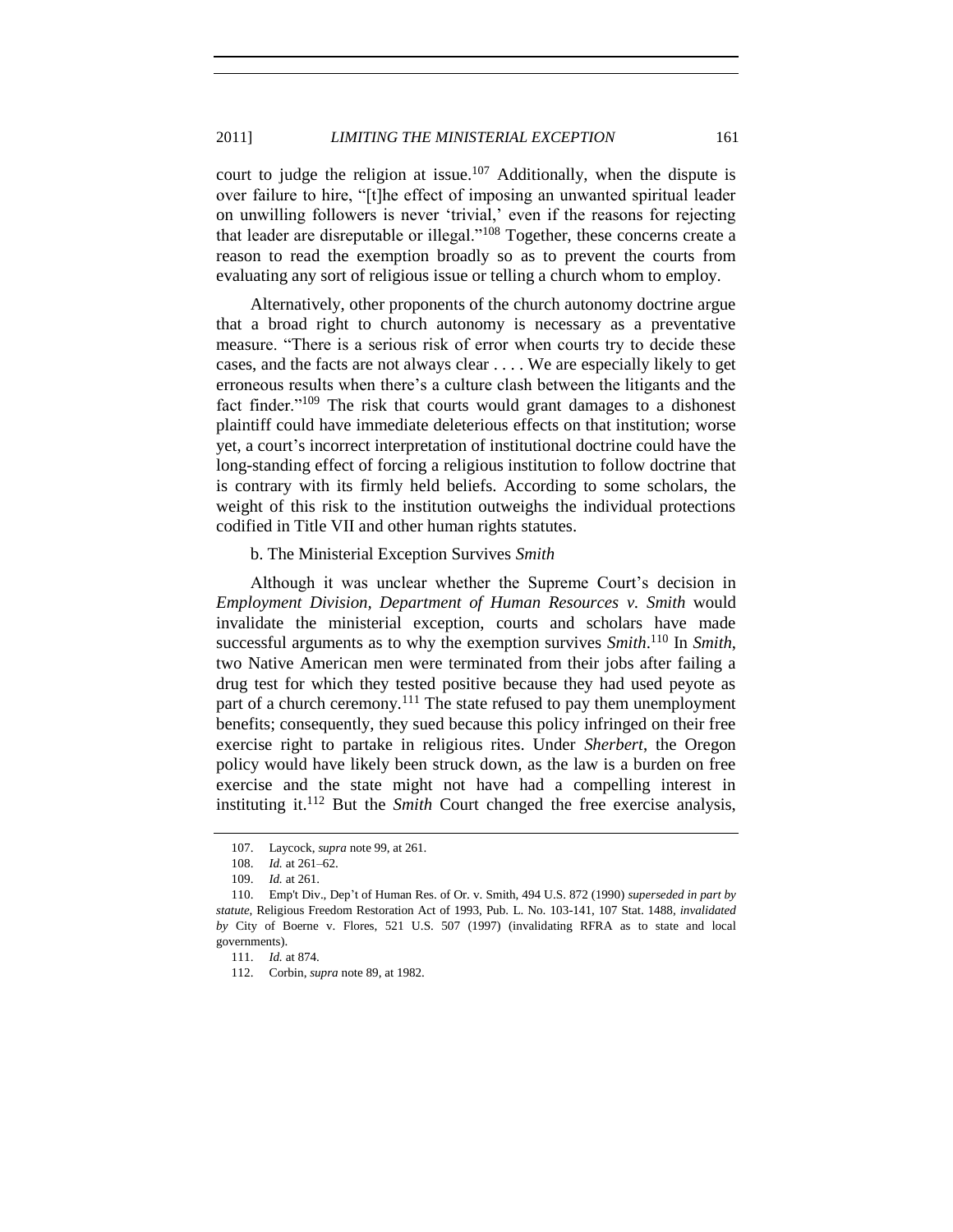holding that courts must not reach the compelling interest test because religious motivations do not necessarily exempt individuals from complying with neutral laws of general applicability. "To permit this would be to make the professed doctrines of religious belief superior to the law of the land, and in effect to permit every citizen to become a law unto himself."<sup>113</sup>

<span id="page-21-0"></span>Under a broad reading of *Smith*, employment disputes between ministers and religious employers would *not* be summarily dismissed because the ministerial exception would not be operative. Title VII and other employment discrimination statutes are neutral laws of general applicability.<sup>114</sup> Without having to balance a compelling government interest against a burden on free exercise, discrimination by religious institutions would be subject to the same restrictions as nonreligious employers.

The D.C. Circuit, however, explained why *Smith* did not abrogate the ministerial exception in *EEOC v. Catholic University of America*, <sup>115</sup> and the Fifth Circuit followed suit in *Combs v. Central Texas Annual*  Conference of the United Methodist Church.<sup>116</sup> They explained that there are two free exercise rights—the right to personal free exercise and a right to organizational free exercise. *Smith* touched on the personal right and not the organizational right.<sup>117</sup> For example, in discussing the principle that government can regulate conduct but never belief—the belief/conduct distinction<sup>118</sup>—the *Smith* Court focused only on the belief and conduct of *individuals*. The Fifth Circuit emphasized that meanwhile, "the Supreme Court has shown a particular reluctance to interfere with a church's selection of its own clergy."<sup>119</sup> Since these announcements, all other lower courts have continued to apply the ministerial exception to employment disputes with religious institutions.<sup>120</sup>

<sup>113.</sup> *Smith*, 494 U.S. at 879 (quoting Reynolds v. United States, 98 U.S. 145, 167 (1878)).

<sup>114.</sup> Joanne C. Brant, *"Our Shield Belongs to the Lord": Religious Employers and a Constitutional Right to Discriminate*, 21 HASTINGS CONST. L.Q. 275, 308–09 (1994) (arguing that Title VII and other employment discrimination statutes are neutral laws of general applicability because those "laws are not specifically directed at religious practice and do not prohibit conduct only when it is engaged in for religious reasons").

<sup>115.</sup> EEOC v. Catholic Univ. of Am., 83 F.3d 455, 461–63 (D.C. Cir. 1996).

<sup>116.</sup> Combs v. Cent. Tex. Annual Conference of United Methodist Church, 173 F.3d 343, 348–49 (5th Cir. 1999).

<sup>117.</sup> *See Catholic Univ. of Am.*, 83 F.3d at 462.

<sup>118.</sup> *See Smith*, 494 U.S. at 872, 882. For more discussion of the belief/conduct distinction, see *infra* Part V.A.3.

<sup>119.</sup> *Combs*, 173 F.3d at 348.

<sup>120.</sup> *See supra* not[e 84.](#page-14-0)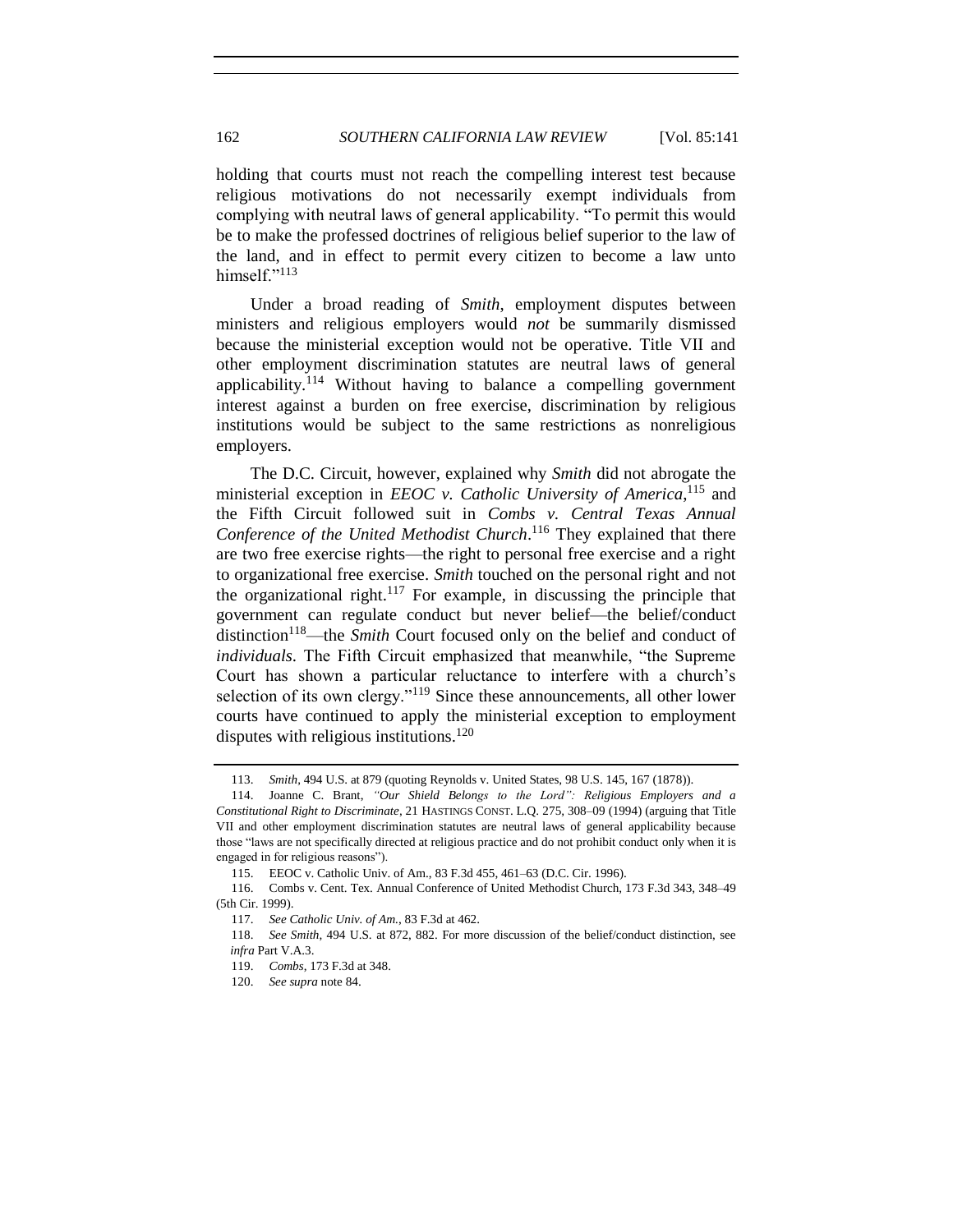# 2011] *LIMITING THE MINISTERIAL EXCEPTION* 163

Courts and scholars have offered other reasons for the continuation of the ministerial exception post-*Smith*. First, *Smith* preserved strict scrutiny in free exercise cases when the plaintiff presents a claim composed of "hybrid rights."<sup>121</sup> When a free exercise claim is paired with a claim under another constitutional right, courts must look more inquisitively at the violations, in a sense returning to the *Sherbert* test. Because ministerial exception cases involve not only the Free Exercise Clause but also the Establishment Clause, it is argued that strict scrutiny applies.<sup>122</sup> Second, *Smith* criticized the *Sherbert* approach because it is not "appropriate for judges to determine the 'centrality' of religious beliefs before applying a 'compelling interest' test."<sup>123</sup> In ministerial exception cases, however, courts need not make such an assessment, so the reasons given in *Smith* to eliminate the strict scrutiny test are irrelevant.<sup>124</sup> Finally, *Smith* stood for the principle that religious belief deserves the utmost protection. Religious institutions are the groups that form and protect the very beliefs the Court spoke of, so they are untouched by the *Smith* holding.<sup>125</sup>

# <span id="page-22-0"></span>2. Establishment Clause Justifications

Supporters of the ministerial exception also consider the Establishment Clause to be constitutional footing. Generally, the Establishment Clause prohibits government inculcation or endorsement of religion.<sup>126</sup> "The establishment clause is conventionally understood as precluding certain kinds of state-created *benefits* to religious institutions  $\dots$ <sup>"127</sup> The current Supreme Court test used to analyze

<span id="page-22-3"></span><span id="page-22-1"></span>

<span id="page-22-2"></span><sup>121.</sup> *See Smith*, 494 U.S. at 881–85.

<sup>122.</sup> *See* Brant, *supra* note [114,](#page-21-0) at 311–20 (listing other types of hybrid rights available to religious employers like associational rights, free speech rights, and the right to parental control).

<sup>123.</sup> *Smith*, 494 U.S. at 887.

<sup>124.</sup> *See* EEOC v. Catholic Univ. of Am., 83 F.3d 455, 462 (D.C. Cir. 1996); Note, *The Ministerial Exception to Title VII: The Case for a Deferential Primary Duties Test*, 121 HARV. L. REV. 1776, 1783 (2008) [hereinafter *The Case for a Deferential Primary Duties Test*] ("Once courts have recognized the exemption, they need not balance anew; rather, they must determine only whether the exception is triggered by an employee's ministerial status.").

<sup>125.</sup> Brady, *supra* note [102,](#page-18-0) at 1675–76 ("Religious communities are the vehicle for the development of doctrine. It is through religious communities that individuals jointly develop religious ideas and beliefs."). *But see The Case for a Deferential Primary Duties Test*, *supra* note [124,](#page-22-1) at 1783, n.46 (citing Corp. of the Presiding Bishop of the Church of Jesus Christ of Latter-day Saints v. Amos, 483 U.S. 327, 342 (1987) (Brennan, J., concurring in the judgment) ("Solicitude for a church's ability to [define itself] reflects the idea that furtherance of the autonomy of religious organizations often furthers individual religious freedom as well.")).

<sup>126.</sup> Corbin, *supra* not[e 89,](#page-16-2) at 2005.

<sup>127.</sup> Ira C. Lupu, *Free Exercise Exemption and Religious Institutions: The Case of Employment Discrimination*, 67 B.U. L. REV. 391, 409–10 (1987).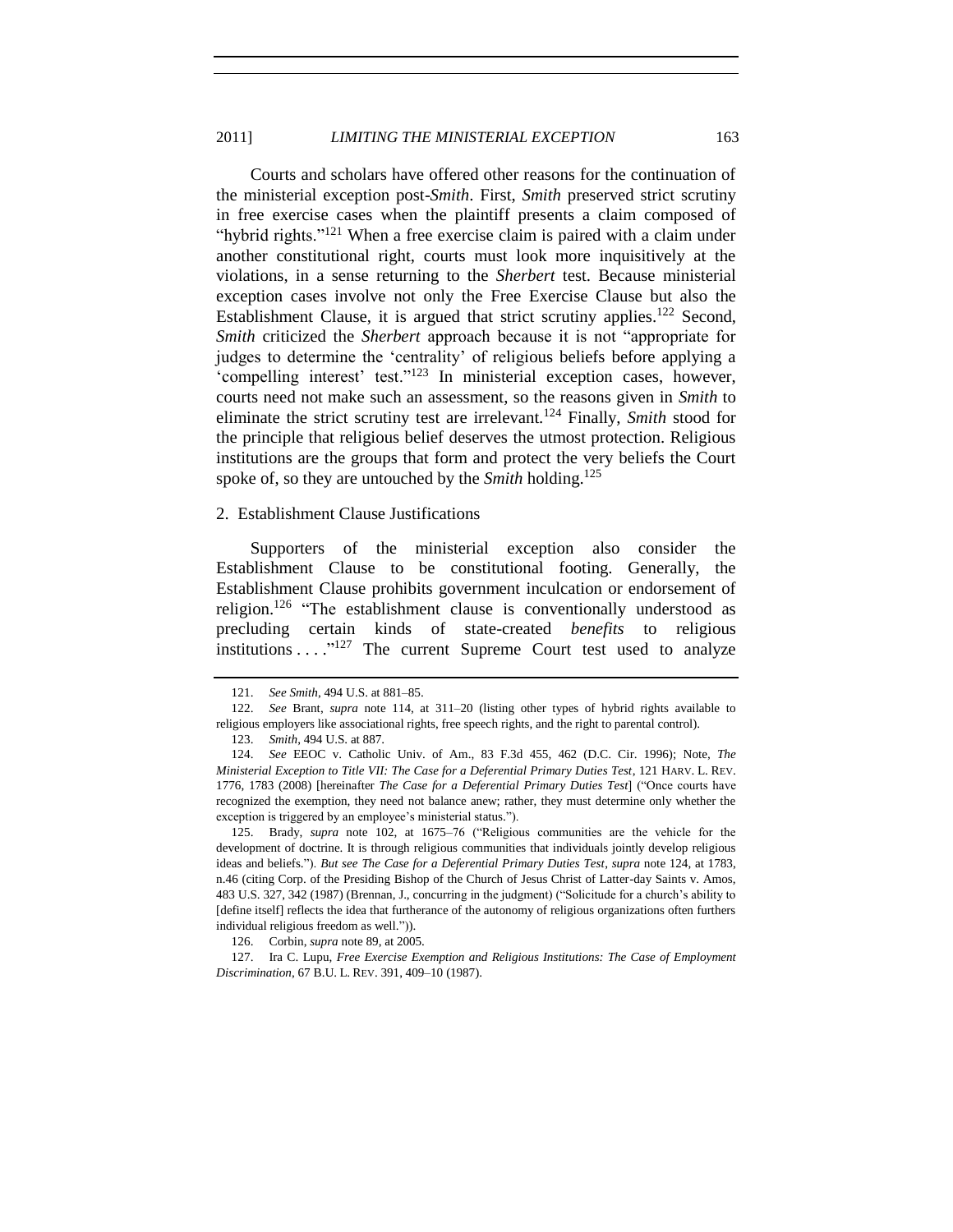<span id="page-23-0"></span>whether government action runs afoul of the Establishment Clause is spelled out in *Lemon v. Kurtzman*: "First, the statute must have a secular legislative purpose; second, its principle or primary effect must be one that neither advances nor inhibits religion; finally, the statute must not foster 'an excessive government entanglement with religion.'"<sup>128</sup> The last prong of the *Lemon* test, however, changes the common understanding of the Establishment Clause. It focuses on burdens on religion caused by government intervention or regulation, rather than benefits.<sup>129</sup>

*Lemon* is widely reviled by groups on both ends of the political spectrum, and many believe that the case will not remain good law. Moreover, conservative groups who advocate for a larger presence of religion in daily life call for an overruling of *Lemon* because they believe that it reflects a strict separationist approach to the Establishment Clause the first two prongs of the *Lemon* test restrict the benefits that may be given to religious institutions. Secularists call for *Lemon* to be overruled largely because of the "excessive entanglement" prong—the concept of avoiding entanglement restricts the oversight government may have with respect to religion, in effect allowing religious organizations to pervade what they believe should be a secular world.

Courts have reacted in a way feared by secularist groups when it comes to the ministerial exception—in applying the *Lemon* test to ministerial exception cases, courts usually find issue with the "excessive entanglement" prong. The concept of entanglement is comprised of both procedural and substantive entanglement issues, and each issue provides reasons for courts to apply the exemption. Substantive entanglement involves a prohibition on a state's endorsement of religion.<sup>130</sup> Procedural entanglement entails the view that "any extensive or prolonged state

<sup>128.</sup> Lemon v. Kurtzman, 403 U.S. 602, 612–13 (1971) (citations omitted). Note, however, that many doubt whether the Supreme Court will continue to use the *Lemon* test. *See, e.g.*, Shawna Meyer Eikenberry, Note, *Thou Shalt Not Sue the Church: Denying Court Access to Ministerial Employees*, 74 IND. L.J. 269, 285 n.118 (1998) (citing Rosenberger v. Rector & Visitors of the Univ. of Va., 515 U.S. 819, 839 (1995); Michael Stokes Paulsen, *Lemon Is Dead*, 43 CASE W. RES. L. REV. 795, 800 (1993)) ("In approaching Establishment Clause issues in many of its recent cases, the Supreme Court has not used the *Lemon* test, but rather has examined whether the government acted in a religiously neutral manner."). *But see* Agostini v. Felton, 521 U.S. 203, 219–22, 231 (1997) (using both the neutrality test and the *Lemon* test).

<sup>129.</sup> *See* Lupu, *supra* note [127,](#page-22-2) at 409–10 (discussing entanglement as it relates to school aid cases).

<sup>130.</sup> Corbin, *supra* note [89,](#page-16-2) at 1980. Substantive entanglement is derived from the analysis in *West Virginia Board of Education v. Barnette*, 319 U.S. 624, 642 (1943) ("If there is any fixed star in our constitutional constellation, it is that no official, high or petty, can prescribe what shall be orthodox in politics, nationalism, religion, or other matters of opinion . . . .").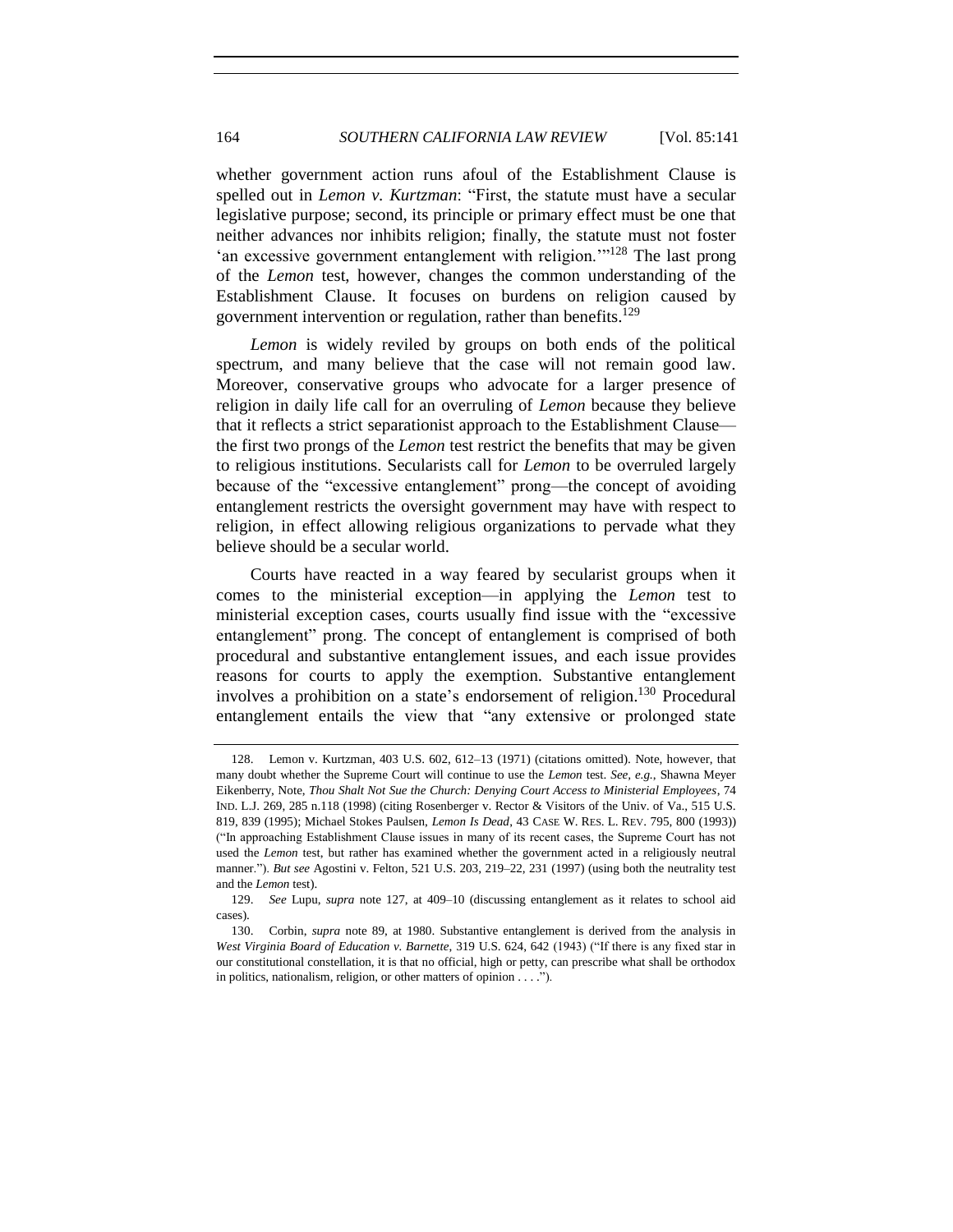interaction with a religious entity is itself constitutionally problematic."<sup>131</sup> First, on a procedural level, the civil process itself poses entanglement risks because it involves "a protracted legal process pitting church and state as adversaries."<sup>132</sup> On a substantive level, courts may have to judge the employee's and the religious institution's religious justification for the employment decision. The very investigation into whether the decision was pretextual causes excessive entanglement.<sup>133</sup> Lastly, if a court finds that an employment decision was made on a pretextual basis, the remedy is an injunction; if a court instructs a religious institution to hire an employee the institution does not want to hire, the court could in effect be telling the institution how to operate its religious mission. $134$ 

Even if *Lemon* is overruled, the ministerial exception will likely still be valid under an Establishment Clause analysis. This is because, given the current makeup of the Supreme Court and its members' leanings toward a society in which religion pervades secular institutions, any new Establishment Clause test is likely to include an entanglement requirement and not include separationist requirements like the secular purpose and effects prongs that exist now in *Lemon*. As a result, the above mentioned substantive and procedural entanglement analyses will remain operative.

<span id="page-24-0"></span>Arguments that the ministerial exception flows from the Establishment Clause focus on a reading of that clause as a sort of jurisdictional limitation.<sup>135</sup> In other words, this reading presents a threshold issue—the Establishment Clause prevents courts from hearing any claims that would cause any entanglement whatsoever. This reading focuses on

<sup>131.</sup> Corbin, *supra* not[e 89,](#page-16-2) at 1979.

<sup>132.</sup> Rayburn v. Gen. Conference of Seventh–day Adventists, 772 F.2d 1164, 1171 (4th Cir. 1985).

<sup>133.</sup> Corbin, *supra* not[e 89,](#page-16-2) at 1980.

<sup>134.</sup> *See Rayburn*, 772 F.2d at 1170 ("'The guidance of the Holy Spirit is always sought so that the one chosen can be God's appointed, as well as the one who has the support of his/her fellow churchmembers.' It is axiomatic that the guidance of the state cannot substitute for that of the Holy Spirit and that a courtroom is not the place to review a church's determination of 'God's appointed.'"). *See also supra* not[e 107.](#page-20-1)

<sup>135.</sup> *See* Carl H. Esbeck, *The Establishment Clause as a Structural Restraint on Governmental Power*, 84 IOWA L. REV. 1, 42 (1998) ("Many courts, facing cases involving intrachurch disputes, determine that they cannot hear the matter because adjudication will inevitably entail resolving questions of religious doctrine. These courts dispose of the case by dismissing for lack of subject matter jurisdiction or otherwise abstaining."); Ira C. Lupu & Robert W. Tuttle, *Sexual Misconduct and Ecclesiastical Immunity*, 2004 BYU L. REV. 1789, 1815 ("Ecclesiastical immunities, including the ministerial exception, are not the offspring of rights in the conventional sense. They are not the legal entitlements of religious entities in the way that, for example, authors and political advocates possess rights to communicate. Instead, ecclesiastical immunities are the entailments of the jurisdictional limitations that the Establishment Clause imposes upon the state's role.").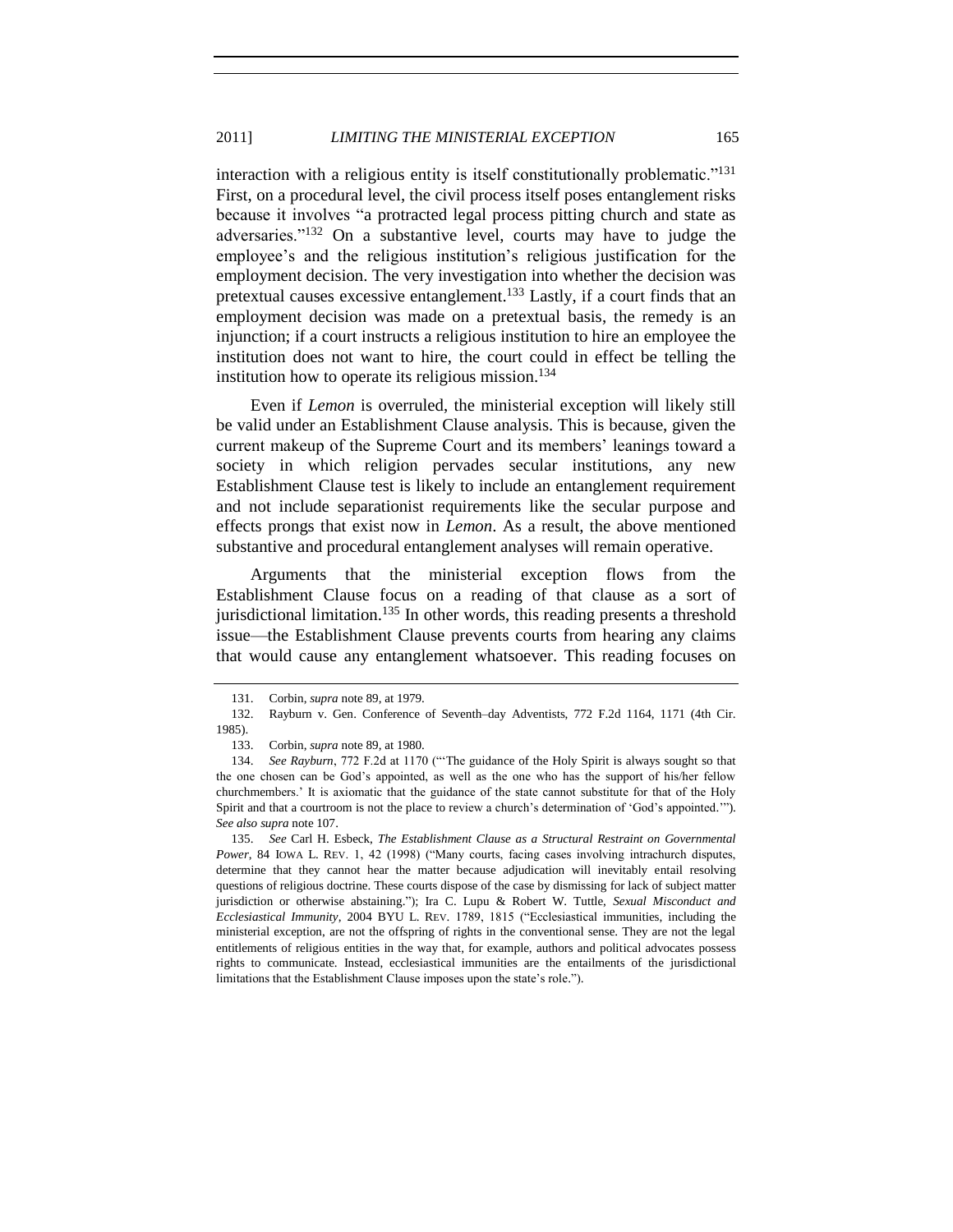restrictions on the power of the state, rather than the special rights given to religious organizations that are the focus of the Free Exercise Clause.<sup>136</sup> Unlike in free exercise jurisprudence, there is no risk that a compelling government interest test will allow cases to proceed if the ministerial exception is derived from the Establishment Clause.<sup>137</sup> As a result, establishment discourse centers around the existence of the ministerial exception, not limitations on the exemption.<sup>138</sup>

# <span id="page-25-0"></span>III. CONSTITUTIONAL ARGUMENTS AGAINST THE EXISTENCE OF THE MINISTERIAL EXCEPTION

<span id="page-25-1"></span>Although courts accept the ministerial exception, it is not accepted by many scholars, who question the very existence of the exemption on free exercise and establishment clause grounds.

#### <span id="page-25-2"></span>A. FREE EXERCISE

The simplest argument for opponents of the ministerial exception to mount is that the exemption flatly does not survive *Smith*. While there may be two free exercise rights—individual and institutional—ministerial exception cases turn just as much, if not more, on individual rights as they do on institutional free exercise rights. In other words, it can be argued that the employee suing a religious employer has as much a right to freely exercise religious beliefs as does the employer, and often these individual

<sup>136.</sup> See Ira C. Lupu & Robert W. Tuttle, *Courts, Clergy, and Congregations: Disputes Between Religious Institutions and Their Leaders*, 7 GEO. J. L. & PUB. POL'Y 119, 120–21 ("[W]e believe that focus on the state side of the ledger is likely to prove far more fruitful than an inquiry that begins with the idea that religious entities have distinctive rights. Although the Free Exercise Clause has a rightsbearing function, the Religion Clauses are primarily jurisdictional, limiting government to the secular and temporal, and foreclosing government from exercising authority over the spiritual domain. It is that very basic premise that both explains and limits the legal autonomy of religious institutions." (footnotes omitted)). Consider, however, that the investigation into whether a dispute is "religious" at all runs afoul of the Establishment Clause. *See* Corbin, *supra* note [89,](#page-16-2) at 2026–27; William S. Stickman, IV, Comment, *An Exercise in Futility: Does the Inquiry Required to Apply the Ministerial Exception to Title VII Defeat its Purpose?*, 43 DUQ. L. REV. 285, 297 (2005).

<sup>137.</sup> Lupu & Tuttle, *supra* not[e 135,](#page-24-0) at 1815–16.

<sup>138.</sup> Scholars also mention the right to freedom of association as an argument in support of the ministerial exception. See *The Case for a Deferential Primary Duties Test*, *supra* not[e 124,](#page-22-1) at 1785–86 ("The expressive association right provides a potential constitutional basis for the ministerial exception because, as many courts have recognized, ministers disseminate a church's message."). *Cf.* Corbin, *supra* note [89,](#page-16-2) at 2031 ("As a free speech right, the right is implicated only if expression is at risk. Religious organizations whose beliefs are consistent with the goals of Title VII, or even silent on the issue of discrimination, cannot complain that compliance interferes with their expression.").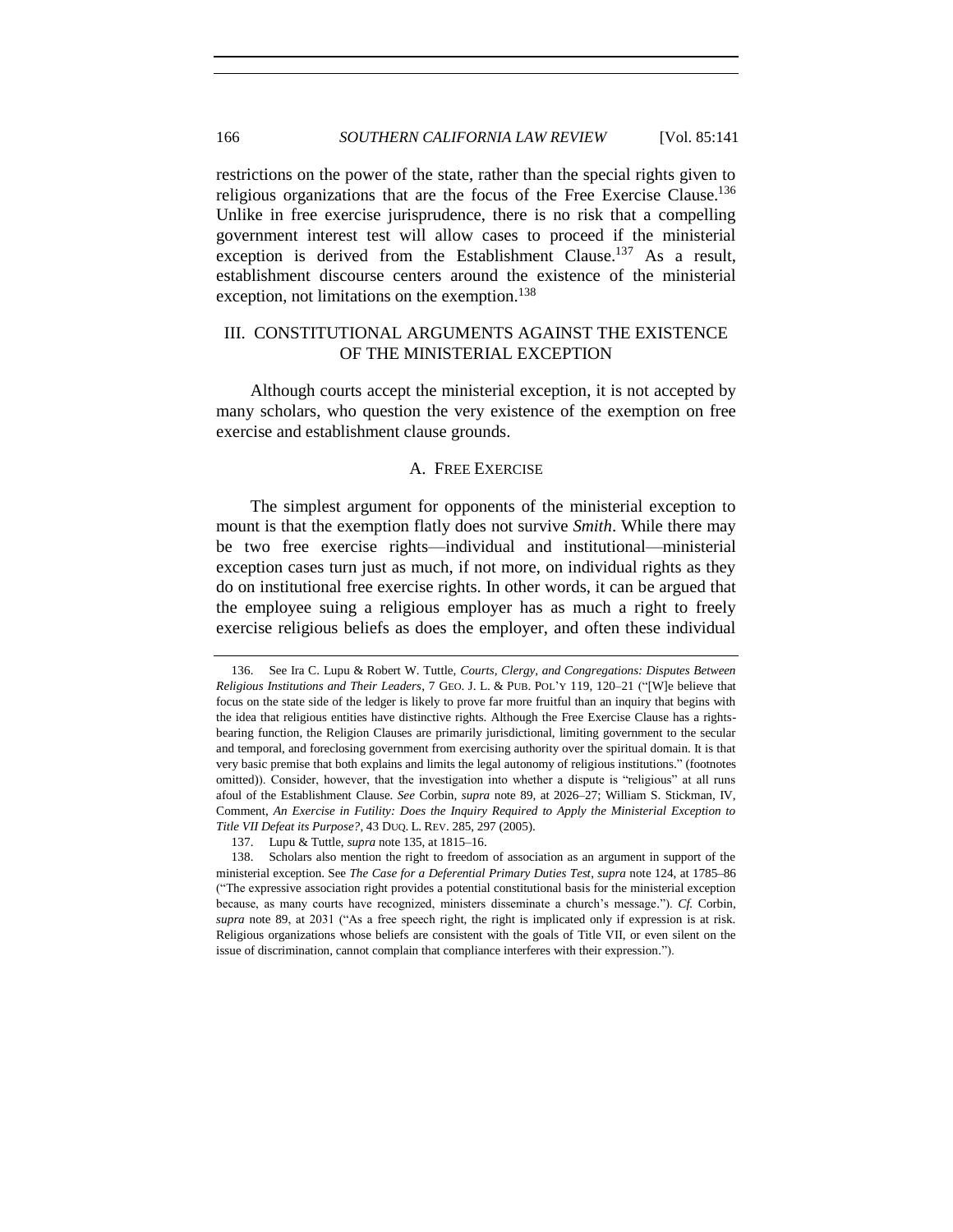religious beliefs are the basis for the employee's termination.<sup>139</sup> In such a way, individual belief is implicated, and *Smith* should apply.<sup>140</sup>

Another line of argument focuses on the fundamental unworkability of the distinction between organizational and individual rights. If the courts' understanding of ministerial exception cases post-*Smith* is accurate, this means that institutions have a broader free exercise right than do individuals.<sup>141</sup> While proponents of the exemption argue that institutional rights protect democracy, diversity, and, in turn, the individual right,  $142$  this amounts to "privileging the derivative right over the primary one."<sup>143</sup> Moreover, expansive institutional rights may impinge on the civil rights of individuals.<sup>144</sup> As Jane Rutherford explains, "Federal statues [sic] prohibit [nonreligious] employers from discriminating on account of race, sex, creed, national origin, age, or disability. These statutes embody a constitutional value favoring equal protection that is explicit in the Fourteenth Amendment and implicit in the Fifth Amendment."<sup>145</sup>

<span id="page-26-0"></span>The more difficult argument for ministerial exception opponents concerns church autonomy. While proponents of the church autonomy doctrine argue that religious institutions deserve a sort of immunity from courts in order to protect their free exercise rights, opponents contend that such immunity is not constitutionally mandated. As a result, the ministerial exception should not exist in the first place. Opponents take issue with the proponents' analyses of church property and contract dispute cases. First, the difference between property disputes and employment discrimination is tremendous—church property dispute cases should not be applied by analogy to employment disputes because church property cases rarely hold

- 141. Corbin, *supra* not[e 89,](#page-16-2) at 1988–89.
- 142. *See supra* not[e 125.](#page-22-3)
- 143. Corbin, *supra* not[e 89,](#page-16-2) at 1988–89.
- 144. Rutherford, *supra* not[e 139,](#page-26-3) at 1079–85.

<span id="page-26-3"></span><span id="page-26-2"></span><span id="page-26-1"></span>

<sup>139.</sup> *See* Jane Rutherford, *Equality as the Primary Constitutional Value: The Case for Applying Employment Discrimination Laws to Religion*, 81 CORNELL L. REV. 1049, 1085–91 (1996) ("Civil rights laws that condone discrimination infringe the employees' right to freely exercise their religion in three different ways: (1) the laws discourage individuals from taking religious jobs by punishing religious employees with the loss of state conferred civil rights; (2) the laws encourage those excluded to change faiths; and (3) the laws exclude the viewpoints of disfavored groups from religious dialogue.").

<sup>140.</sup> Consider, however, this statement by the D.C. Circuit: "The ministerial exception is not invoked to protect the freedom of an individual to observe a particular command or practice of his church." EEOC v. Catholic Univ. of Am., 83 F.3d 455, 462 (D.C. Cir. 1996).

<sup>145.</sup> *Id.* at 1080 (footnotes omitted). Rutherford argues that the Fourteenth Amendment is implicated because the court-imposed rules specifically authorizing discrimination amount to state action. *Id.* at 1079.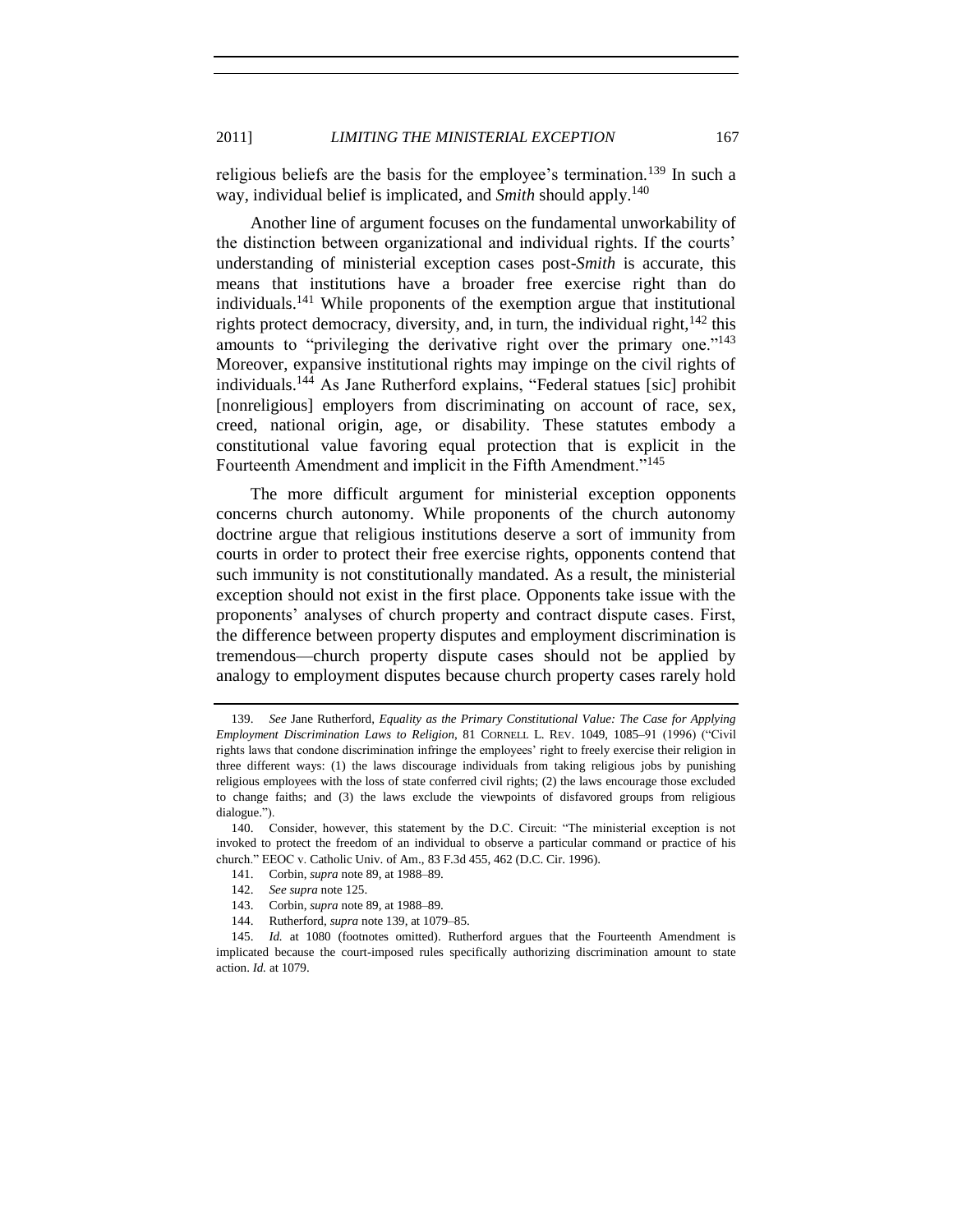a state interest "beyond the omnipresent concern for a peaceful settlement of controversy," while employment disputes center on individual civil rights. $146$ 

<span id="page-27-5"></span><span id="page-27-4"></span>Moreover, the Supreme Court's approach to intra-church disputes changed in its decision in *Jones v. Wolf*. Although the Court had long followed a principle of strict separation in cases like *Watson*<sup>147</sup> and *Gonzalez v. Roman Catholic Archbishop*, <sup>148</sup> the *Jones* Court announced that courts could resolve religious disputes by applying "neutral principles of law" rather than deferring to the judgment of the highest ecclesiastical body.<sup>149</sup> This approach still allows religious organizations immunity from the government when it comes to legal transactions and intra-church governance (what Ira Lupu calls "ex-ante" decisions), but it removes the immunity from disputes that arise after these intra-church decisions have been executed ("ex-post" decisions).<sup>150</sup> As a result, Laycock's church autonomy doctrine is less persuasive; churches are no longer guaranteed special treatment in ex-post intra-church disputes like employment disputes, so their status is no different from other corporate organizations that are also insulated from judicial scrutiny with respect to their intraorganization contract and property disputes.<sup>151</sup>

#### <span id="page-27-3"></span><span id="page-27-2"></span><span id="page-27-1"></span>B. ESTABLISHMENT CLAUSE

<span id="page-27-0"></span>It is difficult to refute the arguments in favor of the ministerial exception from an establishment perspective because, as discussed above, the Establishment Clause is a jurisdictional restriction on ministerial

<sup>146.</sup> Brant, *supra* note [114,](#page-21-0) at 295. *Accord* Rutherford, *supra* not[e 139,](#page-26-3) at 1079–85 (describing the effect of employment discrimination on the constitutional rights of religious employers).

<sup>147.</sup> *See* Watson v. Jones, 80 U.S. 679, 727 (1871).

<sup>148.</sup> *See* Gonzalez v. Roman Catholic Archbishop, 280 U.S. 1, 15–17 (1929).

<sup>149.</sup> Jones v. Wolf, 443 U.S. 595, 604 (1979). *See also* Lupu, *supra* note [127,](#page-22-2) at 407 ("This approach 'requires a civil court to examine certain religious documents . . . for language of trust in favor of the general church.' So long as that inquiry can be made without requiring the court 'to resolve a religious controversy,' state courts are free to substitute this conventional dispute–resolution methodology in place of deference to 'the authoritative ecclesiastical body.'" (quoting *Jones*, 443 U.S. at 604)).

<sup>150.</sup> *See* Lupu, *supra* not[e 127,](#page-22-2) at 407–08. *Accord* Brant, *supra* not[e 114,](#page-21-0) at 294–95.

<sup>151.</sup> *See* Lupu, *supra* note [127,](#page-22-2) at 407–08; Brant, *supra* note [114,](#page-21-0) at 294–95. Consider also the argument that employment disputes are not even properly categorized as *intra*-church disputes. Lupu, *supra* note [127,](#page-22-2) at 408–09 ("Religious institutions, like other important social institutions, are influential in shaping behavior and moral convictions. The way in which such institutions treat women or racial minorities is likely to have significant consequences in other spheres of life . . . . [T]hese disputes cannot reasonably be perceived as 'internal.'"). If Lupu is correct, the church autonomy argument would be irrelevant in ministerial exception cases.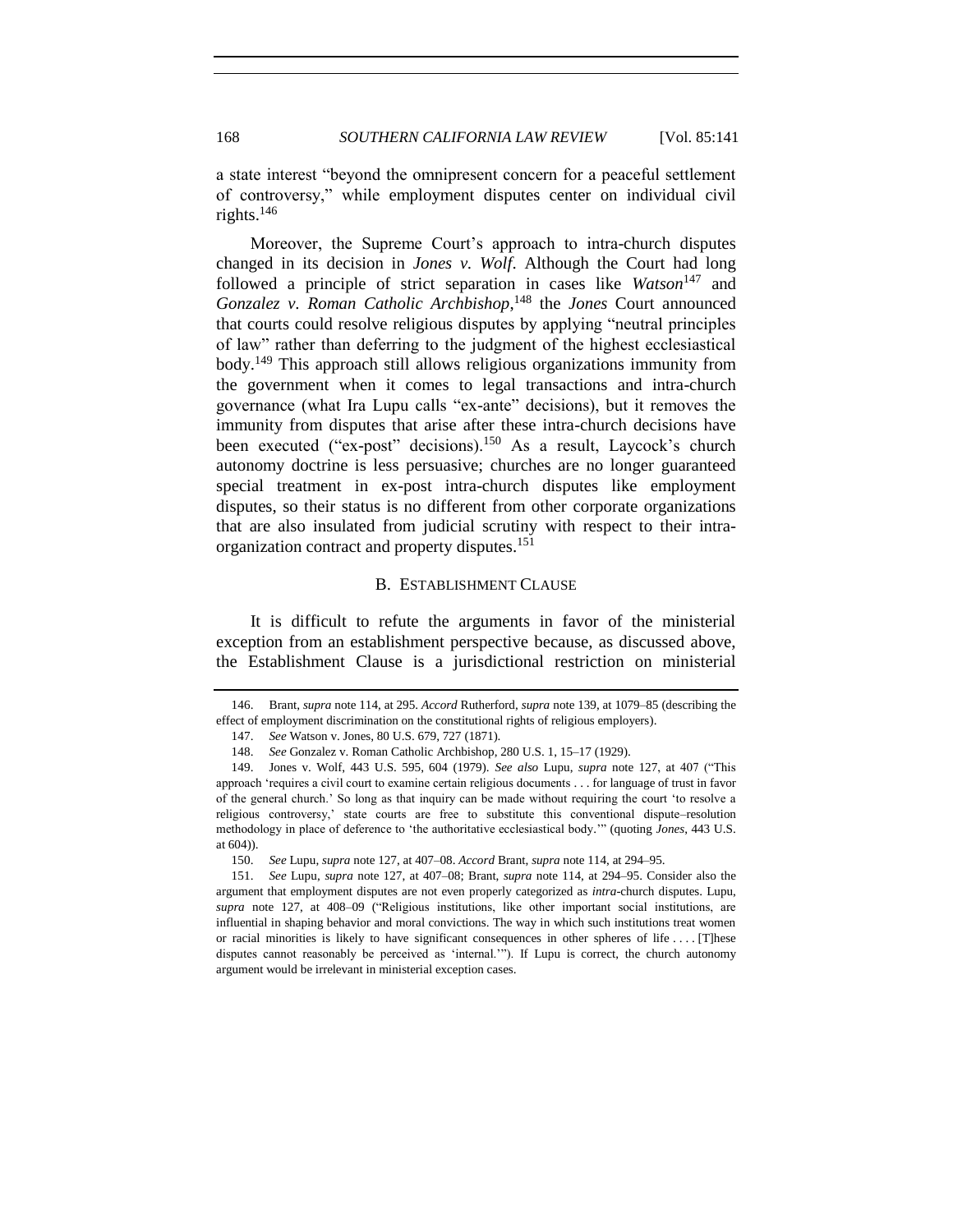exception cases.<sup>152</sup> As a result, many scholars simply argue that *Lemon* and its entanglement prong are erroneous doctrines that have little place in our religion clauses jurisprudence: "it is oxymoronic to claim that a regulation restricting religion simultaneously establishes religion."<sup>153</sup> Moreover, many argue that the *Lemon* test is on its way out; if this happens, much of the support for the ministerial exception will be lost.<sup>154</sup>

On the other hand, Caroline Mala Corbin confronts the issue first by arguing that the Supreme Court has changed its position on procedural entanglement away from its strict separation stance in *Lemon*, so it poses altogether no obstacle to eliminating the ministerial exception.<sup>155</sup> Indeed, in *Agostini v. Felton*, the Court stated that "Interaction between church and state is inevitable, and [the Court] ha[s] always tolerated some level of involvement between the two. Entanglement must be 'excessive' before it runs afoul of the Establishment Clause."<sup>156</sup> Moreover, many ministerial exception proponents ignore the "excessive" aspect of the *Lemon* entanglement prong; *Agostini* held that "administrative cooperation" between church and state may constitute entanglement, but not "excessive entanglement."<sup>157</sup>

<span id="page-28-0"></span>On the procedural entanglement front, Corbin argues that the risk of courts dictating what religious doctrine is "correct" is greatly exaggerated. She argues that in the Title VII context, cases are structured in such a way as to avoid entanglement problems. "Supporters of the ministerial exemption assume mistakenly that religious employers always defend a discrimination suit by asserting a religious reason such as 'lack of spirituality' or 'misunderstanding theology.' But some suits do not involve religious disputes at all, and in others, the religious reason can be

<sup>152.</sup> *See supra* not[e 135](#page-24-0) and accompanying text.

<sup>153.</sup> Brant, *supra* note [114,](#page-21-0) at 298.

<sup>154.</sup> *See* Brant, *supra* note [114,](#page-21-0) at 299; Coon, *supra* note [72,](#page-13-1) at 490–91, nn.31–34; *supra* note [128.](#page-23-0) Also consider the argument that, in the face of *Lemon*, the ministerial exception fails the test. "The exemption for religious groups fails the *Lemon* test. An exemption created expressly for religious organizations clearly does not have a secular purpose. Similarly, it creates religious effects by promoting discriminatory religious beliefs . . . . Finally, it may entangle the government in religion if the state decides whether an employee is engaged in religious activities." Rutherford, *supra* not[e 139,](#page-26-3) at 1110.

<sup>155.</sup> Corbin, *supra* not[e 89,](#page-16-2) at 2006.

<sup>156.</sup> Agostini v. Felton, 521 U.S. 203, 233 (1997) (citations omitted).

<sup>157.</sup> Corbin, *supra* not[e 89,](#page-16-2) at 2008 (citing *Agostini*, 521 U.S. at 233). Corbin also notes that the Court permits regulation of religious bodies now. *Id.* at 2008 (citing Jimmy Swaggart Ministries v. Bd. of Equalization, 493 U.S. 378 (1990); Hernandez v. Comm'r of Internal Revenue, 490 U.S. 680 (1989); Tony & Susan Alamo Found. v. Sec'y of Labor, 471 U.S. 290 (1985)).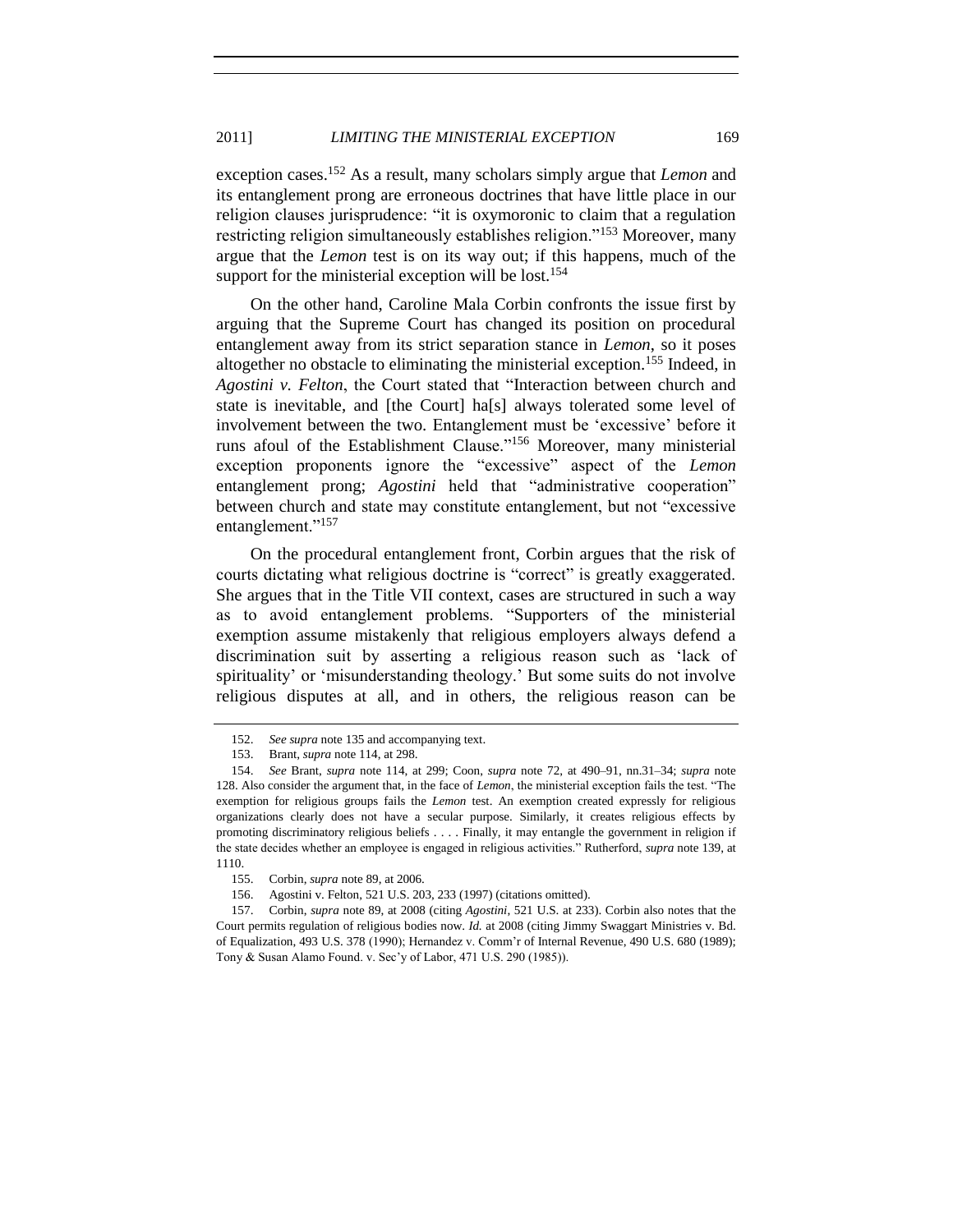objectively tested."<sup>158</sup> Additionally, she argues that the application of the ministerial exception often necessitates entanglement in the first place; and thus, the proponents' arguments are moot.<sup>159</sup>

The issue that injunctions cause excessive entanglement is also irrelevant, in light of a proposed change to the remedy program for religious employment disputes.<sup>160</sup> Currently, many nonreligious employees cannot even be reinstated even with a favorable verdict in a Title VII suit. Even amid this concession, Corbin suggests a strategy to circumvent entanglement with regard to remedies: plaintiffs could be limited to monetary relief. Monetary awards "as an option for close cases helps ensure that courts reinstate only those ministers, teachers, music directors, and other ministerial employees that they are confident the religious organization itself would have selected in a discrimination-free decisionmaking process."<sup>161</sup>

# <span id="page-29-0"></span>IV. LIMITS ON THE SCOPE OF THE MINISTERIAL EXCEPTION

Although it is possible that either the ministerial exception exists without question, or that it does not exist at all, this Note accepts that it exists but argues that it must be subject to certain limiting principles. Those already outlined by courts include whether or not the plaintiff is considered a "minister," how "religious" the activity is at issue in the lawsuit, and whether the law under which the suit is brought is a "criminal" law. This Note accepts the "minister" requirement, but argues that the "religious motivation" and non–criminal law requirements are too clumsy to be of use.

#### A. DEFINITION OF "MINISTER"

<span id="page-29-1"></span>By its own terms, the ministerial exception is limited to suits brought by ministers. Deciding what kind of person is a "minister" for the purposes of the exemption, however, is not straightforward. The Fourth Circuit created the "primary duties" test in *Rayburn v. General Conference of Seventh-day Adventists*, <sup>162</sup> and this test is currently endorsed by most

<sup>158.</sup> *Id.* at 2013. Corbin also provides a detailed outline of the structure of Title VII cases and a table of the impact the scrutiny of courts will have on those different types of cases. *Id.* at 2010–13.

<sup>159.</sup> *Id.* at 2026–27. *Accord* Stickman, IV, *supra* not[e 136,](#page-25-2) at 297.

<sup>160.</sup> *See* Corbin, *supra* not[e 89,](#page-16-2) at 2025–26 (discussing various alternative remedies).

<sup>161.</sup> *Id.* at 2026.

<sup>162.</sup> Rayburn v. Gen. Conference of Seventh-day Adventists, 772 F.2d 1164, 1168–69 (4th Cir. 1985).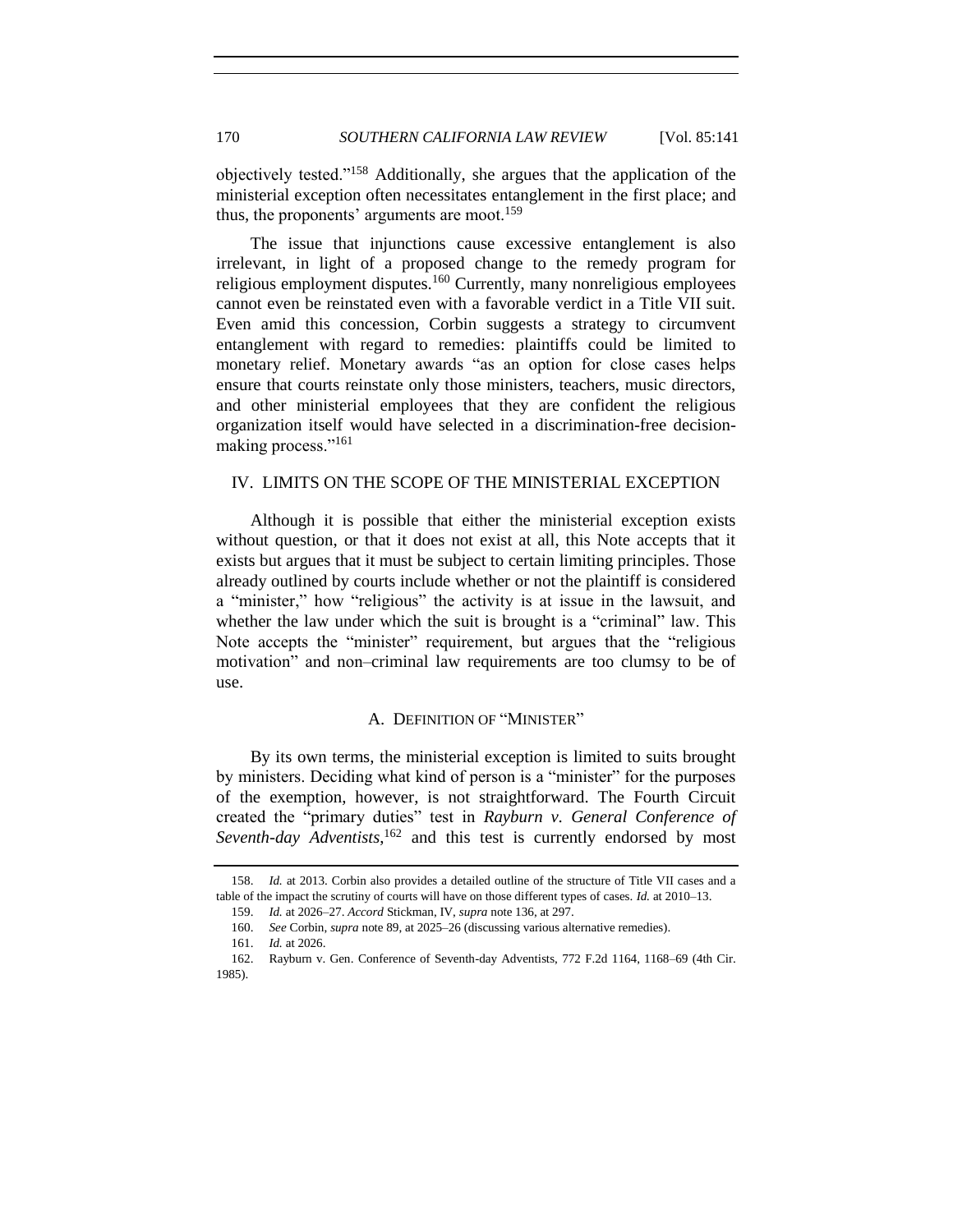circuits.<sup>163</sup> "As a general rule, if the employee's primary duties consist of teaching, spreading the faith, church governance, supervision of a religious order, supervision of a religious order, or supervision of or participation in religious ritual and worship, he or she should be considered 'clergy.'"<sup>164</sup> In making this determination, the court also inquires into whether the person serves in a position that is "important to the spiritual and pastoral mission of the church."<sup>165</sup>

<span id="page-30-0"></span>This definition has proved to be especially broad. Using this definition, litigants whose jobs were not that of a "minister" in the typical sense of the word were barred from suing their religious employers. Indeed, the definition has precluded suits brought by a press secretary for the Catholic Church, a principal of a Catholic school, an organist, and a director of music.<sup>166</sup> In 2010, the Sixth Circuit confronted this issue with grave concern, noting that the proposition that a teacher at a religious school would not be able to sue the school for acts of discrimination that in

165. *Id.* at 1168–79 (citing EEOC v. Sw. Baptist Theological Seminary, 651 F.2d 277, 283 (5th Cir. 1981)). The Fifth Circuit, on the other hand, developed a slightly different test in *Starkman v. Evans*, 198 F.3d 173, 176 (5th Cir. 1999):

Under *Starkman*, to determine whether a person is a minister under the ministerial exception, the Fifth Circuit considers: (1) whether employment decisions regarding the position at issue are made largely on religious criteria; (2) whether the plaintiff was qualified and authorized to perform the ceremonies of the Church; and (3) whether the plaintiff engaged in activities traditionally considered ecclesiastical or religious.

Alcazar v. Corp. of the Catholic Archbishop of Seattle, 598 F.3d 668, 676 n.7 (9th Cir.) (citing *Starkman*, 198 F.3d at 176) (internal quotation marks omitted), *vacated in part, adopted in part en banc*, 627 F.3d 1288 (9th Cir. 2010).

166. *See* Corbin, *supra* note [89,](#page-16-2) at 1976–77 & nn.61–66 (citing Alicea-Hernandez v. Catholic Bishop of Chi., 320 F.3d 698, 704 (7th Cir. 2003) (barring a discrimination suit for discrimination based on national origin and sex because a press secretary for the Catholic Church is responsible for disseminating the religious message of the church); Pardue v. Ctr. City Consortium Schs. of the Archdiocese of Wash., Inc., 875 A.2d 669, 672, 675 (D.C. 2005) (holding that a racial discrimination case brought by a principal of a Catholic elementary school was barred because a principal is responsible for carrying out the religious mission for the school); Tomic v. Catholic Diocese of Peoria, 442 F.3d 1036, 1040 (7th Cir. 2006) (holding that an age discrimination suit brought by a music director and organist could not proceed because in selecting the music to be played at mass, he exercised religious discretion); Starkman v. Evans, 198 F.3d 173, 176 (5th Cir. 1999) (barring a suit by a director of music for a church because the job required her to have completed coursework specifically related to church music and to select religious music for the parishioners)); Coon, *supra* note [72,](#page-13-1) at 507–19 (discussing the extension of the definition to school employees, administrative employees, and church musicians).

<sup>163.</sup> *See The Case for a Deferential Primary Duties Test*, *supra* not[e 124,](#page-22-1) at 1786–97 (discussing problems with the primary duties test and recommending a deferential approach to the test in which the court would "defer to a religious organization's characterization of whether and how an employee contributes to the spiritual mission of the church.").

<sup>164.</sup> *Rayburn*, 772 F.2d at 1169 (quoting Bagni, *supra* not[e 95,](#page-17-1) at 1545) (internal quotation marks omitted).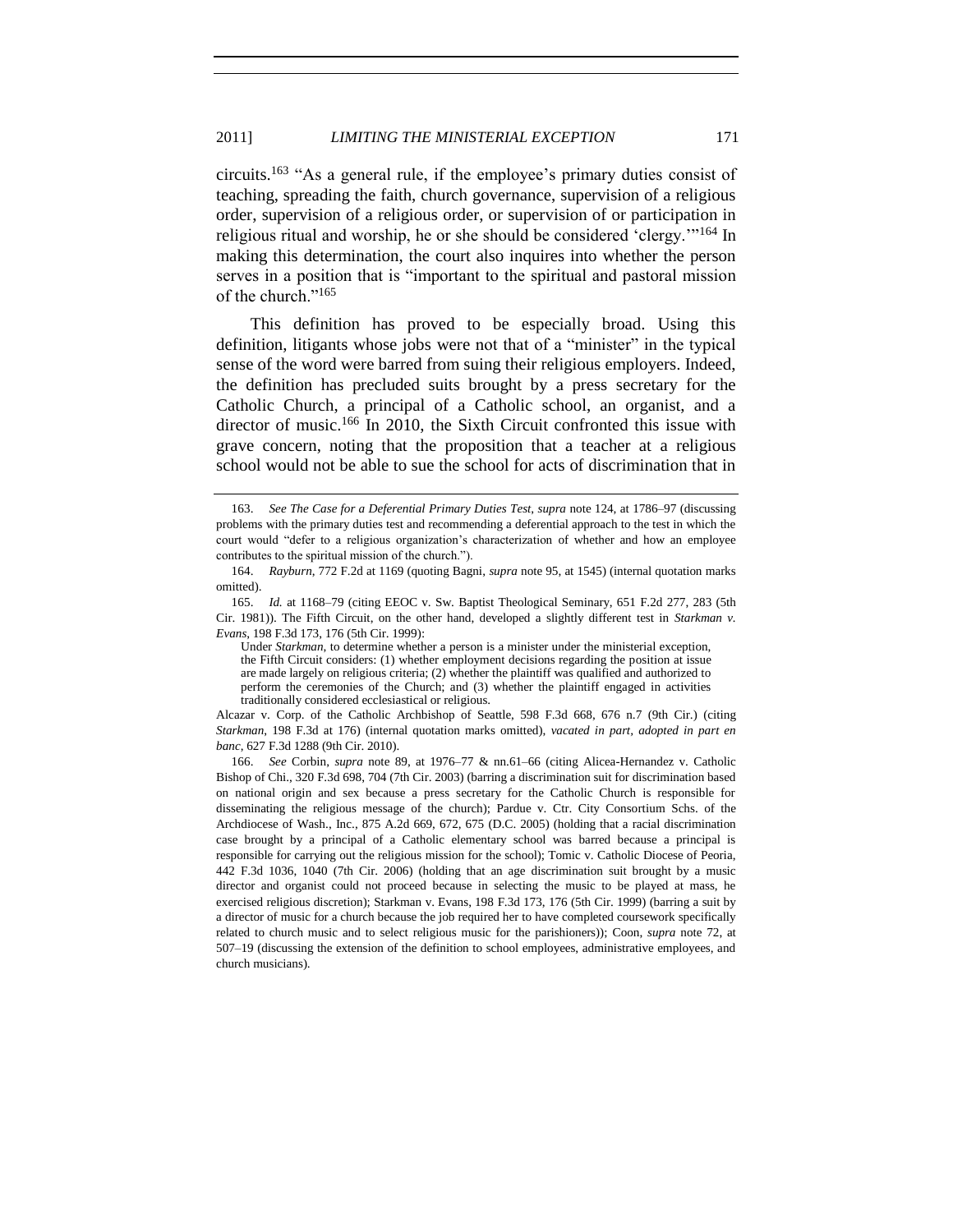<span id="page-31-3"></span>no way related to the religious mission of the school runs contrary to the constitutional motivations behind the ministerial exception.<sup>167</sup> The Sixth Circuit's decision, however, will not be the last word on the issue; the Supreme Court granted certiorari in this case, and its forthcoming decision may very well provide instruction on whether the "minister" requirement will remain broad or whether it should be narrowed.<sup>168</sup>

The trend in the Ninth Circuit has shown a broadening of the definition of "minister." Although the Ninth Circuit, in 1982, allowed an editorial secretary to sue the Seventh-day Adventist organization she worked for because she was not considered a "minister,"<sup>169</sup> the Circuit recently held in *Alcazar v. Corp. of the Catholic Archbishop of Seattle* that a priest-in-training who conducted mostly janitorial work could not successfully sue the Catholic Church because he was considered a "minister."<sup>170</sup> Functionally, then, the trend has been to preclude more suits by more religious institution employees, watering down an important limiting doctrine.

# <span id="page-31-2"></span><span id="page-31-1"></span>B. THE "RELIGIOUS" MOTIVATION REQUIREMENT

<span id="page-31-0"></span>Generally, courts inquire into whether the law under which the plaintiff has brought suit implicates the ministerial exception. Since most

<sup>167.</sup> *See* EEOC v. Hosanna-Tabor Evangelical Lutheran Church and Sch., 597 F.3d 769, 781 (6th Cir. 2010), *cert. granted* 131 S. Ct. 1783 (2011) ("[T]he intent of the ministerial exception is to allow religious organizations to prefer members of their own religion . . . . [A]pplying the exception to nonmembers of the religion and those whose primary function is not religious . . . would be both illogical and contrary to the intention behind the exception.").

<sup>168.</sup> The Supreme Court heard oral arguments in this case on October 5, 2011. Oral Argument, Hosanna-Tabor Evangelical Lutheran Church and Sch. v. EEOC, 131 S. Ct. 1783 (2011) (No. 10-553), *available at* http://www.supremecourt.gov/oral\_arguments/argument\_audio\_detail.aspx?argument=10- 553. From the tone of the argument, it is unclear whether the Justices will speak only to the definition of "minister," reach a decision based on constitutional grounds, solely interpret the statute, or speak more broadly about the constitutional reach of the exemption. *See* Lyle Dennistion, *Argument Recap: Blurry Line Between Church and State*, SCOTUSBLOG (Oct. 5, 2011, 3:41 PM), http://www.scotusblog.com/ ?p=129054.

<sup>169.</sup> EEOC v. Pac. Press Publ'g Ass'n, 676 F.2d 1272, 1274, 1278 (9th Cir. 1982).

<sup>170.</sup> This determination was made by an en banc panel. In its three-person-panel opinion, the court enunciated a new test to make the determination. Alcazar v. Corp. of the Catholic Archbishop of Seattle, 598 F.3d 668, 676 (9th Cir.) ("[W]e adopt a test similar to the Fifth Circuit's and hold that if a person (1) is employed by a religious institution, (2) was chosen for the position based largely on religious criteria, and (3) performs some religious duties and responsibilities, that person is a minister for purposes of the ministerial exception." (citing *Starkman*, 198 F.3d at 176), *vacated in part, adopted in part en banc*, 627 F.3d 1288 (9th Cir. 2010) (internal quotation marks omitted)). The en banc panel vacated this portion of the holding and instated the primary functions test, but still found that the plaintiff was considered a "minister." *See Alcazar*, 627 F.3d 1288, 1290–92. For a description of the test announced by the Fifth Circuit in *Starkman*, see *supra* not[e 165.](#page-30-0)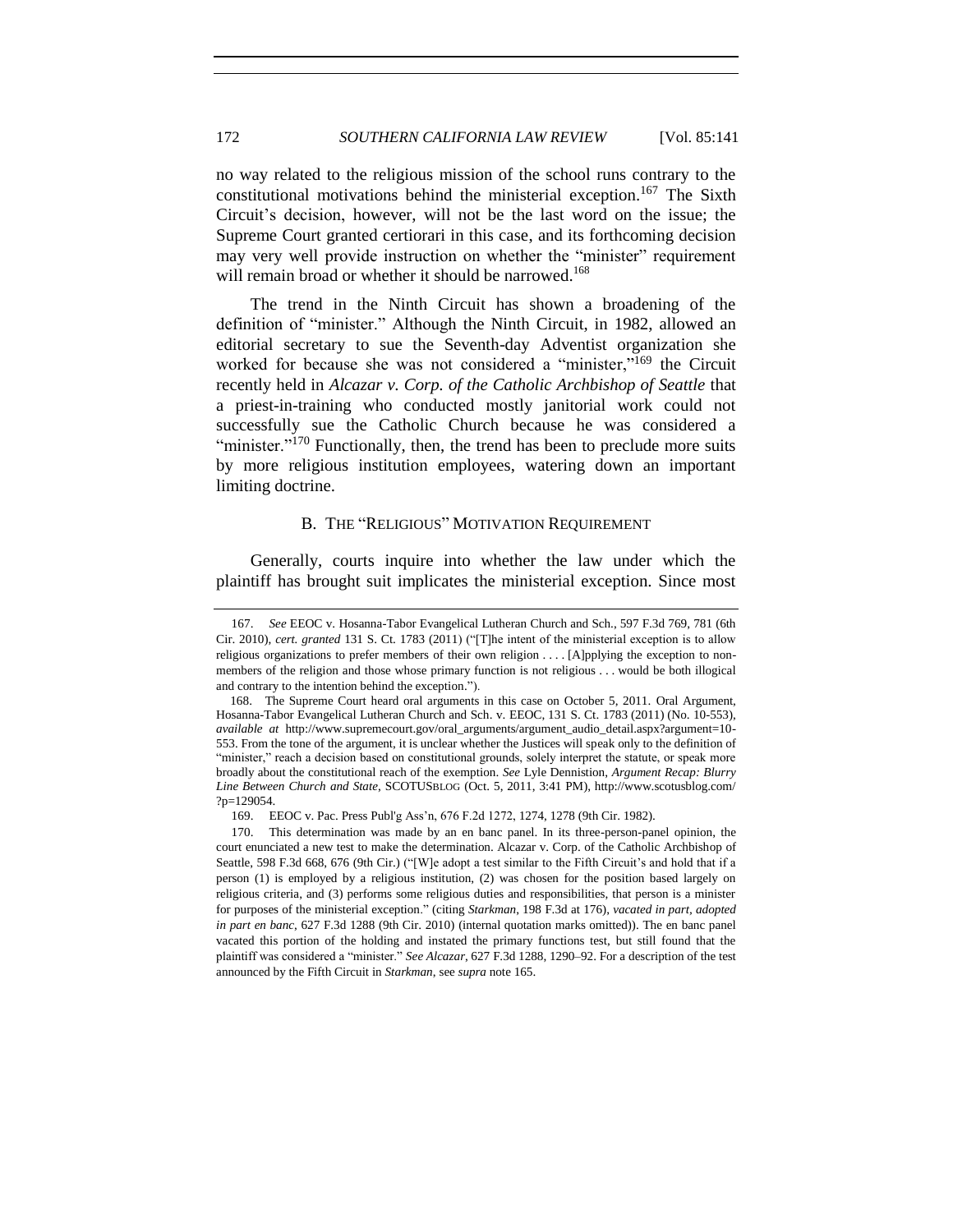cases are brought under common employment discrimination statutes, courts have precedent as to the applicability of the exemption to these various statutes.<sup>171</sup> If, however, a court is confronted with a matter of first impression in this regard, it will investigate whether the statute implicates the Free Exercise and Establishment Clauses.<sup>172</sup> To determine if the Free Exercise Clause is implicated, courts examine whether the state's interest in the statute outweighs the infringement on religious liberty that would occur if a ministerial plaintiff were allowed to sue a religious institution; $173$  to determine if the Establishment Clause is implicated, courts apply the *Lemon* test and apply the exemption if the statute would violate even one of the test's three prongs. $174$ 

<span id="page-32-0"></span>Another limit that has been utilized by some courts concerns whether or not the behavior at issue is primarily religiously motivated. Under such reasoning, sexual harassment cases have been allowed to proceed, surviving the exemption.<sup>175</sup> The Ninth Circuit has confronted the issue twice, in *Bollard v. California Province of the Society of Jesus*<sup>176</sup> and *Elvig v. Calvin Presbyterian Church*. <sup>177</sup> In both instances, the court found that the ministerial exception did not preclude sexual discrimination suits.<sup>178</sup> For example, in *Bollard*, the plaintiff, a seminary student, alleged that higher-ranking priests sent him pornographic material, subjected him to unsolicited sexual advances, and discussed inappropriate sexual matters with him.<sup>179</sup> The court noted that the ministerial exception did not apply because "the application of Title VII . . . will have no significant impact on [the defendants'] religious beliefs or doctrines," invalidating free exercise and establishment concerns.<sup>180</sup> The religious motivation requirement is different from the general inquiry into whether or not the ministerial exception applies to the statute at issue because the latter deals with the First Amendment clauses at a broad level. The religious motivation

<span id="page-32-1"></span><sup>171.</sup> *See supra* note[s 87](#page-15-1)[–89](#page-16-2) and accompanying text.

<sup>172.</sup> *See supra* not[e 86.](#page-15-0)

<sup>173.</sup> *See Alcazar*, 598 F.3d at 672.

<sup>174.</sup> *See id.* at 672–73.

<sup>175.</sup> *See* Belcove-Shalin, *supra* note [87,](#page-15-1) at 102–05, 123–25 (discussing the structure of sexual harassment cases in the face of the ministerial exception, and noting that in her survey of five of these cases, all but one resulted in a ruling for the plaintiffs).

<sup>176.</sup> Bollard v. Cal. Province of the Soc'y of Jesus, 196 F.3d 940, 944 (9th Cir. 1999).

<sup>177.</sup> Elvig v. Calvin Presbyterian Church, 375 F.3d 951, 969 (9th Cir. 2004).

<sup>178.</sup> *Bollard*, 196 F.3d at 944; *Elvig*, 375 F.3d at 969.

<sup>179.</sup> *Bollard*, 196 F.3d at 944.

<sup>180.</sup> *Id.* at 947. *Accord Elvig*, 375 F.3d at 964 ("[A]ccommodating Title VII's mandate and the First Amendment's strictures does not mean peremptorily dismissing all sexual harassment claims brought by ministers against churches.").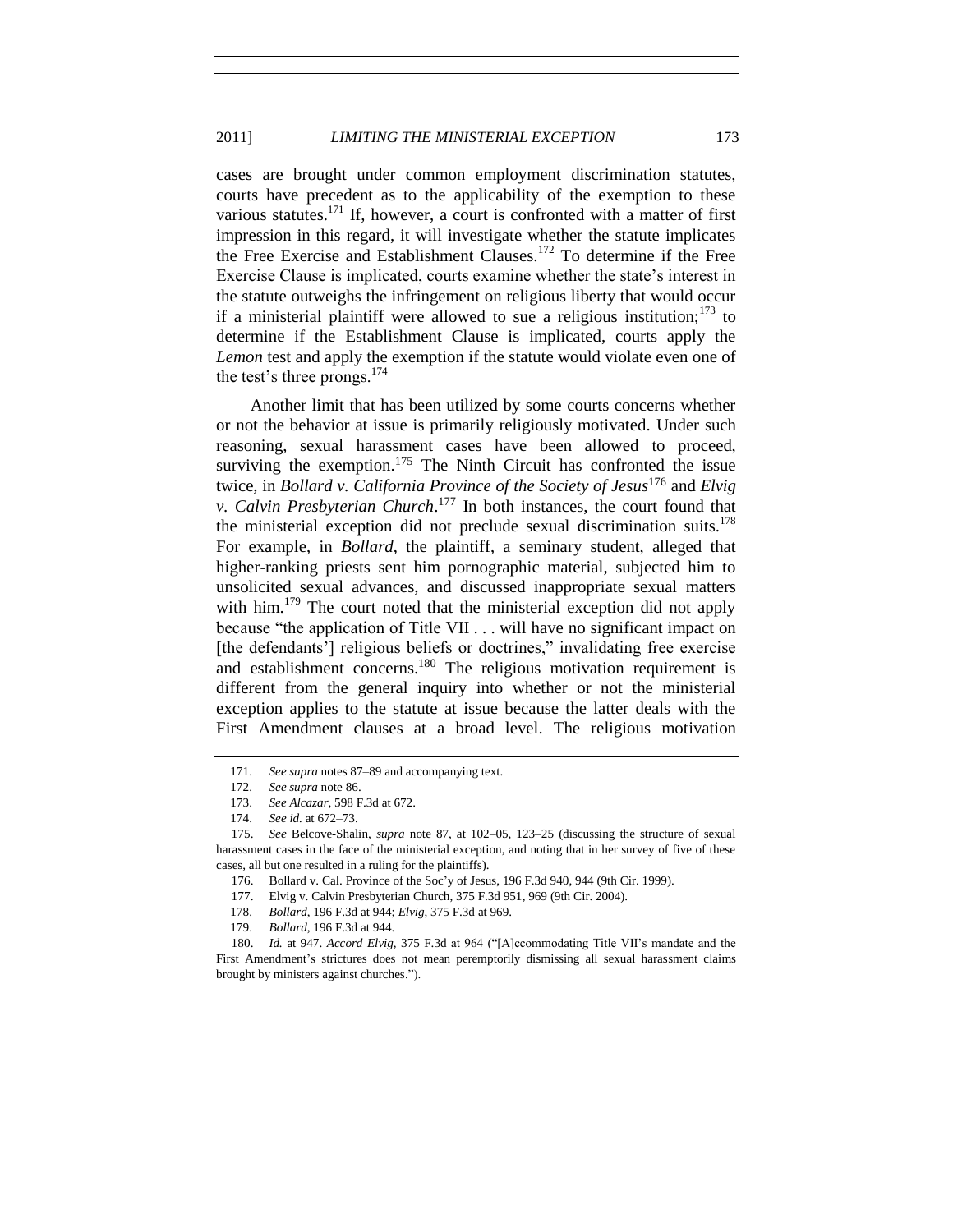requirement, on the other hand, examines the practices, policies, and beliefs of the defendant religious institutions in light of the religion clauses.

<span id="page-33-0"></span>Although currently limited to sexual harassment cases, this limit nearly became the law in a sex discrimination suit in the Third Circuit in *Petruska v. Gannon University*. <sup>181</sup> *Petruska* involved a claim by a chaplain at a religious university who claimed she was terminated because of her gender. In the first disposition of the case (*Petruska I*), the court held that "Employment discrimination unconnected to religious belief, religious doctrine, or the internal regulations of a church is simply the exercise of intolerance, not the free exercise of religion that the Constitution protects."<sup>182</sup> Although this decision was later reversed, its reasoning aids in understanding religious motivation as a limiting principle on the ministerial exception.

The religious motivation requirement, whether applied purely to sexual harassment cases or to other cases, makes sense from a free exercise perspective. As noted in *Bollard*, under the *Sherbert* balancing test, there are many activities by religious institutions that can never be trumped by any state interest.<sup>183</sup> But "[w]here the church provides no doctrinal nor protected-choice based rationale for its alleged actions, and indeed expressly disapproves of the alleged actions," the state interest may indeed trump the free exercise rights of the institution.<sup>184</sup>

On the establishment front, the religious motivation requirement is valid because with no religious motivation, there is no violation of *Lemon*—particularly the entanglement prong. For example, in *Bollard* and *Elvig*, because there was no religious doctrine that compelled the sexual harassment, there would be no entanglement.<sup>185</sup> This implies that if the

<sup>181.</sup> Petruska v. Gannon Univ. (*Petruska I*), 448 F.3d 615 (3d Cir.), *vacated by* 2006 U.S. App. LEXIS 15088 (3d Cir. June 20, 2006), *aff'd in part and remanded in part by* 462 F.3d 294 (3d Cir. 2006). This Note refers to the first Third Circuit opinion as "*Petruska I*." The author of the majority opinion died before the opinion was published. The defendants applied for a rehearing en banc or before a reconstituted panel. The reconstituted panel was granted, and that panel's opinion is the operative decision. *See* Elizabeth R. Pozolo, Note, *One Step Forward, One Step Back: Why the Third Circuit Got It Right the First Time in* Petruska v. Gannon University, 57 DEPAUL L. REV. 1093, 1094 n.8, 1115 (2008).

<sup>182.</sup> *Petruska I*, 448 F.3d at 620. This position is also relevant to a discussion of arguments against the Establishment Clause justifications. *See infra* not[e 186.](#page-34-0)

<sup>183.</sup> *Bollard*, 196 F.3d at 946.

<sup>184.</sup> *Id.* at 948. *Accord* Coon, *supra* not[e 72,](#page-13-1) at 534–35.

<sup>185.</sup> *See supra* notes [177–](#page-32-0)[80](#page-32-1) and accompanying text. Although, arguably, the holding could have turned on the fact that the harm in those cases was graver than most because they involved sexual harassment claims.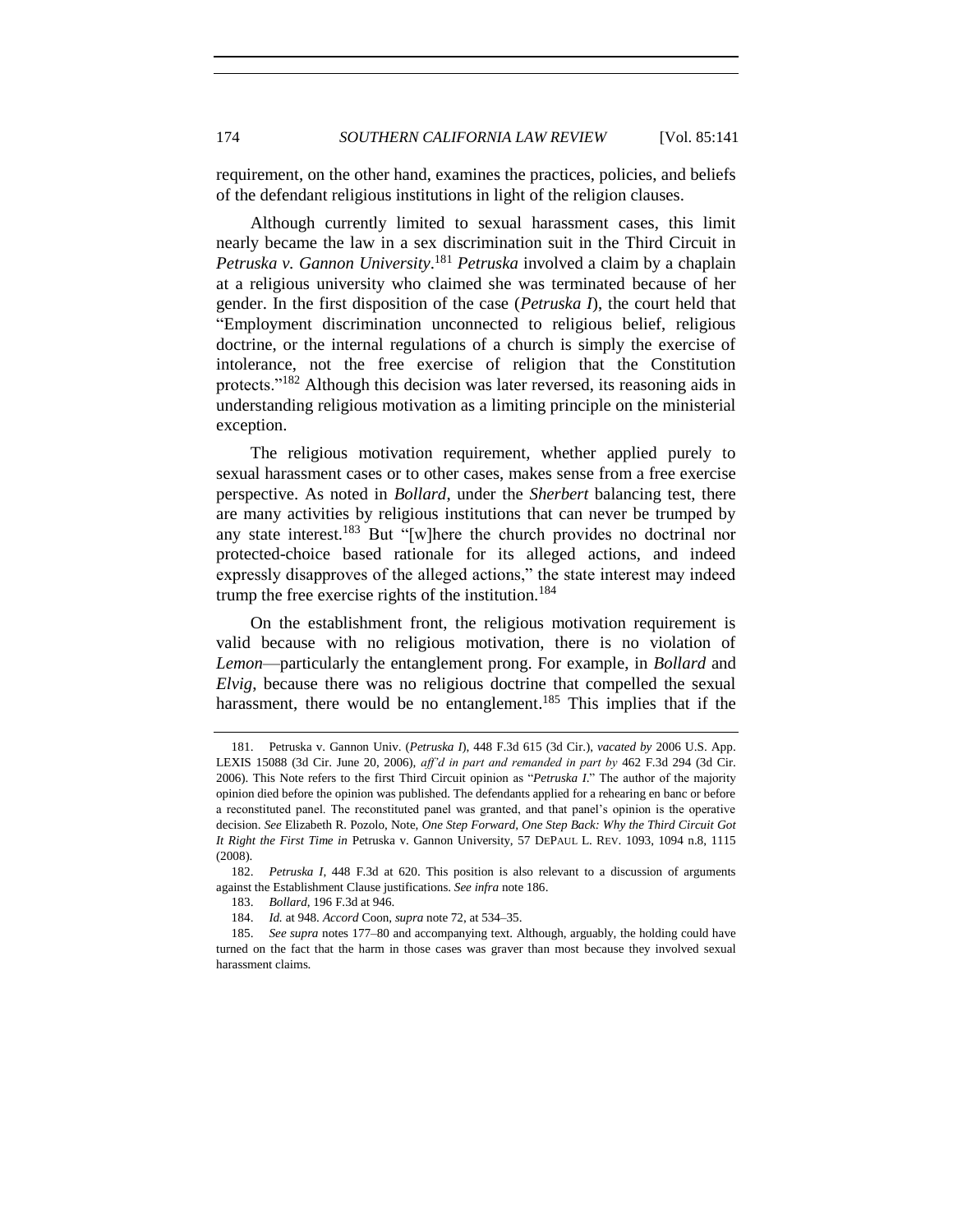harassment had been spurred by religious belief, the court might have come out the opposite way. As a result, a limited ministerial exception that requires defendants to demonstrate that the particular facts of their case involve employment decisions that are based on religious doctrine might most narrowly tailor the exemption to its purpose of avoiding entanglement.<sup>186</sup>

<span id="page-34-0"></span>The application of the religious motivation limit, however, demonstrates that there are inherent problems in its basic tenets. In cases with similar or identical facts as those in the cases above, courts have declined to use the religious motivation principle as a limit on the ministerial exception. When the Third Circuit granted rehearing of *Petruska I*, the reconstituted (*Petruska II*) panel disagreed with the first panel that there was a lack of religious motivation—to the *Petruska II* panel, the religious university's choice to fire the plaintiff was firmly rooted in religious doctrine.<sup>187</sup> Similarly, when confronted with a sexual harassment case in *Van Osdol v. Vogt*, the Supreme Court of Colorado reached the opposite conclusion from the Ninth Circuit.<sup>188</sup> Holding that the court could not separate the harassment claim from religious doctrine and beliefs, it applied the ministerial exception and affirmed the appellate court's decision to uphold the dismissal of the discrimination claims.<sup>189</sup>

The tension between the courts on these issues reveals the difficulty in defining the boundaries of the ministerial exception; judges are not in accord about the very threshold issue of what activity constitutes "religious" motivation. The facts in these cases were nearly identical; what were different were the views of the judges as to the amount of autonomy the churches deserved. The Colorado Supreme Court and the *Petruska II* panel viewed any government scrutiny of religious activities as a violation of the First Amendment. They fall in the camp of staunch church autonomy advocates like Douglas Laycock and Bruce Bagni; the argument that church autonomy necessitates the existence of the exemption also requires

<sup>186.</sup> *See* Coon, *supra* not[e 72,](#page-13-1) at 539–45 (proposing a ministerial exception analysis that "would require religious organizations to articulate how a religious belief or practice would be implicated by judicial resolution of the particular employment dispute at hand for the ministerial exception to preclude adjudication of the plaintiff's traditional employment discrimination or harassment claim"). *See also Petruska I*, 448 F.3d at 620 ("[I]n adjudicating suits that do not involve religious rationales for employment action, courts need not consider questions of religious belief, religious doctrine, or internal church regulation, a process that would violate the Establishment Clause by entangling courts in religious affairs."); Pozolo, *supra* not[e 181,](#page-33-0) at 1110–13 (discussing rationale of *Petruska I*).

<sup>187.</sup> Petruska v. Gannon Univ. (*Petruska II*), 462 F.3d 294, 307 (3d Cir. 2006).

<sup>188.</sup> Van Osdol v. Vogt, 908 P.2d 1122 (Colo. 1996).

<sup>189.</sup> *Id.* at 1124, 1128–29.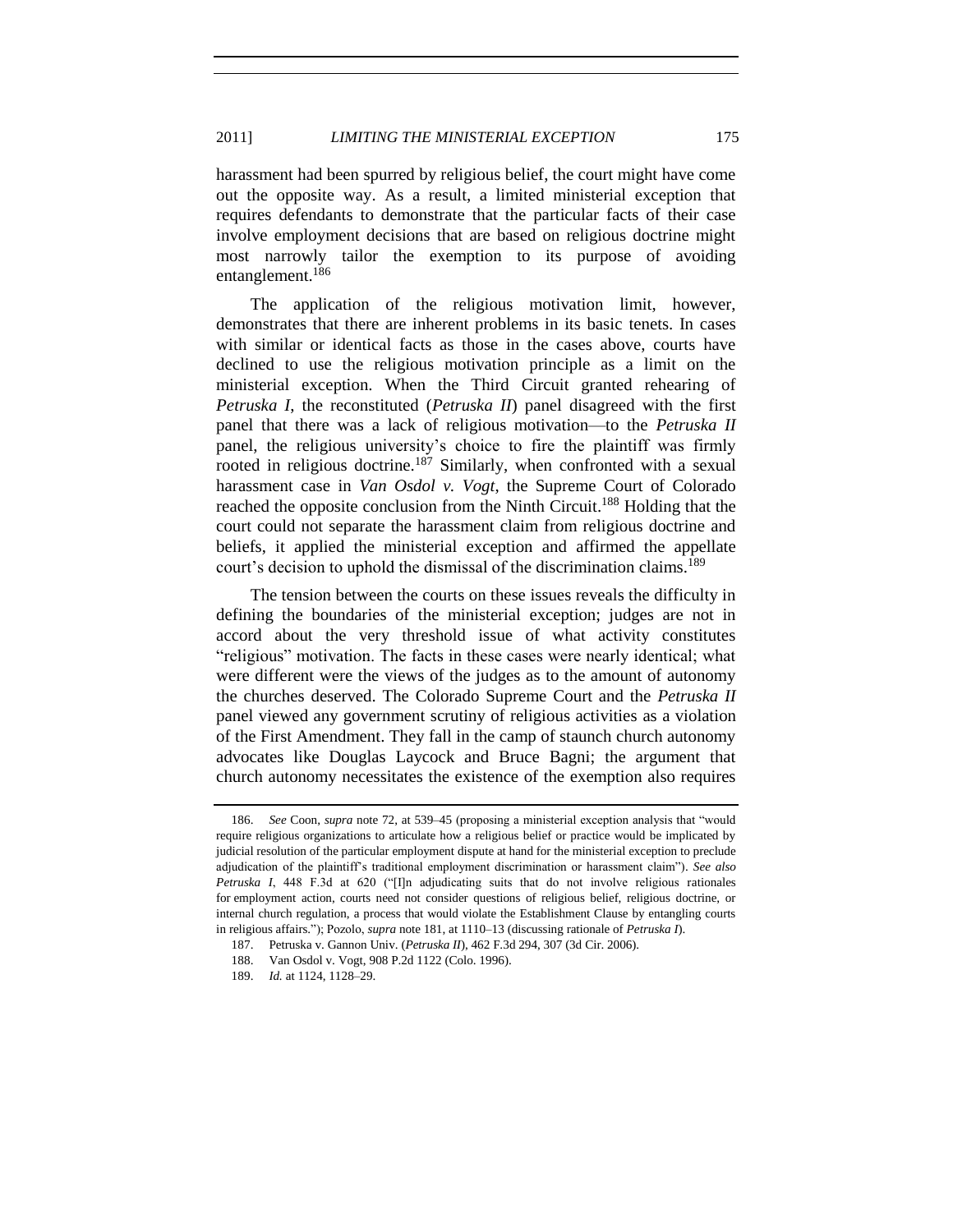that all actions taken by the church be inherently religious.<sup>190</sup> The Ninth Circuit, on the other hand, did not see a violation unless there was a clearly articulated religious justification for the activity in question, viewing church autonomy as degree-bound and not absolute.

# <span id="page-35-3"></span><span id="page-35-2"></span><span id="page-35-1"></span>C. NON–CRIMINAL LAW REQUIREMENT

<span id="page-35-0"></span>The exemption is also limited when claims against religious institutions involve criminal laws.<sup>191</sup> This Note's discussion of this particular limit is brief, however, because few cases that deal with criminal charges against religious institutions concern the ministerial employment relationship. One case that discussed the limit, but did not apply it, was *Minker v. Baltimore Annual Conference of United Methodist Church*. <sup>192</sup> In *Minker*, the D.C. Circuit pondered the reach of the ministerial exception; it noted that a hypothetical church that selected its clergy members by forcing them to play Russian roulette would still be subjected to homicide statutes, even though this practice would be religiously motivated and would encompass the selection of ministers.<sup>193</sup> As a result, even though such a case would plainly violate the Free Exercise and Establishment Clauses, the court would forgive these trespasses in the name of preventing and regulating criminal behavior.

It should be noted that courts' explanations of the specifics of this limitation have been vague at best. For example, sexual harassment suits have a criminal counterpart in sexual assault charges, but courts do not treat these as "criminal laws" for the purposes of the non–criminal law limitation. Moreover, the TVPA has a criminal enforcement component in addition to its civil recovery purpose, but the *Headley* court applied the normal ministerial exception analysis anyway.<sup>194</sup> As a result, situations in which the hypothetical Russian roulette in *Minker* is replaced with a less obviously (yet still) dangerous conduct have merely demonstrated the difficulty in applying the criminal law limit, and we have yet to receive any

<sup>190.</sup> *See supra* note[s 106](#page-19-0)[–09](#page-20-2) and accompanying text.

<sup>191.</sup> *The Case for a Deferential Primary Duties Test*, *supra* note [124,](#page-22-1) at 1779 (citing Minker v. Balt. Annual Conference of United Methodist Church, 894 F.2d 1354, 1357 (D.C. Cir. 1990); Eikenberry, *supra* note [128,](#page-23-0) at 287–92). *See also* McClure v. Salvation Army, 460 F.2d 553, 558 (5th Cir. 1972) ("Restrictions on the free exercise of religion are allowed only when it is necessary 'to prevent grave and immediate danger to interests which the state may lawfully protect.'" (quoting W. Va. State Bd. of Educ. v. Barnette, 319 U.S. 624, 639 (1943)).

<sup>192.</sup> Minker v. Balt. Annual Conference of United Methodist Church, 894 F.2d 1354 (D.C. Cir. 1990)

<sup>193.</sup> *Minker*, 894 F.2d at 1357.

<sup>194.</sup> *See infra* text accompanying not[e 287](#page-54-3)[–94.](#page-55-0)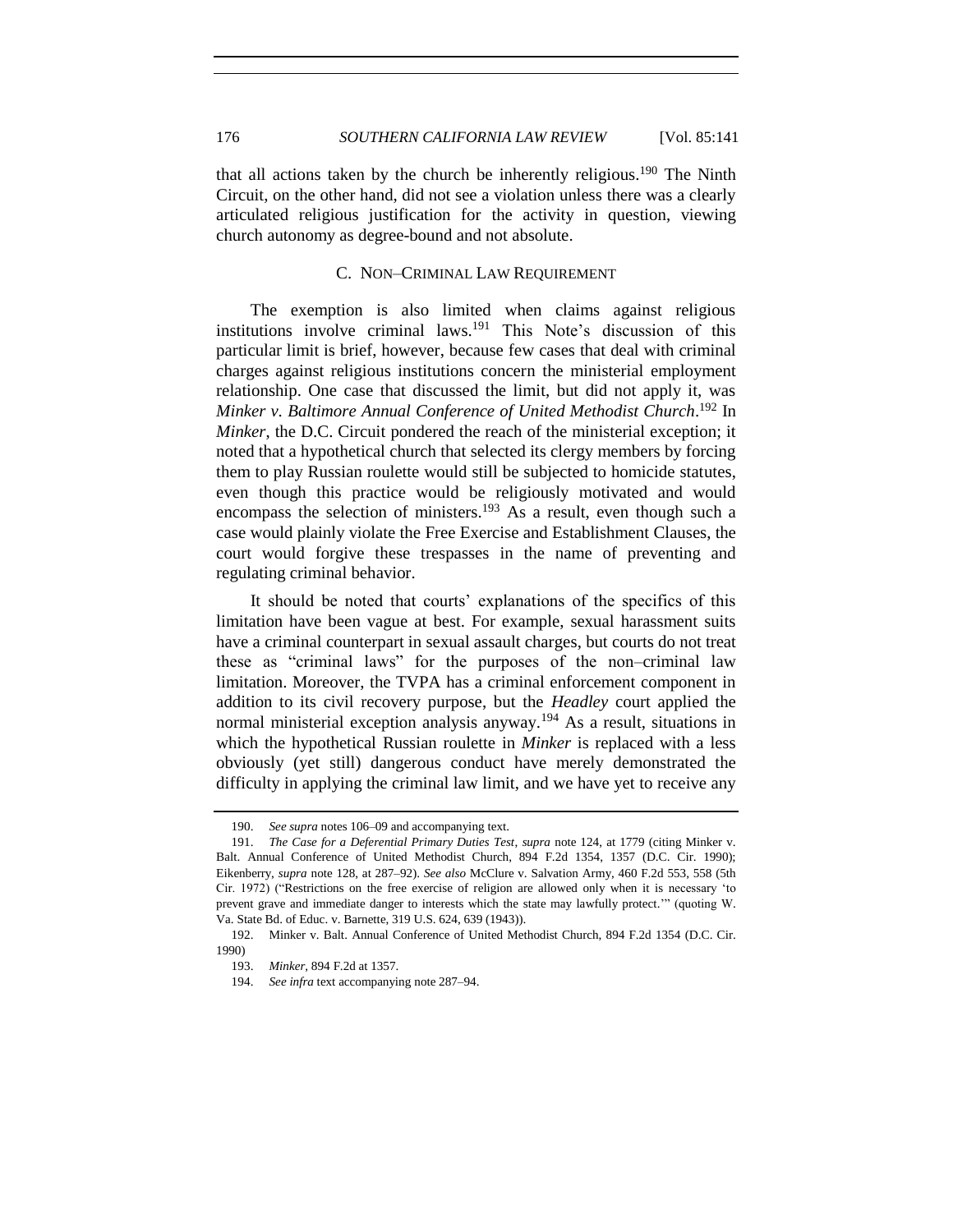# 2011] *LIMITING THE MINISTERIAL EXCEPTION* 177

help from the courts in clarifying the boundaries of this limit.

In essence, the non–criminal law requirement is a clumsy way to get at the real issue—harm. The same is true in the sexual harassment cases discussed above. For instance, consider the possibility that a religious institution *did* prescribe sexual harassment doctrinally;<sup>195</sup> even under the Ninth Circuit's analysis, a court would not be able to step in. As a result, this Note will analyze another limit it argues is implicit in the religious motivation and non–criminal law limits—the harm principle. Underlying the analysis of the sexual harassment cases is the avoidance of physical and emotional injury or harm. This theme is also present in the nebulous non– criminal law requirement. These two limiting principles, however, are strikingly deficient, leaving many factual scenarios (like the one in *Headley*) in legal limbo. Additionally, cases involving societal evils such as racism and bigotry but not physical harm are not covered by these limits.<sup>196</sup> As such, another principle is required to compensate for the lack of adequate limitations.

# <span id="page-36-1"></span>V. A PROPOSED LIMIT: THE "HARM PRINCIPLE"

<span id="page-36-0"></span>A principle yet unapplied in the arguments against the ministerial exception is the "harm principle." This principle takes as its baseline the assumption that "[t]he only legitimate goal of a republican form of government is the public good."<sup>197</sup> To that end, religious belief must be protected; where religious conduct causes harm, however, it ought to be possible for the government to regulate it.<sup>198</sup> This principle subsumes part

198. Hamilton, *Religious Institutions*, *supra* not[e 197,](#page-36-1) at 1100. *See also* HAMILTON, GOD VS. THE GAVEL, *supra* note 197, at 189–99 (discussing the application of tort and criminal law to religious

<sup>195.</sup> Consider the Lord Our Righteousness Church (known as Strong City by members) in New Mexico, in which the church leader, Michael Travesser, called himself the Messiah and instructed female followers—many of them minors—to sleep with him or lay in bed with him naked. *Sect's "Messiah" Arrested on Sex Charges*, CNN.COM (May 6, 2008), http://edition.cnn.com/2008/CRIME/ 05/06/sect.leader.arrest/.

<sup>196.</sup> *See, e.g.*, *supra* notes [66–](#page-11-1)[67](#page-11-0) and accompanying text.

<sup>197.</sup> Marci A. Hamilton, *Religious Institutions, the No-Harm Doctrine, and the Public Good*, 2004 BYU. L. REV. 1099, 1100 [hereinafter Hamilton, *Religious Institutions*] (citing JOHN LOCKE, SECOND TREATISE OF GOVERNMENT §§ 131, 135 (C.B. Macpherson ed., Hackett Publ'g Co. 1980) (1690)). Marci Hamilton is a vociferous proponent of applying the harm principle to religious institutions. She refers to that principle as the "no-harm doctrine." While she has examined the harm principle as it would relate to the ministerial exception, she has argued that it should not apply because ministers have "acquiesced in the religious entity's governance and therefore is not harmed by the religious institution's application of its religious principles to him or her." *Id.* at 1196. *See also* MARCI A. HAMILTON, GOD VS. THE GAVEL: RELIGION AND THE RULE OF LAW 199 (2005) [hereinafter HAMILTON, GOD VS. THE GAVEL]. This argument is refuted in *infra* not[e 222](#page-41-0) and Part VI.B.1.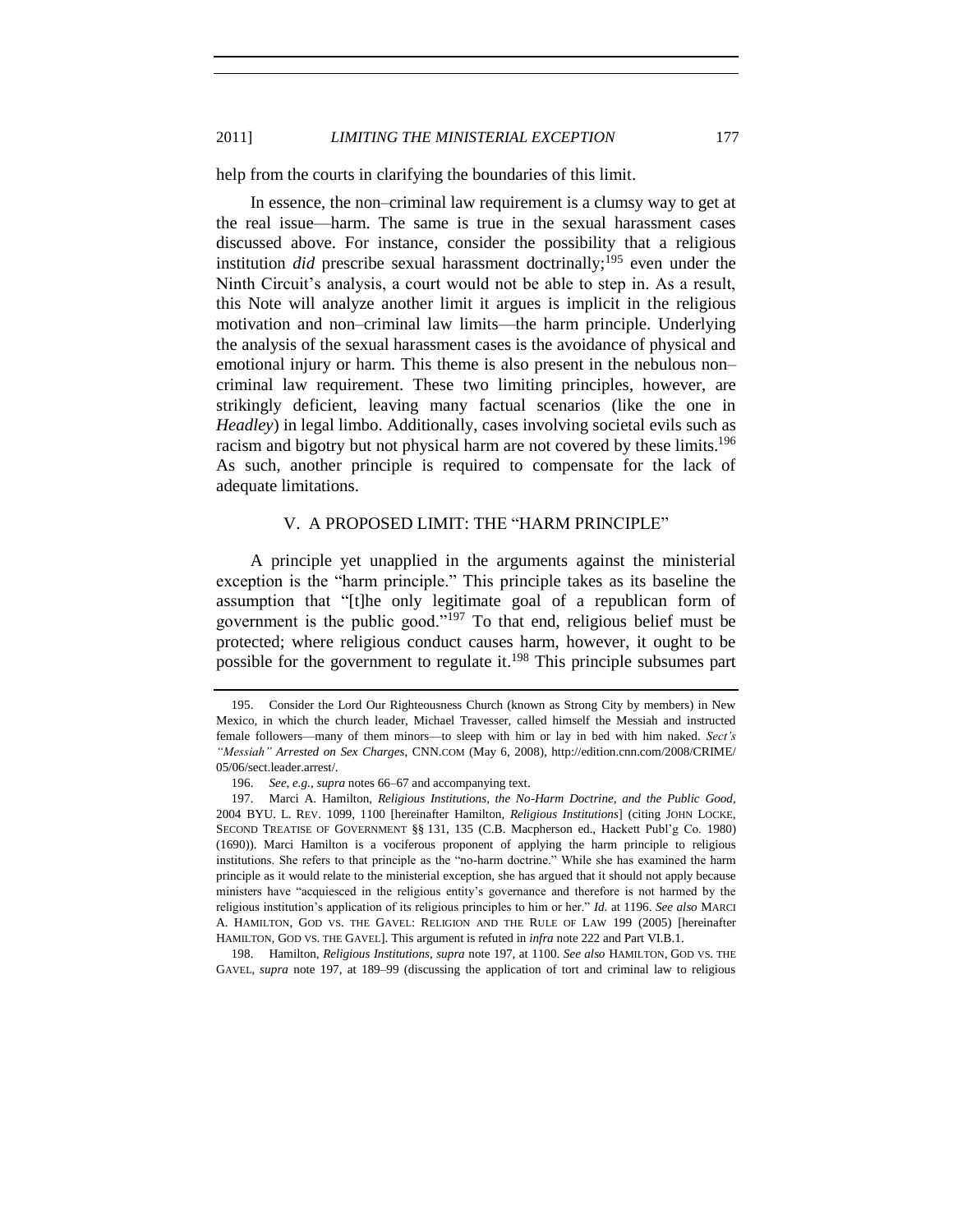of what was implicit in the Ninth Circuit's analyses of sexual harassment cases, but is not limited by whether or not institutions had a religious motivation for their actions in question. In fact, that notion is irrelevant to the harm principle.

Marci Hamilton explains that the harm principle was derived from statements made by the Framers of the Constitution and the First Amendment, and important political and religious philosophers throughout history. The Lockean argument that individuals could not "take away, or impair the life, or what tends to the preservation of the life, the liberty, health, limb, or goods of another" was rooted in the understanding that conduct, but not belief, could be regulated by the state.<sup>199</sup> This principle was in the minds of the Framers, such as Thomas Jefferson<sup>200</sup> and James Madison.<sup>201</sup> Moreover, this principle runs throughout Justice Scalia's majority opinion in *Smith*. <sup>202</sup> As a result, Hamilton argues that the harm principle ought to be viewed as a vital tool for understanding the purpose of the religion clauses, and in particular the Free Exercise Clause.<sup>203</sup>

201. *See, e.g.*, Hamilton, *Religious Institutions*, *supra* note [197,](#page-36-1) at 1155 ("'In some instances [ecclesiastical establishments] have been seen to erect a spiritual tyranny on the ruins of the Civil authority; in many instances they have been seen upholding the thrones of political tyranny: in no instance have they been seen the guardians of the liberties of the people. Rulers who wished to subvert the public liberty, may have found an established Clergy convenient auxiliaries.'" quoting James Madison, *Memorial and Remonstrance Against Religious Assessments*, *in* 8 THE PAPERS OF JAMES MADISON 301, 302 (Robert A. Rutland et al. eds., 1973)). Hamilton also argues that the harm principle was not just accepted by the Framers during the Framing period but by such philosophers as John Stuart Mill, H.L.A. Hart, and Joel Feinberg. *Id.* at 1158–59.

organizations). The belief/conduct distinction is explained in more detail in *infra* not[e 215.](#page-40-0)

<sup>199.</sup> Hamilton, *Religious Institutions*, *supra* note 197, at 1153–55 (quoting JOHN LOCKE, THE SECOND TREATISE OF GOVERNMENT (1690), *reprinted in* TWO TREATISES OF GOVERNMENT 117 (Mark Goldie ed., 1993)).

<sup>200.</sup> *See, e.g.*, Hamilton, *Religious Institutions*, *supra* note [197,](#page-36-1) at 1153 ("'The legitimate powers of government extend to such acts only as are injurious to others. But it does me no injury for my neighbour to say there are twenty gods, or no God. It neither picks my pocket nor breaks my leg.'" (quoting Thomas Jefferson, *Notes on the State of Virginia*, in THOMAS JEFFERSON: WRITINGS 285 (Merrill D. Peterson ed., 1984)); HAMILTON, GOD VS. THE GAVEL, *supra* note 197, at 261 ("'[F]ree argument and debate' [are] essential human rights, but, when those 'principles break out into overt acts against peace and good order' it is 'the rightful purpose[] of civil government, for its officers to interfere.'") (quoting Thomas Jefferson, *An Act for Establishing Religious Freedom*, *in* 12 THE STATUTES AT LARGE: BEING A COLLECTION OF ALL THE LAWS OF VIRGINIA 84, 85 (photo. reprint 1969) (William Waller Hening ed., Richmond 1823)).

<sup>202.</sup> *See id.* at 1159 (citing Emp't Div., Dept. of Human Res. v. Smith, 494 U.S. 872, 890 (1990), *superseded by statute*, Religious Freedom Restoration Act of 1993, Pub. L. No. 103-141, 107 Stat. 1488, *as recognized in* Cutler v. Wilkinson, 544 U.S. 709 (2005)).

<sup>203.</sup> *See id.* at 1156 ("[N]either [the Framers] nor their fellow citizens ever contemplated absolute liberty for religious organizations. Indeed, absolute liberty (religious or otherwise) was anarchy and called licentiousness.").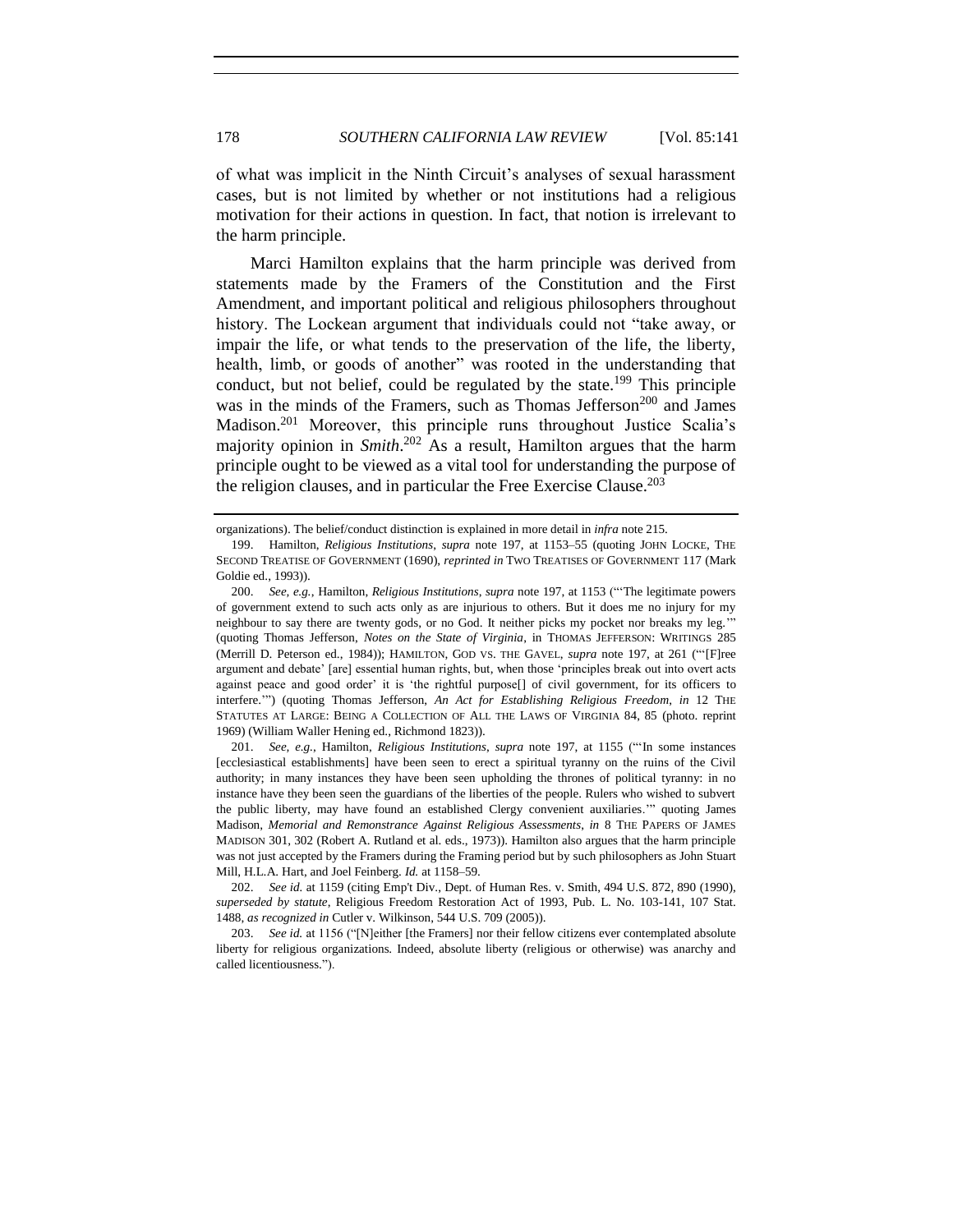# 2011] *LIMITING THE MINISTERIAL EXCEPTION* 179

<span id="page-38-3"></span>The Supreme Court first employed the harm principle in the religious context in the 1878 case *Reynolds v. United States*. <sup>204</sup> In *Reynolds*, the Court took up the issue of whether the Mormon practice of polygamy stood in contravention to social policy, and even criminal laws. Mormon religious law held that "it was the duty of male members of said church, circumstances permitting, to practise [sic] polygamy . . . . [T]he failing or refusing to practise [sic] polygamy by such male members of said church . . . would be punished, and . . . the penalty for such failure and refusal would be damnation in the life to come."<sup>205</sup> As a result, the Mormon people asked the Court for an accommodation—even though non-Mormons could not engage in polygamy, Mormons should be allowed to practice it because it is prescribed by their religious doctrine.<sup>206</sup> Even though polygamy was firmly rooted in the Mormons' belief set, however, the Court ruled that the practice of polygamy was illegal. This holding turned on the ability of the government to regulate religious *conduct* but not belief:

<span id="page-38-1"></span>Laws are made for the government of actions, and while they cannot interfere with mere religious belief and opinions, they may with practices. Suppose one believed that human sacrifices were a necessary part of religious worship, would it be seriously contended that the civil government under which he lived could not interfere to prevent a sacrifice? Or if a wife religiously believed it was her duty to burn herself upon the funeral pile of her dead husband, would it be beyond the power of the civil government to prevent her carrying her belief into practice?<sup>207</sup>

<span id="page-38-2"></span>The *Reynolds* Court defined the type of harm that would justify the regulation of conduct and activities—even when they would otherwise be protected under the Free Exercise clause—as trespasses against laws put in place to protect personal safety and private rights.<sup>208</sup> In addition, harm

<span id="page-38-0"></span><sup>204.</sup> Reynolds v. United States, 98 U.S. 145 (1878). *See also* Hamilton, *Religious Institutions*, *supra* note 197, at 1159. Justice Scalia cites *Reynolds* in his *Smith* opinion, *Smith*, 494 U.S. at 879, even though it had fallen in disrepute in many legal circles. Keith Jaasma, Comment, *The Religious Freedom Restoration Act: Responding to* Smith; *Reconsidering* Reynolds, 16 WHITTIER L. REV. 211, 247 & n.248 (1995) (citing Orma Linford, *The Mormons and the Law: The Polygamy Cases*, 9 UTAH L. REV. 308, 340-341 (1964); Jeremy M. Miller, *A Critique of the* Reynolds *Decision*, 11 W. ST. U. L. REV. 165 (1984); Rodney K. Smith, *Getting Off on the Wrong Foot and Back on Again: A Reexamination of the History of the Framing of the Religion Clauses of the First Amendment and a Critique of the* Reynolds *and* Everson *Decisions*, 20 WAKE FOREST L. REV. 569 (1984)).

<sup>205.</sup> *Reynolds*, 98 U.S. at 161 (internal quotations omitted).

<sup>206.</sup> *See id.* at 166.

<sup>207.</sup> *Id.*

<sup>208.</sup> *Id.* at 164 ("Congress was deprived of all legislative power over mere opinion, but was left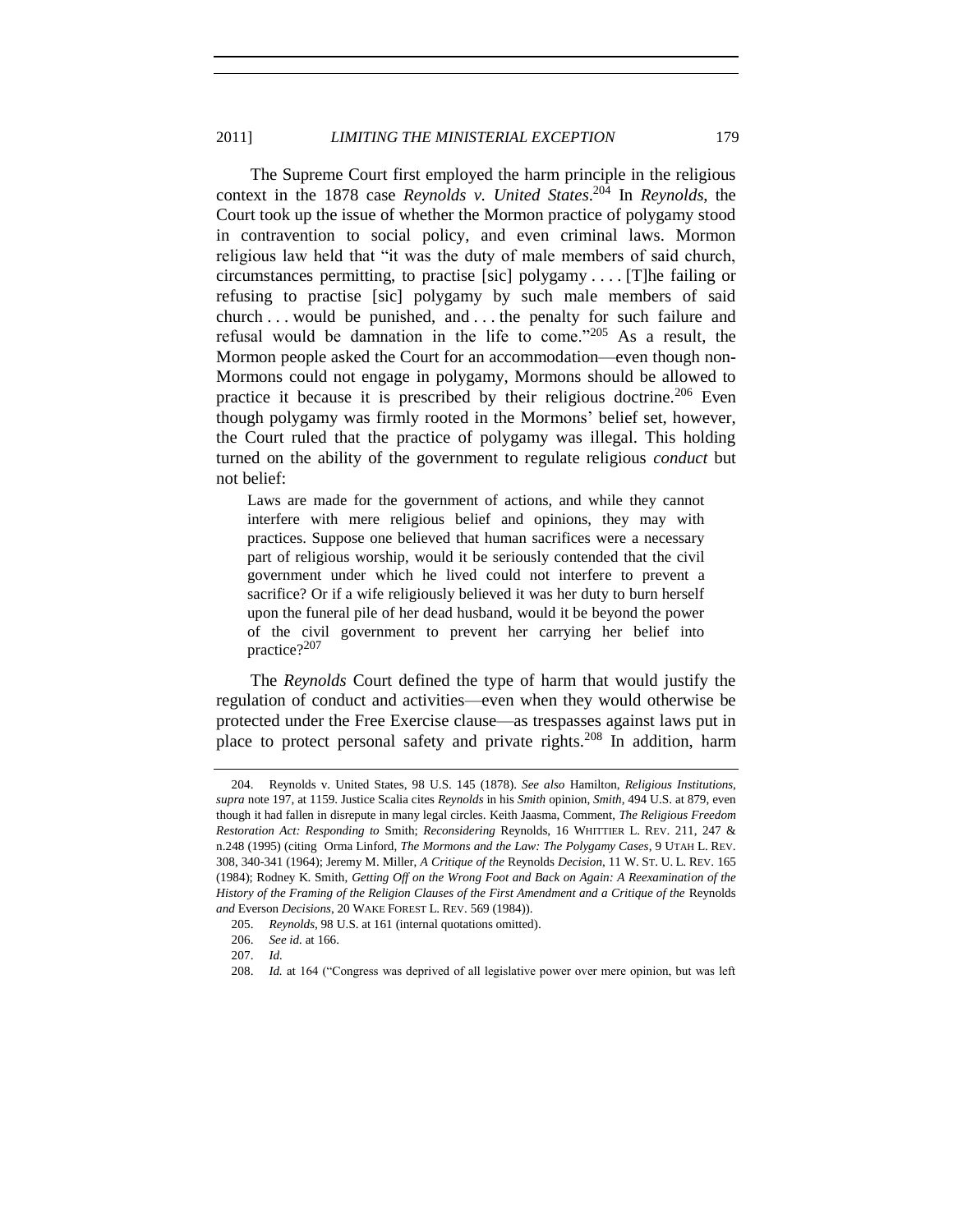caused by religious conduct need not be against a third party not associated with the religion; to the contrary, it would seem that *Reynolds* was concerned mostly with the harm religious believers could inflict on themselves as a result of their own beliefs. 209

The harm principle was again applied in 1944 in *Prince v. Massachusetts*. <sup>210</sup> In *Prince*, a Jehovah's Witness was charged with violating child labor laws in allowing her children to pass out pamphlets containing religious materials.<sup>211</sup> The mother argued, among other things, that the practice of proselytizing is part of the religious doctrine of Jehovah's Witnesses, and so she should be granted an accommodation from the law against child labor.<sup>212</sup> The Court disagreed, holding that the state could validly apply the laws to people acting in accord with their religious beliefs because "[i]t is sufficient to show . . . that the state has a wide range of power for limiting parental freedom and authority in things affecting the child's welfare; and that this includes, to some extent, matters of conscience and religious conviction."<sup>213</sup> The *Prince* Court defined harm as actions that at the very least threaten a person's welfare, in line with the *Reynolds* decision.<sup>214</sup>

209. Although, perhaps a motivating factor in *Reynolds* was to deter a community from leaving the control of the United States and later becoming an enemy thereof. *See supra* not[e 208.](#page-38-0)

210. Prince v. Massachusetts, 321 U.S. 158 (1944).

211. *Id.* at 159–60.

212. *See id.* 166–67. She also argued that the laws could not trump her right to choose how to raise her children under *Pierce v. Society of Sisters of the Holy Names of Jesus and Mary*, 268 U.S. 510 (1925), and *Meyer v. Nebraska*, 262 U.S. 390 (1923). *Prince*, 321 U.S. at 164–66.

213. *Id.* at 167.

<span id="page-39-1"></span><span id="page-39-0"></span>free to reach actions which were in violation of social duties or subversive of good order."). Actions "which [are] in violation of social duties or subversive of good order" include criminal and civil laws put in place to protect the safety of the public, but also to maintain social order. *See id.* The concern that religion may prescribe conduct that could undermine our system of government and create anarchy looms in this opinion. This is not surprising given that *Reynolds* was decided at a time when Mormons had moved into the western territory of Utah and were subjected to mostly local, not federal, government control. *See* SARAH BARRINGER GORDON, THE MORMON QUESTION: POLYGAMY AND CONSTITUTIONAL CONFLICT IN NINETEENTH CENTURY AMERICA 8–9 (2002). Thus, combating polygamy meant combating the unwieldy expansion of a group of people not subject to the United States' control, making sure individuals were not allowed to "become a law unto" themselves. *Reynolds*, 98 U.S. at 167.

<sup>214.</sup> In *Reynolds*, the practice of polygamy might not be conceived as immediately dangerous to those who practice it, but over time, it could wear on the women involved (or lead to the United States government's loss of control over the territory of Utah). *See* GORDON, *supra* not[e 208,](#page-38-0) at 9. In *Prince*, while the child might not be subject to immediate harm, the state's job is to protect the long-term welfare of the child, and employment at a young age could impede this goal. 321 U.S. at 168 ("The state's authority over children's activities is broader than over like actions of adults. This is peculiarly true of public activities and in matters of employment. A democratic society rests, for its continuance, upon the healthy, well-rounded growth of young people into full maturity as citizens, with all that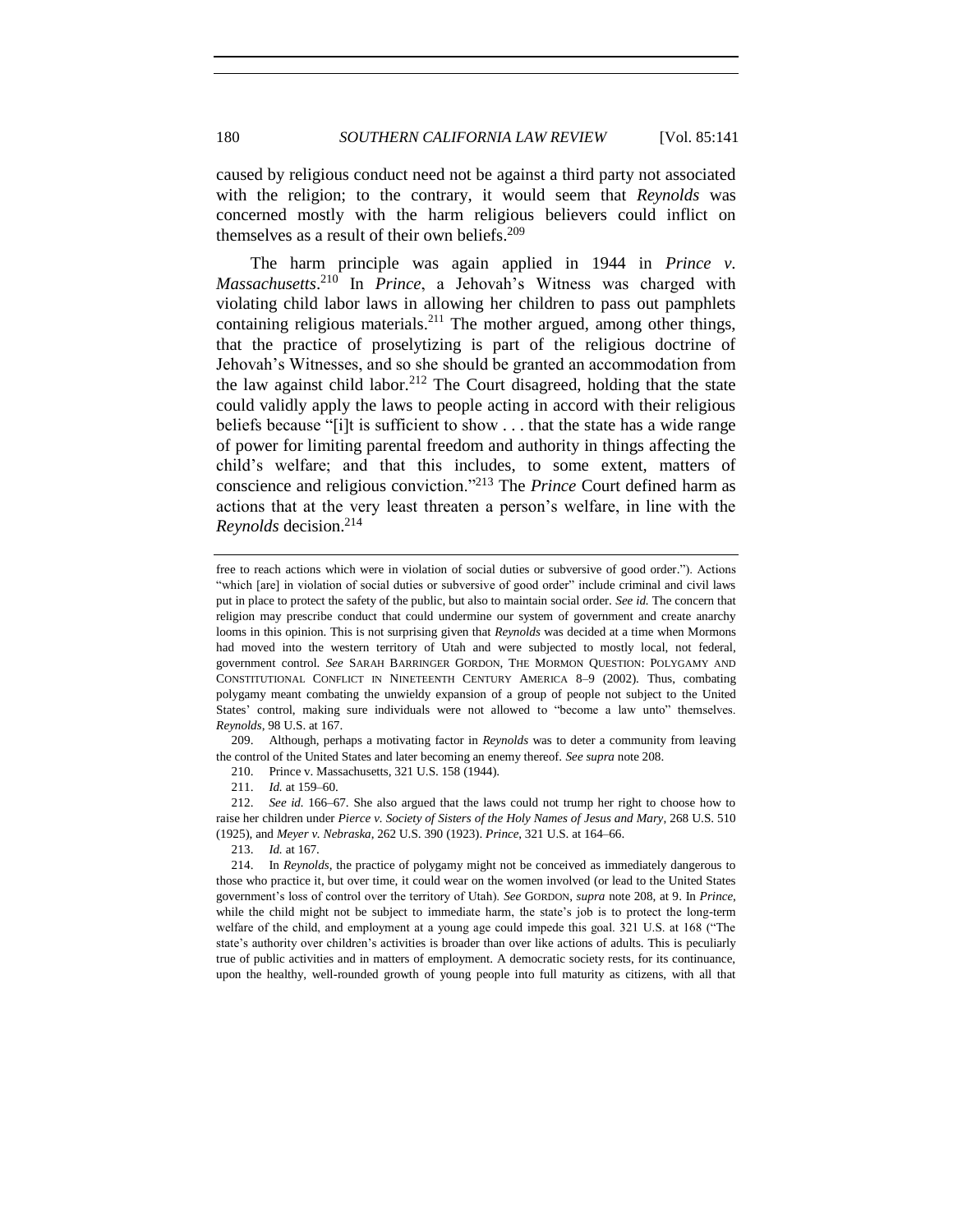<span id="page-40-1"></span>Just as the Mormon religion in *Reynolds* and the Jehovah's Witness religion in *Prince* crossed the line between permissible and impermissible actions, so have and will other religions. What accommodation cases such as these turn on is the basic understanding that belief must never be regulated, but conduct may be regulated.<sup>215</sup> Scholars disagree as to what extent conduct should or can be regulated. Michael McConnell has studied historical free exercise clauses in state constitutions, and notes that all of the eleven states that had adopted constitutions after the American Revolution included limits on religious conduct defined by whether those actions disturbed the peace.<sup>216</sup> "This indicates that a believer has no license to invade the private rights of others or to disturb public peace and order, no matter how conscientious the belief or how trivial the private right on the other side. $12^{17}$  Approaching the debate from a less accommodationfriendly perspective, Philip Hamburger argues that limits on religious conduct concerned more than nonpeaceful actions.<sup>218</sup> "[T]he disturb-thepeace caveats apparently permitted government to deny religious freedom, not merely in the event of violence or force, but, more generally, upon the occurrence of illegal actions."<sup>219</sup> Illegal actions need not have been judged by whether the act in question was criminal, but whether the act

<span id="page-40-3"></span><span id="page-40-0"></span>

<span id="page-40-2"></span>implies. It may secure this against impeding restraints and dangers within a broad range of selection.").

<sup>215.</sup> The "belief/conduct distinction" seems straightforward, but it is actually quite complex. What is difficult about applying the distinction is the very definition of "belief" and "conduct." What some may consider a belief, others may consider conduct. For example, the Mormons likely believed that polygamy was firmly rooted in their belief set; after all, religious doctrine taught that males would be punished if they did not engage in polygamy. *See supra* text accompanying note [205](#page-38-1) (discussing Mormon doctrine regarding polygamy). The Court viewed polygamy as purely "conduct"—if the Mormons could engage in it at will as an outward act, it could be regulated. *See supra* text accompanying not[e 207.](#page-38-2) It may be helpful to think of belief and conduct along a spectrum. (Consider this spectrum: inward individual belief; religious speech; religious acts or rites; acts in conformity with religious duties; religious culture; external religious institutional behavior.) While individual internal belief may be clearly outside of the realm of government regulation, as we move closer to acts by institutions, these acts are more clearly conduct and therefore are capable of being regulated. Along the spectrum, however, it is easy to imagine great discord in interpreting whether acts are properly categorized as conduct or belief.

<sup>216.</sup> Michael W. McConnell, *The Origins and Historical Understanding of Free Exercise of Religion*, 103 HARV. L. REV. 1409, 1455, 1461–62 (1990) ("Nine of the states limited the free exercise right to actions that were 'peaceable' or that would not disturb the 'peace' or 'safety' of the state. Four of these also expressly disallowed acts of licentiousness or immorality; two forbade acts that would interfere with the religious practices of others; one forbade the 'civil injury or outward disturbance of others'; one added acts contrary to 'good order'; and one disallowed acts contrary to the 'happiness,' as well as the peace and safety, of society.").

<sup>217.</sup> *Id.* at 1464.

<sup>218.</sup> Philip A. Hamburger, *A Constitutional Right of Religious Exemption: An Historical Perspective*, 60 GEO. WASH. L. REV. 915, 918 (1992).

<sup>219.</sup> *Id.* at 918–19.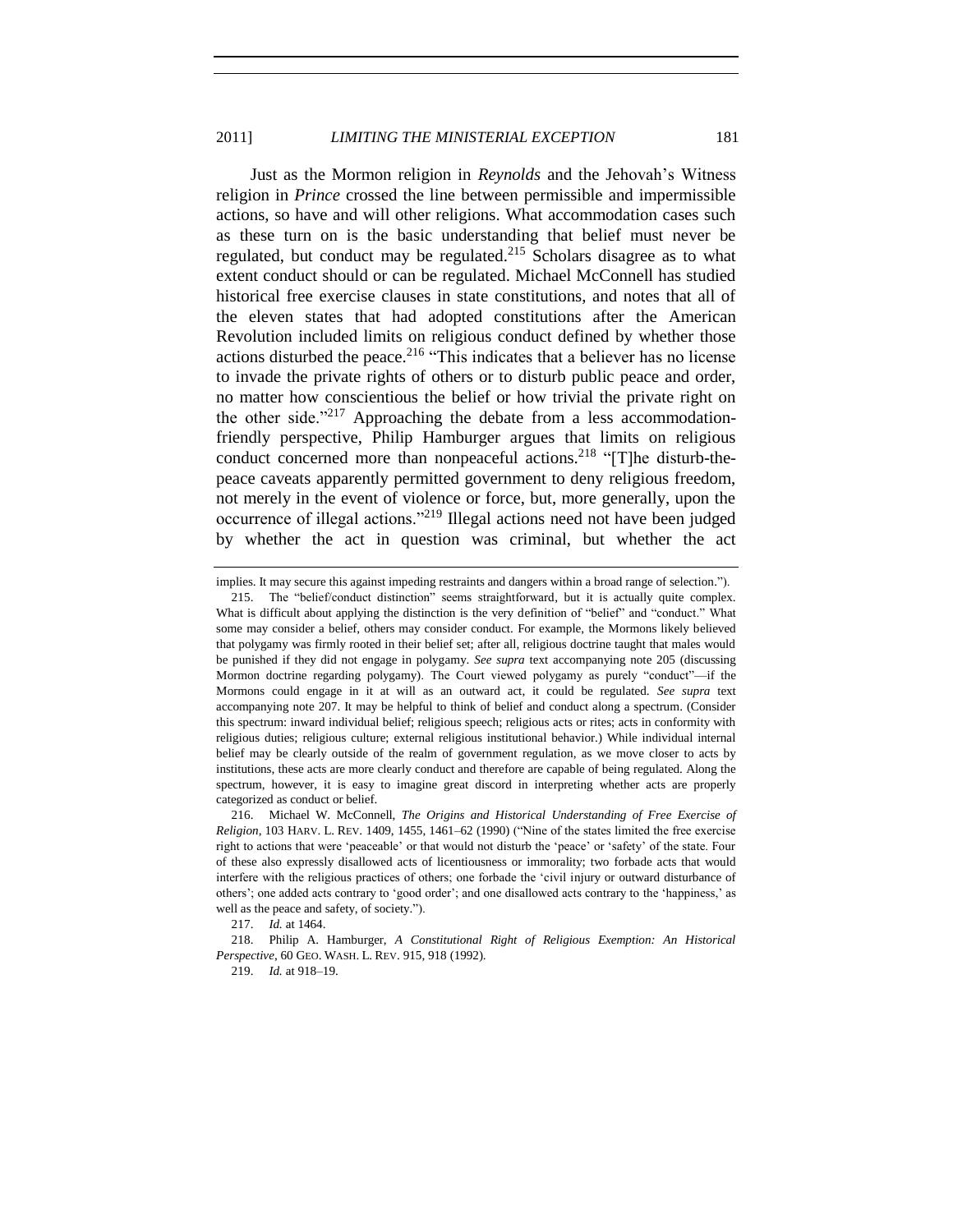<span id="page-41-1"></span>"infringe[d] the laws of morality, or injure[d] others in their natural, civil, or religious rights."<sup>220</sup> So while McConnell argues that religious conduct can be regulated within laws that encompass disruptions of peace, Hamburger contends that the limit need not be found in a certain category of laws, but rather in any law that protects public safety. Either way, both scholars base their arguments on the notion that simply relying on religion to instruct people to abstain from bad behavior is inadequate; there must be limits on religious liberty.

There are two major objections to the use of the harm principle in legal analysis. First, harm is not simple to measure. Not only is deciding what qualifies as harm as a threshold matter somewhat subjective, but more importantly, harm comes in many levels. Indeed, harm exists in mild, moderate, and severe forms, and the harm principle does not prescribe a uniform method for judges to use in deciding what level of harm justifies the principle's invocation. Second, the harm principle cuts off activities that may be firmly grounded in religious beliefs based on whether or not those activities conform to our society's notion of the common good. The harm principle often effectively imposes majoritarian views on minority groups and could be viewed as giving the government too much authority in deciding exactly what comprises the "common good." To be sure, *Reynolds* had fallen into disrepute<sup>221</sup>—until it was cited by Justice Scalia in his *Smith* decision—precisely for this reason.

<span id="page-41-0"></span>This Note argues that the harm principle ought to be applied to the ministerial exception analysis and that the aforementioned objections can be well enough overcome. Just as a religion can cause harm to its own adherents or third parties, it can also cause harm to its own ministers.<sup>222</sup> The harm principle, as proposed by this Note, would not eliminate the ministerial exception. To the contrary, it would act as a boundary to the relatively unbounded exemption. The harm principle should be a part of a court's free exercise analysis in determining whether a state's interest in employment regulation laws is "compelling" and whether that state interest outweighs a religious institution's free exercise rights.<sup>223</sup> This is a

<sup>220.</sup> *Id.* at 918 (internal quotations omitted).

<sup>221.</sup> Jaasma, *supra* not[e 204,](#page-38-3) at 247 & n.248.

<sup>222.</sup> *See* Corbin, *supra* note [89,](#page-16-2) at 2001–02 (noting that Hamilton claims the ministerial exception is justified because it was "[an] adult's decision to accept employment with a religious employer," but that "this kind of reasoning would nullify all employment protections for everyone, from minimum wage to safety requirements, and was soundly rejected with the overruling of *Lochner v. New York*."). *See also infra* Part VI.B.1.

<sup>223.</sup> *See supra* note[s 92](#page-17-2)[–93](#page-17-3) and accompanying text.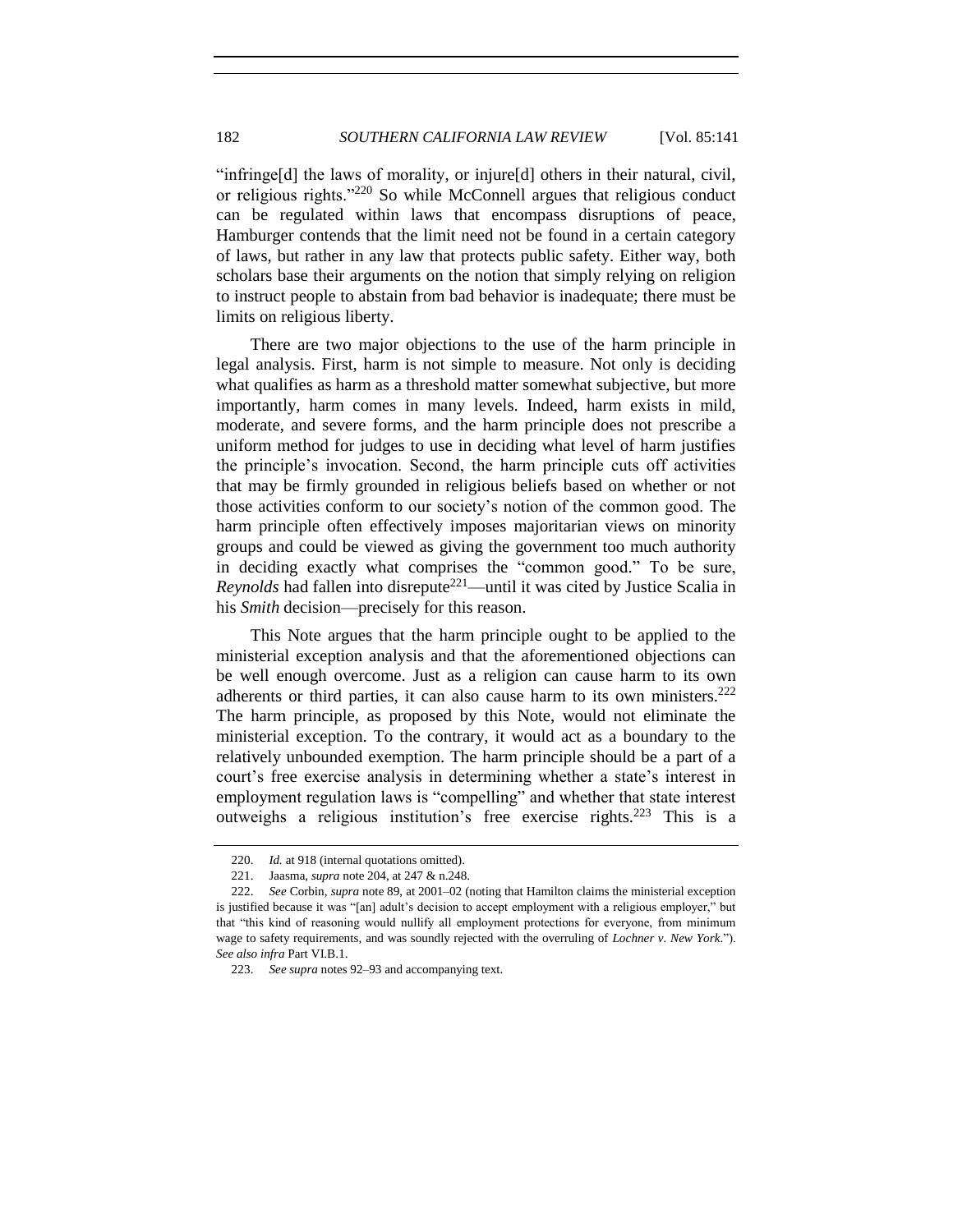balancing test, eliminating the need for a strict system of measurement; the balance would shift in favor of the government interest where the harm seeking to be protected against is graver than the loss of institutional free exercise rights.<sup>224</sup> Even under the narrow definition of permissible limits on religious conduct proposed by McConnell, $^{225}$  the ministerial exception free exercise analysis would change greatly under this proposed structure. The establishment issues explained above would not dissolve, but the entanglement concern might no longer be perceived as "excessive" in light of the *Jones v. Wolf* neutral principles approach and the newly elucidated compelling state interest. Additionally, although the proposed limit on the ministerial exception in cases like *Petruska I*, *Bollard*, and *Elvig* is better than no limit it all, it does not account for cases in which religious doctrine spurs harm. Moreover, the non–criminal law limitation is extremely narrow and at best hypothetical. As a result, this Note concludes that the harm principle is a better limiting doctrine, as it encompasses the tenets of other limiting principles.

# <span id="page-42-0"></span>A. RECENT SUPREME COURT JURISPRUDENCE WEIGHS IN FAVOR OF APPLYING THE HARM PRINCIPLE TO THE MINISTERIAL EXCEPTION

The current state of the Supreme Court jurisprudence lends support to the application of the harm principle to the ministerial exception. Although the Court approached the religion clauses from a strict separationist stance when the lower courts created the ministerial exception, its recent jurisprudence has shifted to a more neutrality-based approach.<sup>226</sup> This change in paradigm means that the Court is far less likely to grant exemptions or accommodations on the basis of religion and will look more carefully at arguments like the church autonomy doctrine that grant religious institutions special immunities.<sup>227</sup> The types of cases that exemplify how this shift should change the analysis of ministerial exception cases and facilitate the application of the harm principle include establishment cases<sup>228</sup> and free exercise cases.<sup>229</sup>

<span id="page-42-1"></span><sup>224.</sup> *See* Laycock, *supra* note [67,](#page-11-0) at 1402 ("A church's legitimate interest in autonomy has few natural limits, but at some point that interest becomes sufficiently attentuated [sic], and the government's interest in regulation sufficiently strong, that neutral regulation for secular purposes becomes consistent with free exercise.").

<sup>225.</sup> *See supra* not[e 216](#page-40-1) and accompanying text.

<sup>226.</sup> Corbin, *supra* not[e 89,](#page-16-2) at 1990.

<sup>227.</sup> *See* William P. Marshall, *What Is the Matter with Equality?: An Assessment of the Equal Treatment of Religion and Nonreligion in First Amendment Jurisprudence*, 75 IND. L.J. 193, 193 (2000).

<sup>228.</sup> *See infra* Part V.A.2.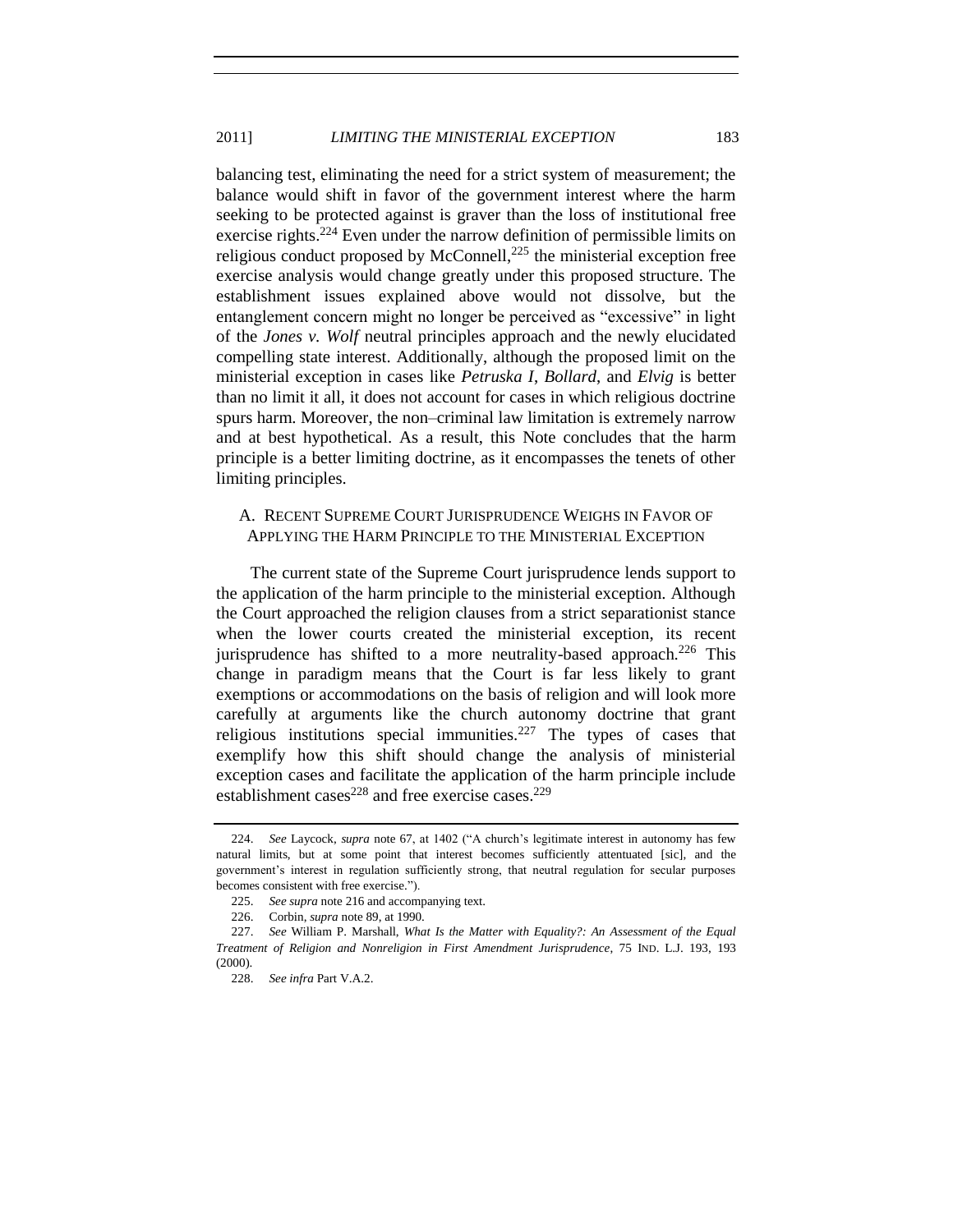#### <span id="page-43-0"></span>1. The Movement from Strict Separation to Neutrality

The principle of separation takes as its goal the prevention of intrusion of religion into the state and the state into religion. Corbin describes three reasons why separationists believe that principle should be applied to interpretation of the religion clauses: (1) religious belief is of such great importance that religious freedom should be valued over other interests; $^{230}$ (2) the state is not fit to deal with or interpret religious doctrine;<sup>231</sup> and (3) both religion and the state will be worse off if they comingle.<sup>232</sup> Free exercise cases decided under the separationist principle frequently gave accommodations to individuals who could prove a law burdened their exercise of religious belief;<sup>233</sup> Establishment Clause cases decided from a separationist perspective held both that the Court should not resolve church property disputes $^{234}$  and that the government should give no aid to religious institutions, even where it gives aid to nonreligious institutions performing the same public service.<sup>235</sup> Neutrality, on the other hand, is based on the premise that religion should not be treated as "special." By treating religious and secular organizations as equals, concerns about discriminating in favor of religion are eliminated, as are concerns about discrimination based on nonreligious grounds. $^{236}$ 

Even though analyzing potential free exercise and establishment

233. *See* Corbin, *supra* note [89,](#page-16-2) at 1991 (giving examples of unemployment benefit accommodations and exemptions from school attendance laws).

<sup>229.</sup> *See infra* Part V.A.3.

<sup>230.</sup> *See* Corbin, *supra* note [89,](#page-16-2) at 1990 (citing Christopher L. Eisgruber & Lawrence G. Sager, *The Vulnerability of Conscience: The Constitutional Basis for Protecting Religious Conduct*, 61 U. CHI. L. REV. 1245, 1263–64 (describing research by Douglas Laycock and Michael McConnell)).

<sup>231.</sup> *See id.* at 1990 (citing Ira C. Lupu & Robert Tuttle, *The Distinctive Place of Religious Entities in Our Constitutional Order*, 47 VILL. L. REV. 37, 53 (2002)) ("The core of the Separationists' message is a claim of institutional differentiation. Secular matters belong to civil authorities and sacred matters belong to religious authorities.").

<sup>232.</sup> *See id.* at 1990–91 ("Church and state must remain separate in order to 'protect[] the garden of the church from the encroaching wilderness of the world and insulate[] the political process from the jealousy and divisiveness caused by religious strife.'" (quoting Note, *Reinterpreting the Religion Clauses: Constitutional Construction and Conceptions of the Self*, 97 HARV. L. REV. 1468, 1469 (1984) (internal quotation marks omitted)).

<sup>234.</sup> *See id.*; *supra* note[s 102](#page-18-0)[–03.](#page-19-1)

<sup>235.</sup> See Corbin, *supra* note [89,](#page-16-2) at 1991–92 (citing Aguilar v. Felton, 473 U.S. 402 (1985); Sch. Dist. of Grand Rapids v. Ball, 473 U.S. 373 (1985); Wolman v. Walter, 433 U.S. 229 (1977); Meek v. Pittenger, 421 U.S. 349 (1975); Comm. for Pub. Educ. & Religious Liberty v. Nyquist, 413 U.S. 756 (1973)).

<sup>236.</sup> *See id.* at 1992. This also means that accommodations and exemptions should not be given frequently. Marshall, *supra* not[e 227,](#page-42-1) at 196–98 (describing the religion/nonreligion distinction of what he calls the "equality" principle).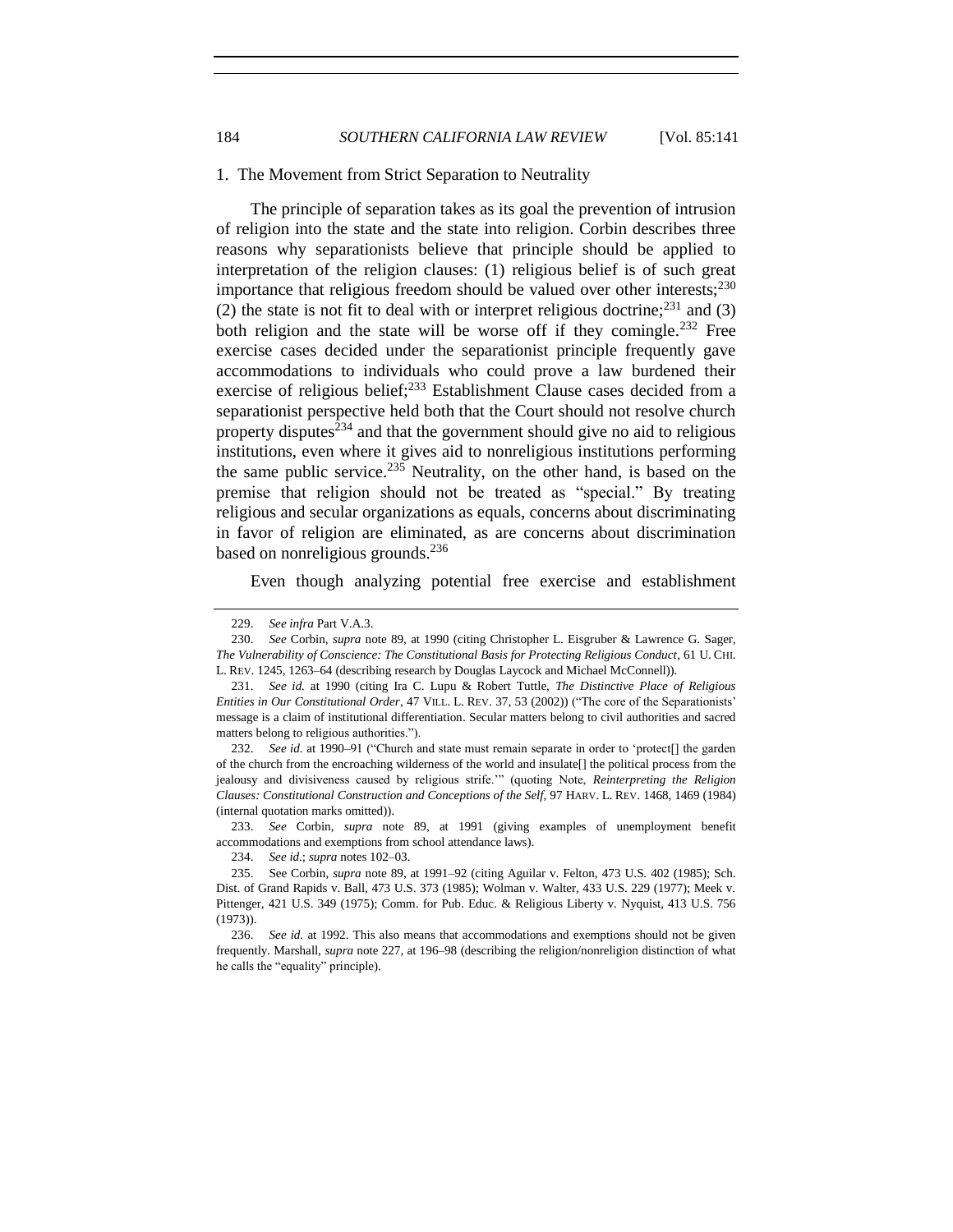clause violations under the neutrality principle may justify government intrusion on religious activities, conservative groups, often called "values evangelicals," have employed the neutrality principle to achieve their goal of creating a greater presence for religion in the public sphere. Indeed, church and state scholar Michael McConnell relied on the neutrality principle to effectuate his brilliant strategy to garner more government benefits for religious groups in the case *Rosenberger v. Rector and Visitors of University of Virginia*, <sup>237</sup> in which a public university was compelled to fund a religious student newspaper.<sup>238</sup> There, McConnell, representing the student group, argued that the religion clauses (but the Establishment Clause in particular) should be read as allowing government support of religion if it also supports nonreligion.<sup>239</sup> This conception of the clauses is one of neutrality because neither religion nor nonreligion is allowed special benefits; the argument is based on the notion that funding for religious activities is not a benefit if identical secular activities receive such funding.

The fact that the Court has shifted toward employing the neutrality principle more often has not resulted in consistent rulings. The neutrality principle is to be employed in cases that allow government to provide benefits to religion and in cases that forbid benefits. As a result, the harm principle is both plausible given this trend toward neutrality and also more difficult to refute by values evangelicals since the analytical tool necessary for its implementation has been widely supported by them. Establishment and Free Exercise Clause cases exemplify the trend toward neutrality, although neither area has undergone a complete revision to total neutrality.<sup>240</sup>

## <span id="page-44-0"></span>2. Establishment Analysis Under the Neutrality Principle

Cases analyzing the Establishment Clause have moved closer to a neutrality perspective. As noted above, most of the Court's intra-church decisions are based on the understanding that the government must not judge or evaluate religious doctrine and must defer to the decisions of the highest ecclesiastical bodies; most recently, however, in *Jones v. Wolf*, the

<sup>237.</sup> Rosenberger v. Rector and Visitors of Univ. of Va., 515 U.S. 819 (1995).

<sup>238.</sup> *Id*. at 819, 843–44.

<sup>239.</sup> *Id. See also* NOAH FELDMAN, DIVIDED BY GOD: AMERICA'S CHURCH-STATE PROBLEM— AND WHAT WE SHOULD DO ABOUT IT 207–12 (2005).

<sup>240.</sup> *See, e.g.*, Marshall, *supra* note [227,](#page-42-1) at 194 ("A superficial review of current religion clause jurisprudence would likely lead to the conclusion that the area is in tumult. There is no underlying theory of religious freedom that has captured a majority of the Court, and the Court's commitment to its announced doctrines is tenuous at best."); Corbin, *supra* not[e 89,](#page-16-2) at 1992–96.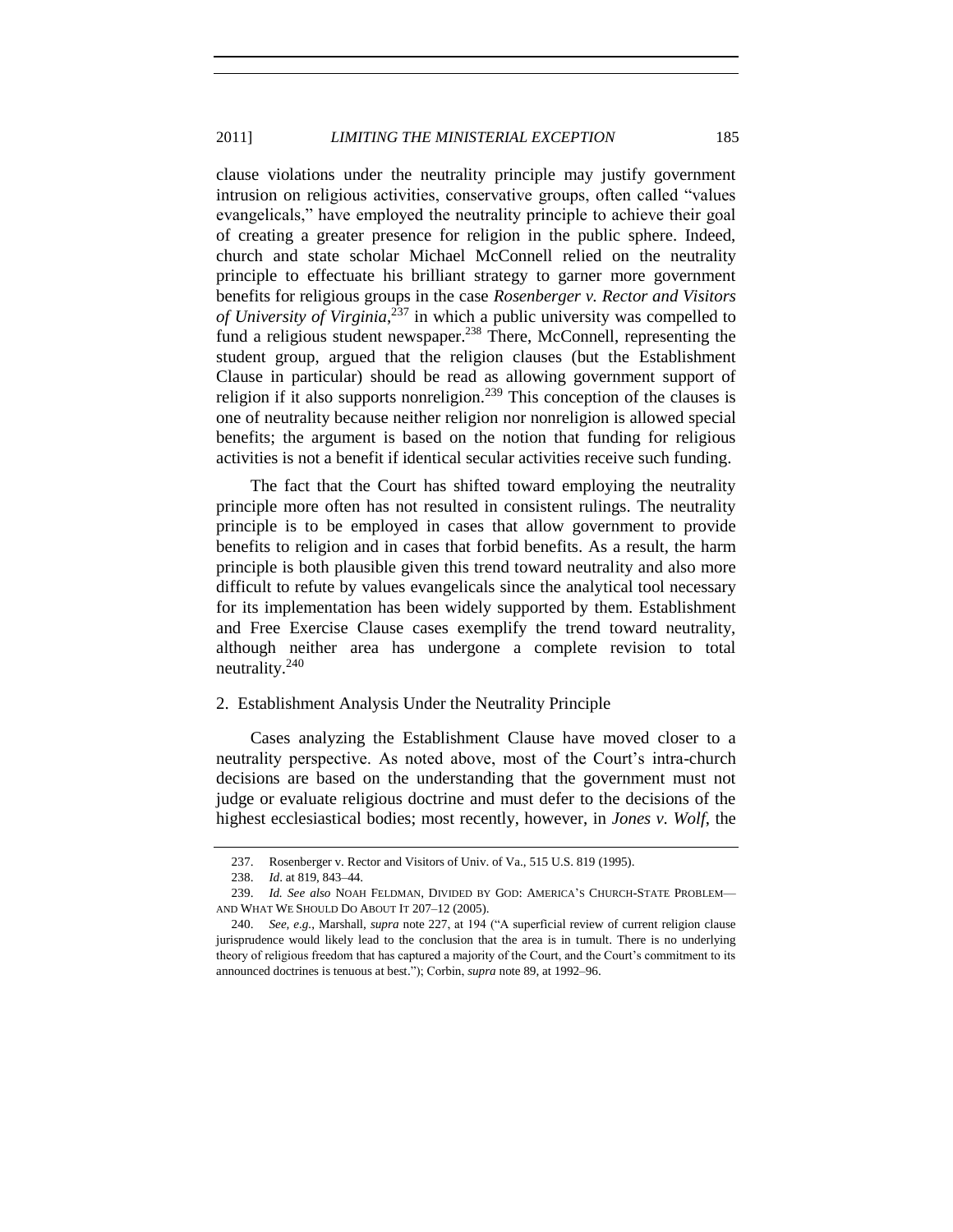Court announced that intra-church disputes may be resolved when a court applies neutral principles of laws to judge religious doctrine.<sup>241</sup> This stark change marks a shift to neutrality in the Court's jurisprudence because intra-organizational disputes of religious institutions will be treated the same way as are similar disputes of nonreligious organizations.<sup>242</sup>

Although intra-church disputes are particularly relevant to the subject of this Note, other types of Establishment Clause cases have moved farther down the spectrum toward neutrality as well. These include cases concerning public forums for speech in public plazas, state subsidies to religious organizations, social service grants to religious organizations, and aid to private religious schools.<sup>243</sup>

#### <span id="page-45-1"></span><span id="page-45-0"></span>3. Free Exercise Analysis Under the Neutrality Principle

The Court's movement closer to a neutrality regime is exemplified by its recent emphasis on the belief/conduct distinction in free exercise cases. As described above, the Court made its decisions not to give accommodations to the Mormons and Jehovah's Witnesses in *Reynolds* and *Prince* respectively because the accommodation requested was for conduct and not for belief.<sup>244</sup> By making the distinction between conduct and belief, the Court recognizes the need to deny accommodations—a basic tenet of neutrality. *Smith* and its removal of the compelling interest test serves as a distinct example of the neutrality doctrine at work. By eradicating the

243. Corbin, *supra* note [89,](#page-16-2) at 1992–93 & nn.173–80. *See also* Angela C. Carmella, *The Protection of Children and Young People: Catholic and Constitutional Visions of Responsible Freedom*, 44 B.C. L. REV. 1031, 1037 (2003) ("The Court's more gradual but no less dramatic changes in the establishment area frequently allow (or require) states to treat churches on a par with their secular counterparts, thereby giving religious organizations access to governmental benefits that are generally available on nonreligious terms.").

244. *See supra* text accompanying notes [207](#page-38-2) an[d 213;](#page-39-0) *supra* not[e 215.](#page-40-0)

<sup>241.</sup> Jones v. Wolf, 443 U.S. 595, 604 (1979). *See also supra* notes [104](#page-19-2)[–05,](#page-19-3) [147](#page-27-1)[–51](#page-27-2) and accompanying text (discussing the effect of *Jones* on disputes within autonomous religions). For a detailed description of the change in *Jones*, see Brady, *supra* not[e 102,](#page-18-0) at 1634–44.

<sup>242.</sup> *See supra* notes [150–](#page-27-3)[51](#page-27-2) and accompanying text (discussing the loss of church immunity in certain disputes). Marci Hamilton also argues that the line between intra-church disputes that may be heard by courts versus those that are not turns on the belief/conduct distinction, which is consistent with the neutrality principle. *See* Hamilton, *Religious Institutions*, *supra* note [197,](#page-36-1) at 1190–92. The fact that the Court refers to intra-church disputes that it may not hear as encompassing "solely ecclesiastical" matters communicates that the Court still has jurisdiction over cases that involve more than ecclesiastical matters. *See id.* This implies that while intra-church disputes composed entirely of questions of belief may not be heard, cases in which doctrine compels conduct may be heard. *See id.* Note, however, that Hamilton views ministerial exception cases as being a type of un-hearable, solely ecclesiastical dispute. *See id.* at 1188–89, 1193–96; *supra* note[s 197,](#page-36-1) [208](#page-38-0) (discussing the application of the no-harm doctrine to the ministerial exception).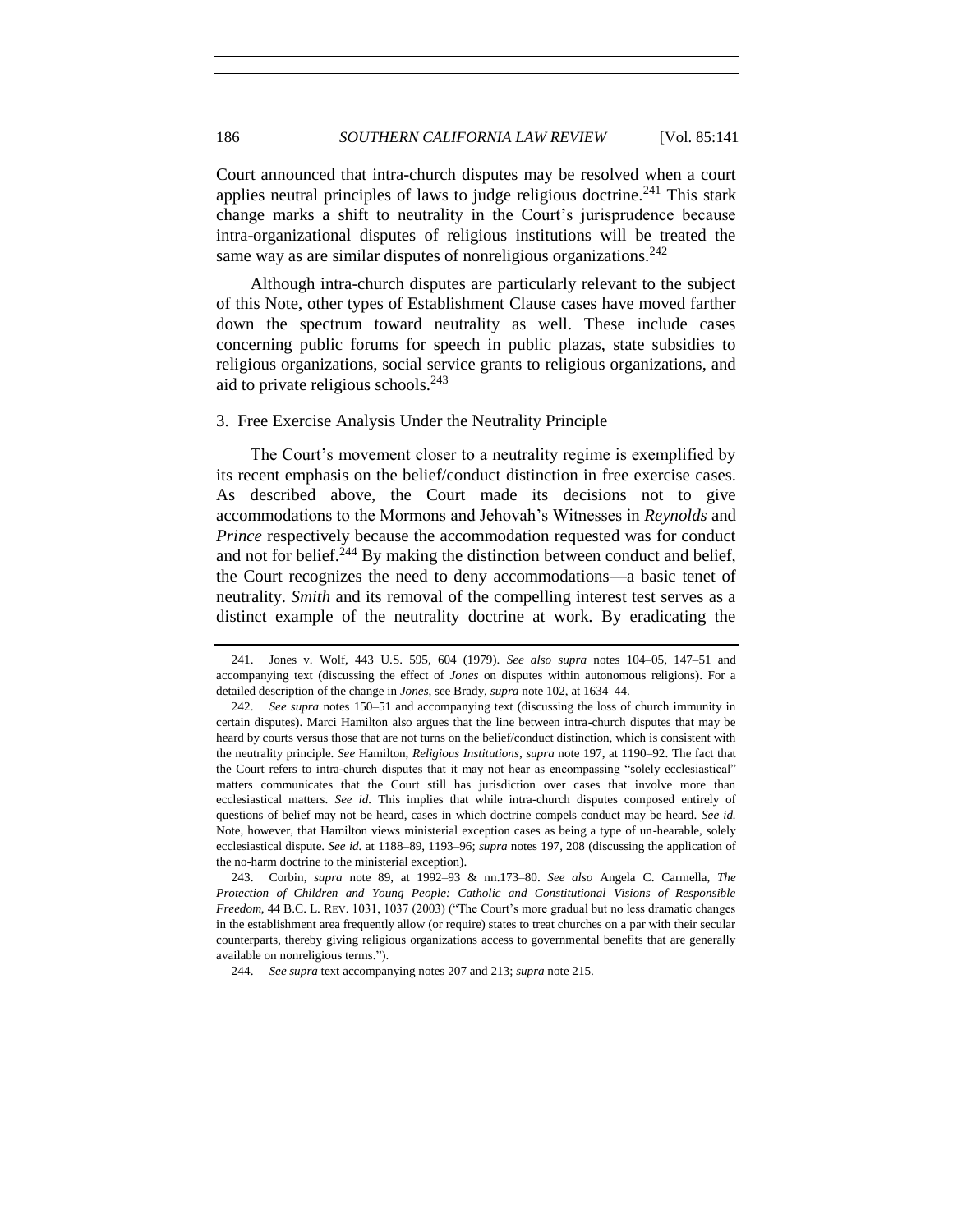# 2011] *LIMITING THE MINISTERIAL EXCEPTION* 187

compelling interest test in the majority of cases,  $245$  the Court made a statement that religion ought not get special treatment in the face of neutral, generally applicable laws. As a result, the harm principle could readily be applied—ingesting drugs is dangerous, harmful, illegal, and could cause the person who ingested them to disrupt the peace or break other laws.<sup>246</sup>

Next, *Church of the Lukumi Babalu Aye, Inc. v. City of Hialeah*<sup>247</sup> also demonstrates that religion does not hold a seat superior to nonreligion and is consistent with the neutrality principle. In that case, the city of Hialeah enacted a law that made it a crime to perform animal sacrifice.<sup>248</sup> It was clear, however, that the law was not put into effect to stop animal sacrifice, but to make it unpleasant for people of the Santeria faith to continue living in Hialeah; they were, after all, the only people who performed animal sacrifice in Hialeah. $249$  Holding that free exercise accommodation cases will receive strict scrutiny where there is a showing that the law burdening free exercise was enacted with animus, the Court held fast to the neutrality approach used in *Smith*. <sup>250</sup> Neutrality espouses nondiscrimination of both religion and nonreligion. Discrete and insular minorities receive strict scrutiny when there is no showing of discrimination on the basis of religion in equal protection cases;  $^{251}$  it is fitting, therefore, that groups or individuals discriminated against on the basis of their free exercise of

<span id="page-46-0"></span><sup>245.</sup> *See supra* Part II.B.1.

<sup>246.</sup> *See supra* notes [216–](#page-40-1)[19](#page-40-2) and accompanying text. *See also* Corbin, *supra* note [89,](#page-16-2) at 1994 (noting that the move to neutrality was evident even before *Smith* made it clear).

<sup>247.</sup> Church of the Lukumi Babalu Aye, Inc. v. City of Hialeah, 508 U.S. 520 (1993).

<sup>248.</sup> *Id*. at 525–28.

<sup>249.</sup> *Id. See also* Corbin, *supra* not[e 89,](#page-16-2) at 1995–96 ("The City of Hialeah's intent to single out [Santeria] was evident from the history, language, and wildly underinclusive nature of the ordinances . . . . Under one ordinance, for example, few, if any, killings of animals were prohibited other than Santeria animal sacrifices.").

<sup>250.</sup> *See Lukumi Babalu*, 508 U.S. at 534.

<sup>251.</sup> *See, e.g.*, United States v. Carolene Prods. Co., 304 U.S. 144, 153 n.4 (1938) ("Nor need we enquire . . . whether prejudice against discrete and insular minorities may be a special condition, which tends seriously to curtail the operation of those political processes ordinarily to be relied upon to protect minorities, and which may call for a correspondingly more searching judicial inquiry."). Other nonreligious groups not considered a "discrete and insular minority" that can demonstrate a law was enacted with animus might get what the Court refers to as rational basis review, but the Court sometimes scrutinizes more closely than the rational basis title implies. *See, e.g.*, Romer v. Evans, 517 U.S. 620, 632 (1996) (holding that a change in the Colorado Constitution to disallow homosexuals from receiving any preferential treatment was unconstitutional because its "sheer breadth is so discontinuous with the reasons offered for it that the amendment seems inexplicable by anything but animus toward the class it affects; it lacks a rational relationship to legitimate state interests"); City of Cleburne, Tex. v. Cleburne Living Center, 473 U.S. 432, 450, 471–72 (1985) (holding that a law restricting where a home for disabled people could be located in particular areas of Cleburne, Texas was unconstitutional even though the Court did not find that disabled people were a discrete and insular minority).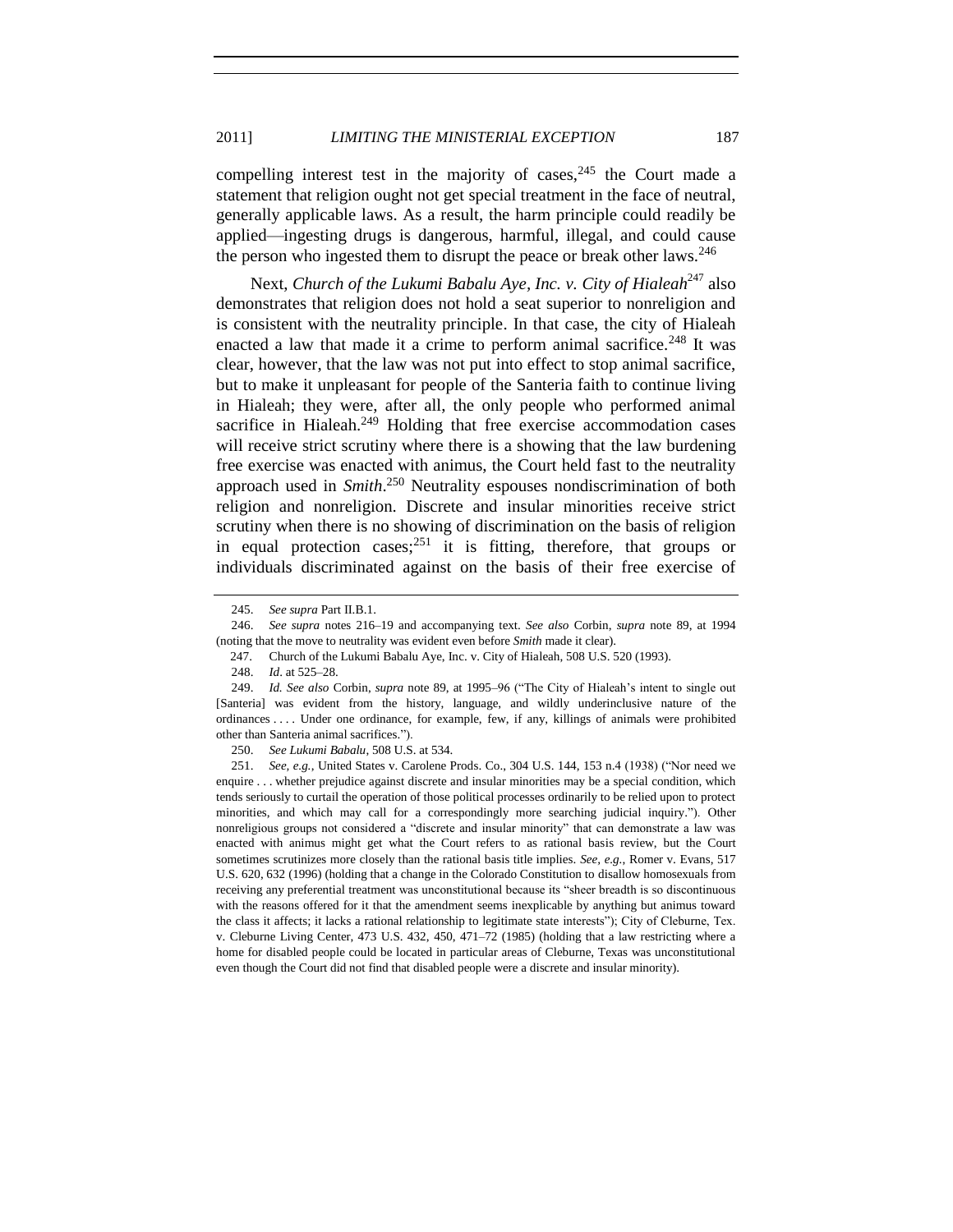religion should receive strict scrutiny as well.<sup>252</sup> Moreover, laws enacted to prevent harm would not be struck down under this regime because they would not have been enacted out of animus.<sup>253</sup>

Fact scenarios in which belief is at issue, however, generally receive accommodations. This is consistent with the principle of neutrality. Neutrality and its guarantee of equality between religion and nonreligion favors accommodations for pure religious belief, just as it would for nonreligious belief. This is because "(1) the law requires such liberty [of belief] in the interest of the greater good and (2) the belief itself will not harm others."<sup>254</sup>

Many scholars disapprove of the neutrality approach, and implicitly the harm principle, especially in the free exercise context.<sup>255</sup> One major concern is the effect it has on minority religions, particularly in light of the *Smith* Court's eradication of the compelling interest test. Without that safeguard, the government need not prove its regulation of religious practices is compelling. Thus, minority religions might not be able to prove that their exercise of religious beliefs ought to be protected. After all, few

<sup>252.</sup> Caroline Corbin disagrees on this point, stating that "Under a true neutrality paradigm, bans on animal cruelty motivated by religious discrimination would be treated no differently than bans motivated by a secular reason: They would be subject to rational review . . . . This extra protection [in *Church of the Lukumi Babalu*] demonstrates that religion has not completely lost its status as special." Corbin, *supra* note [89,](#page-16-2) at 1996. She explains her stance as being based on the fact that "[s]ocial and economic laws are generally subject only to a rational basis level of scrutiny" and cites *Williamson v. Lee Optical*, 348 U.S. 483 (1955). *Id.* at 1996 n.199. Social and economic laws might be subject to rational basis review, but those laws are not at issue here; it is only relevant to compare religious groups against other groups of people that can be categorized by distinct characteristics such as race, gender, sexual orientation, and disability. *See supra* not[e 251.](#page-46-0)

<sup>253.</sup> *See* Hamilton, *Religious Institutions*, *supra* not[e 197,](#page-36-1) at 1185–86 (explaining that the Court pointed out in *Locke v. Davey*, 540 U.S. 712, 724–25 (2004), that strict scrutiny is not appropriate for a law showing no animus toward religion; an example is a law that burdens free exercise because that exercise causes harm to others).

<sup>254.</sup> *Id.* at 1184 (citing N.Y. Times Co. v. Sullivan, 376 U.S. 254, 270 (1964)). The majority opinion in *Sullivan*, a free speech case, quotes Justice Brandeis: "[The Framers] knew that order cannot be secured merely through fear of punishment for its infraction; that it is hazardous to discourage thought, hope and imagination; that fear breeds repression; that repression breeds hate; that hate menaces stable government; that the path of safety lies in the opportunity to discuss freely supposed grievances and proposed remedies; and that the fitting remedy for evil counsels is good ones." *Sullivan*, 376 U.S. at 270–71.

<sup>255.</sup> *See, e.g*., Corbin, *supra* note [89,](#page-16-2) at 1996 n.203 (citing Douglas Laycock, *The Remnants of Free Exercise*, 1990 SUP. CT. REV. 1, 16 (1991)) ("[R]eligion is in some way a special human activity, requiring special rules applicable only to it."); Michael W. McConnell, *Religious Freedom at a Crossroads*, 59 U. CHI. L. REV. 115, 151 (1992) ("Why accommodate religion unless religion is special and important?"). Other reasons separationists would be opposed to neutrality correlate with free exercise arguments in support of the ministerial exception in Part II.B.1 of this Note, concerning church autonomy.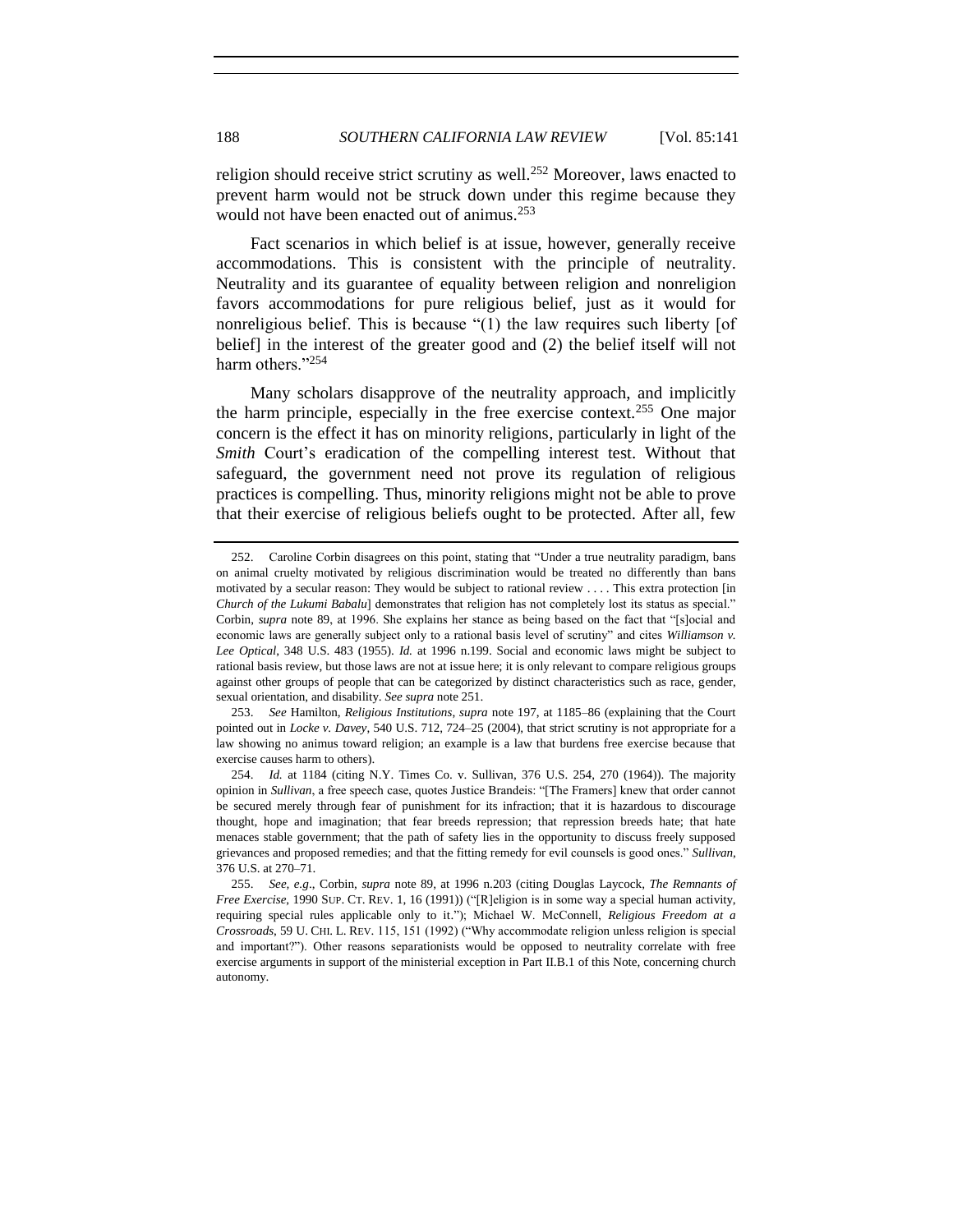<span id="page-48-0"></span>members of the legislature or judges are followers of minority religions such as Santeria, Native American religions, or Mormonism (or even Scientology); as a result, it is less likely that lawmakers will take countermajoritarian free exercise claims into consideration when legislating or that judges will take those claims seriously when judging their sincerity.<sup>256</sup> Another issue in that regard is the imposition of majority beliefs and value sets on minority groups. As a pluralistic nation, we should value the diversity of beliefs, not force assimilation of beliefs.<sup>257</sup> Forced homogeneity is a tremendous concern, and there is always a risk in arguing for government regulation of conduct when that conduct is closely tied to religious belief—allowing government to legislate based on beliefs and morals could set dangerous precedents for the majority if and when their beliefs become minority beliefs.<sup>258</sup>

Proponents of the neutrality principle respond to these worries adequately enough that the harm principle is still a valid limiting principle

<sup>256.</sup> *See* William P. Marshall, *In Defense of* Smith *and Free Exercise Revisionism*, 58 U. CHI. L. REV. 308, 311, 318 (1991) ("A court is more likely to find against a claimant on definitional grounds when the religion is bizarre, relative to the cultural norm, and is more likely to find that a religious belief is insincere when the belief in question is, by cultural norms, incredulous . . . . Legislators are more likely to be aware of majoritarian religious practices (their own) when they fashion general regulations, and thus are unlikely to place disabilities on those practices. Similarly, they are less likely to be concerned with religious practices outside their religious tradition and accordingly are more likely to place burdens on those practices inadvertently."). *See also* Corbin, *supra* note [89,](#page-16-2) at 2000–01 (discussing the principles set forth by Marshall).

<sup>257.</sup> *See* Michael W. McConnell, *Free Exercise Revisionism and the* Smith *Decision*, 57 U. CHI. L. REV. 1109, 1139 (1990) ("The ideal of free exercise of religion . . . is that people of different religious convictions are different and that those differences are precious and must not be disturbed . . . . The ideal of free exercise is counter-assimilationist; it strives to allow individuals of different religious faiths to maintain their differences in the face of powerful pressures to conform.").

<sup>258.</sup> *See, e.g.*, W. Va. State Bd. of Educ. v. Barnette, 319 U.S. 624, 642 (1943) ("If there is any fixed star in our constitutional constellation, it is that no official, high or petty, can prescribe what shall be orthodox in politics, nationalism, religion, or other matters of opinion or force citizens to confess by word or act their faith therein."); Pierce v. Soc'y of the Sisters of the Holy Names of Jesus and Mary, 268 U.S. 510, 535 (1925) ("The fundamental theory of liberty upon which all governments in this Union repose excludes any general power of the State to standardize its children by forcing them to accept instruction from public teachers only. The child is not the mere creature of the State . . . ."); Meyer v. Nebraska, 262 U.S. 390, 402 (1923) ("The desire of the legislature to foster a homogeneous people with American ideals prepared readily to understand current discussions of civic matters is easy to appreciate. Unfortunate experiences during the late war and aversion toward every characteristic of truculent adversaries were certainly enough to quicken that aspiration."). Interestingly, *Pierce* involved a referendum to make public school compulsory for all children, *Pierce*, 268 U.S. at 530–31, that was championed primarily by the Ku Klux Klan—staunch supporters of homogeneity. *See* David B. Tyack, *The Perils of Pluralism: The Background of the* Pierce *Case*, 74 AM. HIST. REV. 74, 74 (1968) ("The Kleagle and his hooded colleagues had just helped persuade the citizens of Oregon to pass an initiative requiring all children . . . to attend public schools and essentially outlawing private elementary schools.")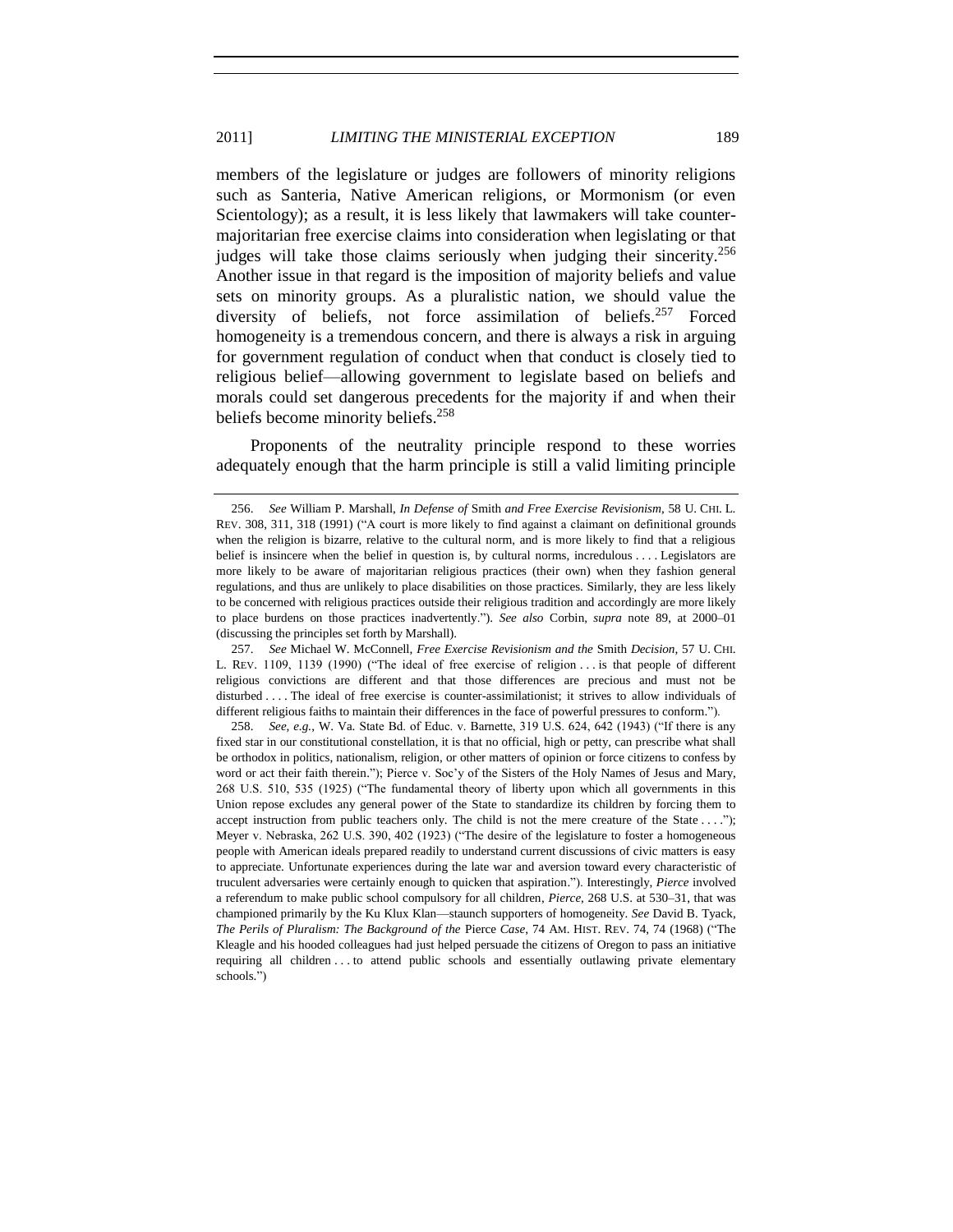in light of Supreme Court precedent. First, and least convincingly, Marci Hamilton urges that minority religions have actually been successful in achieving exemptions based on non-mainstream practices.<sup>259</sup> Moreover, the concern that neutrality and its de-emphasis on religious accommodation will impose homogeneity on our pluralistic society is exaggerated. "Pluralism's attributes . . . do not inhere exclusively within the domain of religious groups. Secular ethnic, social, or political groups . . . serve to further ... pluralism. Moreover, if the goal is promoting pluralism, protecting religious belief is overinclusive. Not all religious belief derives from religious communities. Many times religious is highly individualistic."<sup>260</sup> But most importantly, *Lukumi Babalu* exists to resolve the very concern that minority religions will be discriminated against by legislators and courts.<sup>261</sup> When courts employ a neutrality analysis and end up allowing government regulation of religious activities, as they would if they applied the harm principle, they are constrained by the *Lukumi Babalu* rule that their decision must not be discriminatory. If a lower court were to disallow an accommodation because of the desire to quell a minority religion, that decision would be reviewed under strict scrutiny and would likely be overturned.

<span id="page-49-0"></span>Another reason the pluralism argument does, in certain instances, fail

<sup>259.</sup> Hamilton, *Religious Institutions*, *supra* note [197,](#page-36-1) at 1212–13. *Accord* Gregory C. Sisk, *How Traditional and Minority Religions Fare in the Courts: Empirical Evidence from Religious Liberty Cases*, 76 U. COLO. L. REV. 1021, 1023 (2005) (finding no empirical support for the argument that minorities are disadvantaged in courts). Hamilton's examples of such success in obtaining legislative accommodations include the exemption given to Catholics during Prohibition that allowed them to consume sacramental wine and the exemption given to Jewish soldiers that allowed them to wear yarmulkes under military helmets. *Id.* (citations omitted). The problem with this argument is that these religions, although minorities because of their numbers, have actually achieved great success and political power and are not the type of minority groups scholars argue will be affected by the harm principle. Hamilton also argues that the American legislature is not majoritarian, so it is not just the majority that gets laws enacted in its favor. HAMILTON, GOD VS. THE GAVEL, *supra* note [197,](#page-36-1) at 286– 88.

<sup>260.</sup> Marshall, *supra* not[e 227,](#page-42-1) at 204. Marshall provides as an example *Thomas v. Review Board of the Indiana Employment Security Division*, 450 U.S. 707 (1981). In *Thomas*, a man filed for unemployment benefits claiming he could not work at an armaments factory because of his religious convictions. 450 U.S. at 710–11. The Court granted him accommodation, even though they would not have done so if his beliefs were not religiously rooted. *See id.* at 713, 720. Marshall argues that Thomas's beliefs were not especially tied to a collective religion, but were rather individualistic. Marshall, *supra* note [227,](#page-42-1) at 204–05. Accommodating his belief system does not further pluralistic goals. *Id.* at 204. Marshall presents another argument against such accommodation in a different article: "If the religious exemption works to insulate religious beliefs from social forces, as McConnell urges it should, those beliefs will enjoy a false vitality in the political arena relative to competing secular beliefs that must stand or fall on their own accord." Marshall, *supra* not[e 256,](#page-48-0) at 322.

<sup>261.</sup> *See* Corbin, *supra* not[e 89,](#page-16-2) at 1999–2000.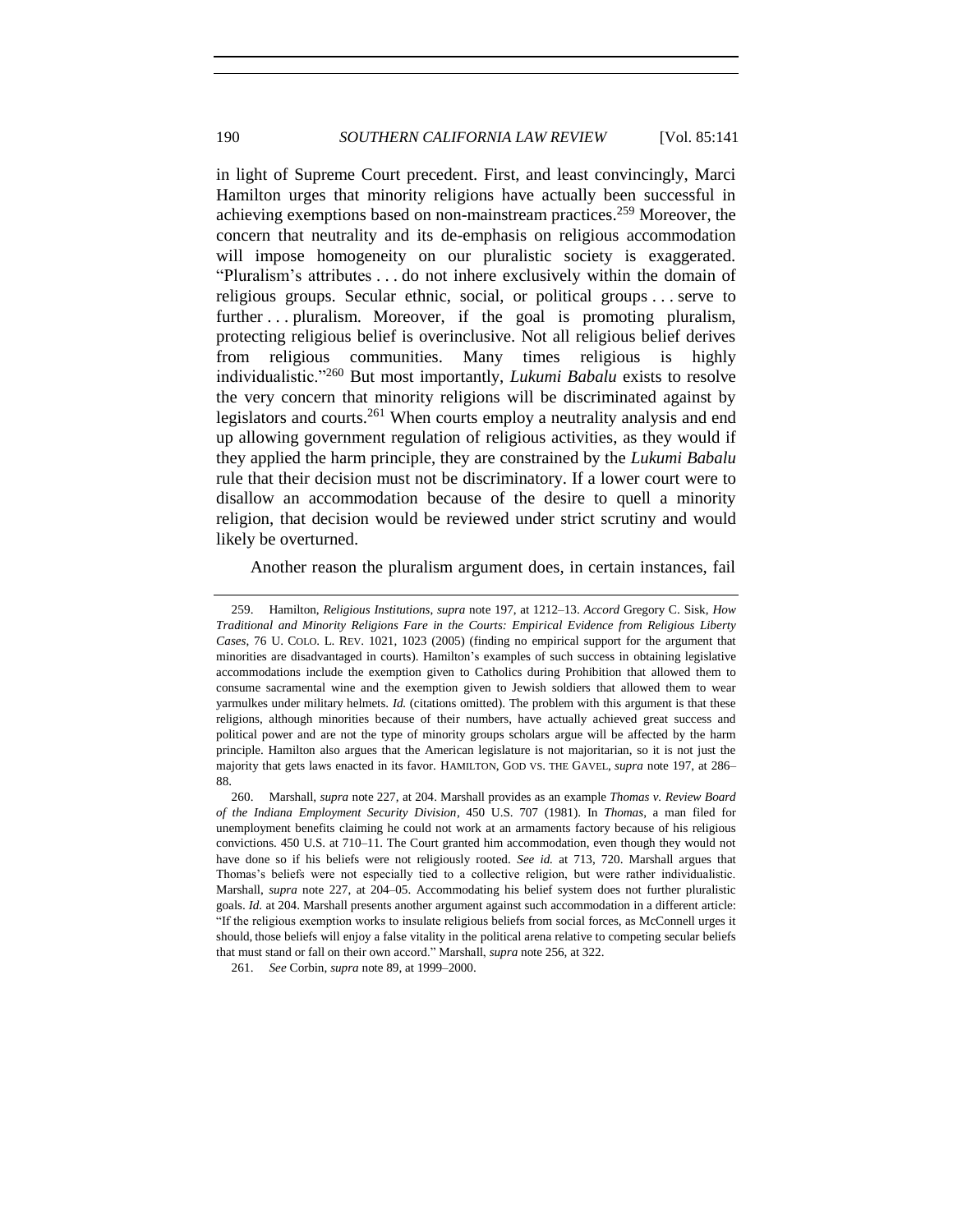<span id="page-50-0"></span>is that accommodating religious practices causes physical harm to religious adherents or others—a basic tenet of the harm principle. This can be analogized to similar feminist scholarship concerning the practice of female genital mutilation ("FGM"). There is a valid argument to be made that FGM should be an allowable practice in this country, given that we are a pluralistic society that ought to be accepting of diverse cultural beliefs and practices.<sup>262</sup> When Americans speak and write about FGM as "dark, brutal, primitive, barbaric, and unquestionably beyond the pale," they make judgments about cultural practices they might not understand.<sup>263</sup> And when they legislate against these practices, they force a sort of homogeneous set of values, keeping as legal only those practices that are in line with certain prescribed western values.<sup>264</sup> Legislators have, however, made FGM a crime, even amongst the competing arguments for pluralism and multiculturalism.<sup>265</sup> This is because, in the United States, the judgment has been made that the cutting of female sexual organs is just too harmful to condone. In criminalizing the act of FGM, Congress noted that the practice "often results in the occurrence of physical and psychological health effects that harm the women involved" and "such mutilation infringes upon the guarantees of rights secured by Federal and State law, both statutory and constitutional."<sup>266</sup> Just as the risks to women who practice polygamy were too great, so too are the risks to women if different cultures are allowed to

<sup>262.</sup> *See* Doriane Lambelet Coleman, *Individualizing Justice Through Multiculturalism: The Liberals' Dilemma*, 96 COLUM. L. REV. 1093, 1094 (1996) ("In particular, this larger debate concerns whether there is and should be a unifying American culture that guides our institutions, including the justice system, or whether the United States is and should be a culturally pluralistic nation in all respects, including in the law."); Richard A. Shweder, *"What About Female Genital Mutilation?" and Why Understanding Culture Matters in the First Place*, *in* ENGAGING CULTURAL DIFFERENCES 216, 238 (Richard A. Shweder et al. eds., 2002) (noting that Justice Brennan wrote in his dissent in *Michael H. v. Gerald D.*, 491 U.S. 110, 141 (1989), "We are not an assimilative, homogeneous society, but a facilitative, pluralistic one, in which we must be willing to abide someone else's unfamiliar or even repellent practice because the same tolerant impulse protects our own idiosyncrasies."). It should be noted, however, that Justice Brennan wrote this statement in reference to a petition by a biological father to be granted a hearing regarding visitation rights of his daughter. *Michael H.*, 491 U.S. at 141– 43. The Court found that there was no fundamental right to define one's family in a way that is contrary to the conception of the western "nuclear" family. *Id.* at 124. This fact scenario is quite different than that of allowing FGM (or trafficking practices by religious institutions, for that matter).

<sup>263.</sup> Shweder, *supra* not[e 262,](#page-50-0) at 219–20.

<sup>264.</sup> The American practice of legislating against foreign practices they find abhorrent is a type of political power the philosopher John Rawls referred to as "imperial liberalism"—the "attitude that it is desirable for us to spread and enforce our liberal conceptions and ideals for the good life in all corners of society and throughout the world." *Id.* at 235.

<sup>265.</sup> 18 U.S.C. § 116 (2006).

<sup>266.</sup> Omnibus Consolidated Appropriations Act, Pub. L. No. 104–208, § 645(a), 110 Stat. 3009- 708, 3009-708 (1996).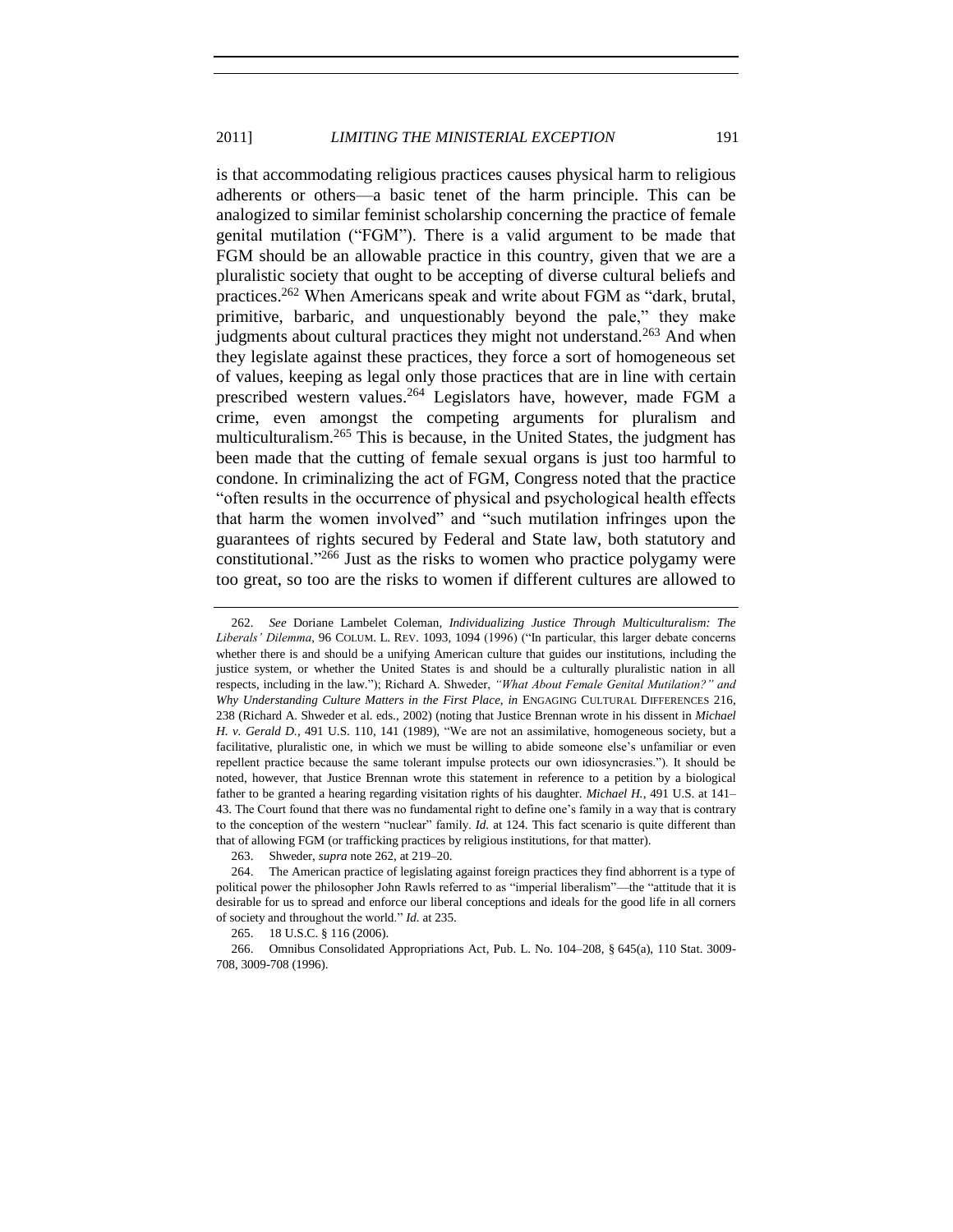<span id="page-51-1"></span>practice FGM.<sup>267</sup> While cultural pluralism is an important value, so is the safety and prevention of harm to individuals.

The pluralism argument may also fail in circumstances in which accommodating diverse religious practices would cause indirect injuries on society by allowing groups whose beliefs contrast with important values held by our democratic society to operate under those incongruent belief systems. It is true that courts should be concerned with the diversity of religious belief in this country. A liberal society such as ours values diversity as a primary value that should be strived for in society and law. This is especially true in the area of religious accommodation—the U.S. government has long made a concerted effort to support the development of many different religious beliefs and groups, and the increase in the number of minority religious groups since the founding of the country cannot be ignored.<sup>268</sup>

<span id="page-51-0"></span>Even amid the backdrop of toleration of religious diversity, however, our government often finds it appropriate to take action that effectively limits the proliferation of diverse faiths. Consider the very concept of school curriculum; though our government hopes to promote tolerance and values of individual liberty, those ethical standards are not always valued by many groups that make up our society.<sup>269</sup> Indeed, many abhor such values and are opposed to inculcating their children with them, often because of religious beliefs. Even though such groups have mounted arguments against a uniform school curriculum that preaches those value systems on the grounds that that sort of curriculum forces homogeneity in a society that purports to value heterogeneity of belief systems, courts have

<sup>267.</sup> Under both McConnell's and Hamburger's definitions of harm, FGM would qualify. *See supra* note[s 216](#page-40-1)[–19](#page-40-2) and accompanying text.

<sup>268.</sup> *See* Nancy L. Rosenblum, *Pluralism, Integralism, and Political Theories of Religious Accommodation*, *in* OBLIGATIONS OF CITIZENSHIP AND DEMANDS OF FAITH: RELIGIOUS ACCOMMODATION IN PLURALIST DEMOCRACIES 3, 11–12 (Nancy L. Rosenblum ed., 2000) ("[T]he proliferation of faiths—through schism, invention of new religions . . . and importation of nonwestern religions—is ceaseless.").

<sup>269.</sup> *See, e.g.*, Mozert v. Hawkins Cnty. Bd. of Educ., 827 F.2d 1058, 1058–59, 1061–62 (6th Cir. 1987) (holding that the use of textbooks that cover material such as evolution, pacifism, and secular humanism did not violate free exercise rights of groups who believed those values were contrary to their religious beliefs); Smith v. Bd. of Sch. Comm'rs of Mobile Cnty., 827 F.2d 684, 692–95 (11th Cir. 1987) (holding that textbooks that promoted personal morality and discussed various lifestyles did not run afoul of the Establishment Clause in the face of a challenge that the books promoted the "religion" of secular humanism). For an in-depth discussion and analysis of the particular issues involved in this liberal paradox, see Nomi Maya Stolzenberg, *"He Drew a Circle That Shut Me Out": Assimilation, Indoctrination, and the Paradox of a Liberal Education*, 106 HARV. L. REV. 581 (1993).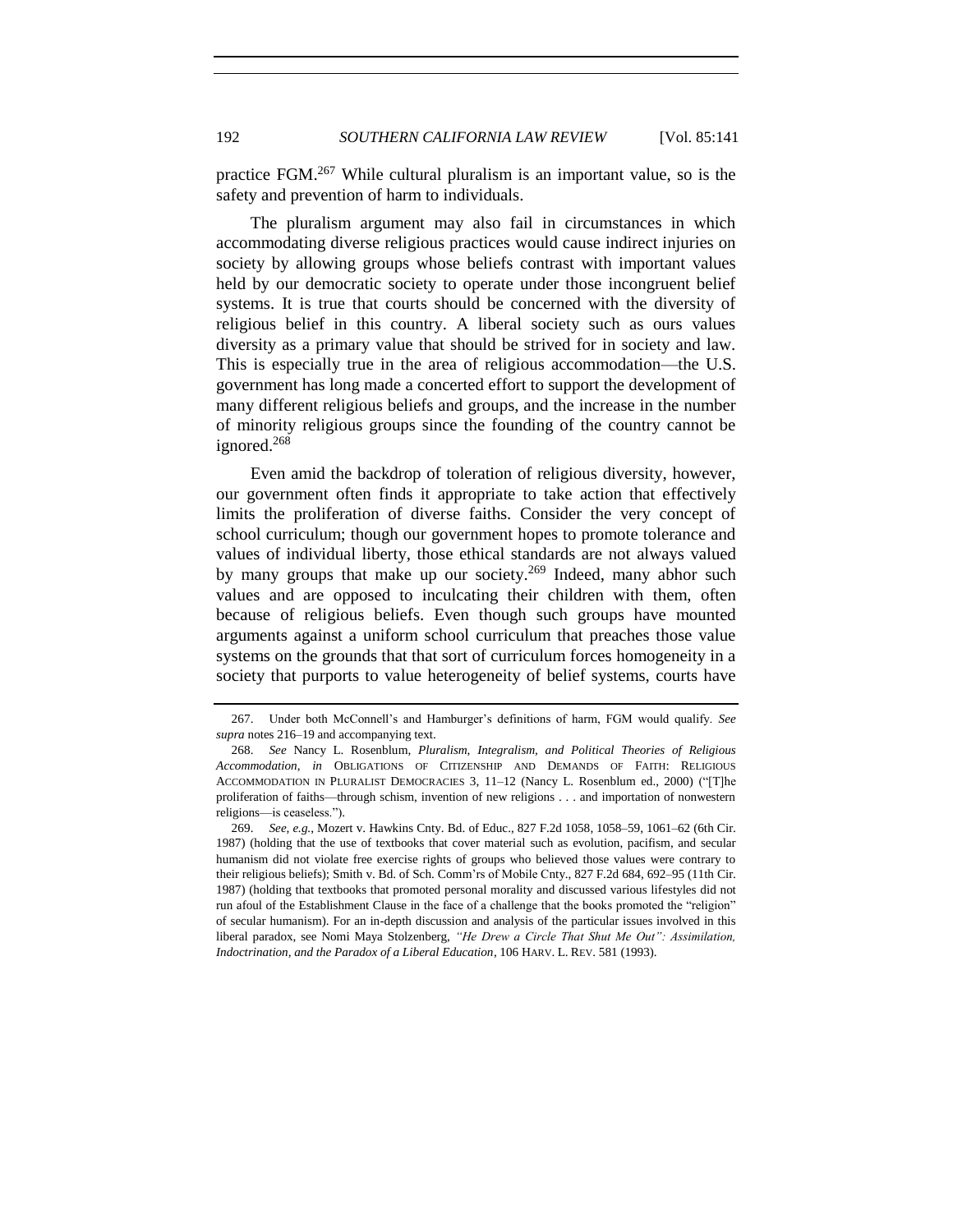left such curricula in place.<sup>270</sup> In doing so, courts have furthered some liberal ideals at the cost of others, prioritizing a centralized, normative judgment of what is best for our society. Indeed, it has been argued that this not only helps further the tenets of liberalism directly, but also indirectly promotes a stabilized and cohesive society, as unlimited autonomy for all religious groups could promote anarchy.<sup>271</sup>

At times, our government must make judgment calls between two avenues that purport to bolster democracy and liberalism. While accommodating the free exercise rights of all religious groups supports the important tenet of pluralism, accommodating free exercise rights of religions that preach intolerance or abuse detracts from liberalism's basic command that personal autonomy must cease when it impinges on the rights of others. Requiring our liberal democracy to "support groups whose tenets and practices are incongruent with public norms and principles of justice, including some overtly opposed to liberal democracy" is just as contrary to the notions of liberalism as is quelling minority religious groups.<sup>272</sup> When faced with such a judgment call, this Note proposes that it is legitimate and correct for the government to prefer protecting the basic human rights of individuals over religious institutional autonomy.

# <span id="page-52-2"></span><span id="page-52-0"></span>B. THE "HARM PRINCIPLE" AS APPLIED TO THIRD PARTY HARM CASES AND CHURCH CHILD ABUSE CASES

The harm principle has most recently been applied in the context of lawsuits brought against religious institutions in which third-party plaintiffs claim that a minister of the institution caused them to be injured. $273$  Most notably, it has been invoked (perhaps implicitly) in allowing cases alleging clergy sexual abuse of children to proceed, even among competing First Amendment concerns.<sup>274</sup> These cases elucidate how and why the harm

<span id="page-52-1"></span><sup>270.</sup> *See, e.g.*, *Mozert*, 827 F.2d at 1070 (holding "that the requirement that public school students study a basal reader series chosen by the school authorities does not create an unconstitutional burden under the Free Exercise Clause when the students are not required to affirm or deny a belief or engage or refrain from engaging in a practice prohibited or required by their religion.").

<sup>271.</sup> Graham Walker, *Illusory Pluralism, Inexorable Establishment*, *in* OBLIGATIONS OF CITIZENSHIP AND DEMANDS OF FAITH: RELIGIOUS ACCOMMODATION IN PLURALIST DEMOCRACIES, *supra* not[e 268,](#page-51-0) at 111, 116.

<sup>272.</sup> Rosenblum, *supra* not[e 268,](#page-51-0) at 14.

<sup>273.</sup> The title "third-party plaintiffs" means that the plaintiffs who brought these cases were not ministers and did not work for the church. As such, these are not intra-church disputes.

<sup>274.</sup> For descriptions of some of these cases, see HAMILTON, GOD VS. THE GAVEL, *supra* note [197,](#page-36-1) at 13–31, and Brittany Reid, Comment, *"If Gold Rust": The Clergy Child Abuse Scandal Demonstrates the Need for Limits to the Church Autonomy Doctrine*, 72 MISS. L.J. 865, 866–70 (2002).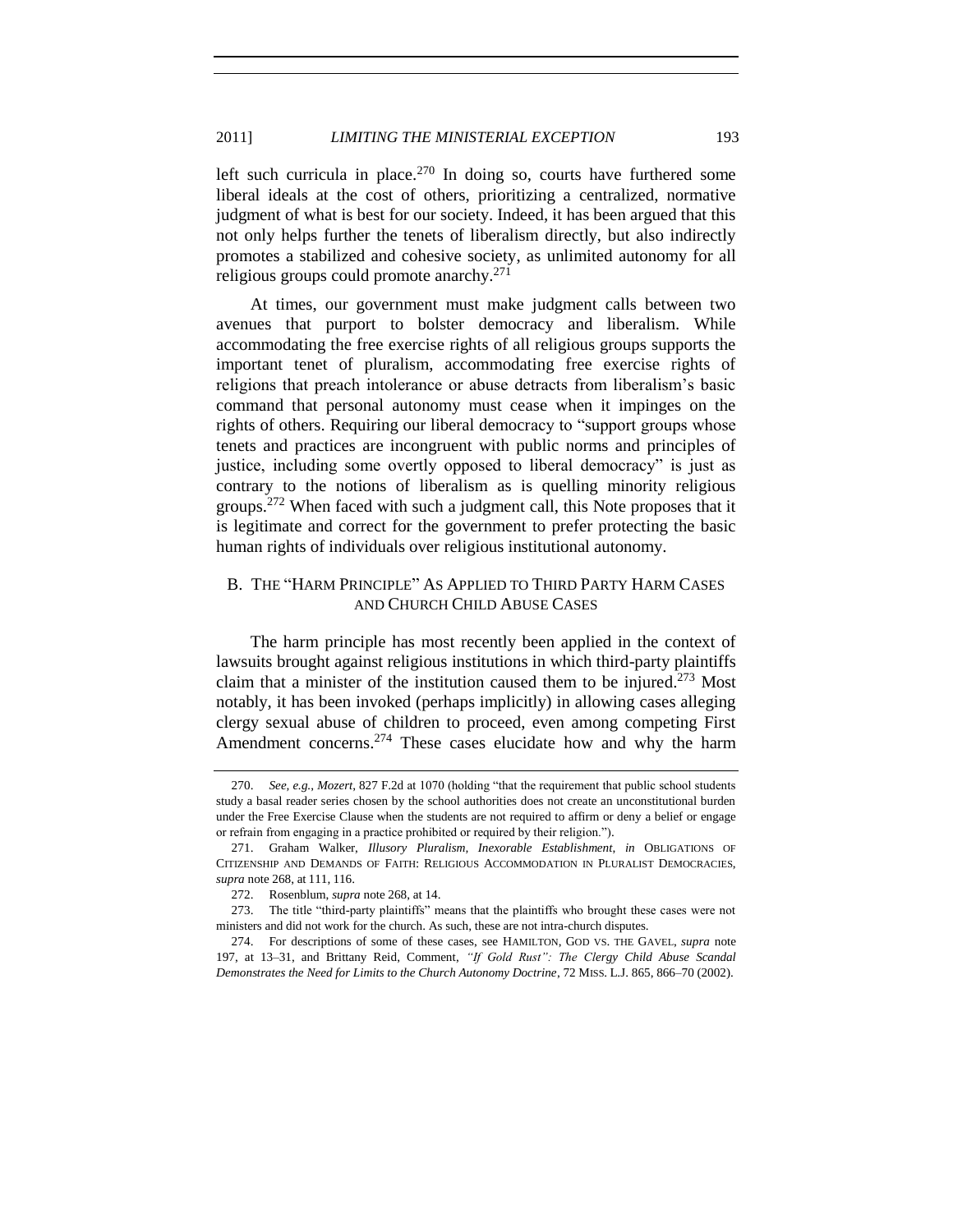principle should be applied to ministerial exception cases.

The majority of courts allow disputes between a third party and a religious organization over tortious conduct by clergy to proceed.<sup>275</sup> This is because courts use the "neutral principles of law" approach laid down in *Jones v. Wolf* to decide whether a tort was committed.<sup>276</sup> In this way, even where religious doctrine might be involved, the courts avoid interpreting it by using an approach that circumvents such doctrine.<sup>277</sup> Tort claims against religious organizations that have been successful include negligent supervision, negligent retention or transfer, and negligent hiring.<sup>278</sup>

Some courts, however, decline to allow these suits to proceed for the same church autonomy reasons outlined above.<sup>279</sup> Under this theory, the neutral principles of law approach is inappropriate, because "any judicial inquiry about church decision making concerning clergy intrudes into the religious nature of this relationship in a way that either impermissibly impairs the church's institutional free exercise or violates the establishment clause prohibition against excessive entanglement in church affairs."<sup>280</sup> These courts understand the belief/conduct distinction incorrectly. Whereas religious institutions deserve autonomy from the government concerning their beliefs, the courts have a duty to hear and adjudicate claims of abuse and misconduct when belief translates into "legal effects and consequences." 281

It is clear that the reason many courts have been willing to step in and hear clergy abuse cases is because of the harm such conduct poses to individuals. For example, in *Doe v. Evans*, a Florida appellate court noted "that just as the State may prevent a church from offering human sacrifices, it may protect its children against injuries caused by pedophiles by

<sup>275.</sup> Carmella, *supra* note [243,](#page-45-1) at 1040. *See also* Hamilton, *Religious Institutions*, *supra* note [197,](#page-36-1)  at 1196 ("Many of these cases involve instances in which members of the clergy abuse children or adults who are disabled or in a disabled state.").

<sup>276.</sup> *See supra* note [149](#page-27-4)[–50](#page-27-3) and accompanying text. For a discussion of cases employing this approach, see Reid, *supra* not[e 274,](#page-52-1) at 877–78.

<sup>277.</sup> For instance, courts can take judicial notice of beliefs prescribed in church doctrine. Hamilton, *Religious Institutions*, *supra* not[e 197,](#page-36-1) at 1197.

<sup>278.</sup> Carmella, *supra* note [243,](#page-45-1) at 1040 (citing Malicki v. Doe, 814 So. 2d 347, 351 n.2 (Fla. 2002)). These are corporate tort theories and exclude vicarious liability.

<sup>279.</sup> *See supra* Part II.B.1.

<sup>280.</sup> Carmella, *supra* not[e 243,](#page-45-1) at 1040–41.

<sup>281.</sup> *See* Hamilton, *Religious Institutions*, *supra* note [197,](#page-36-1) at 1197 (stating that this can be done using the neutral principles of law approach). *See also* Carmella, *supra* note [243,](#page-45-1) at 1042 (describing the suggestions of some scholars that a strict liability approach be taken to avoid entanglement).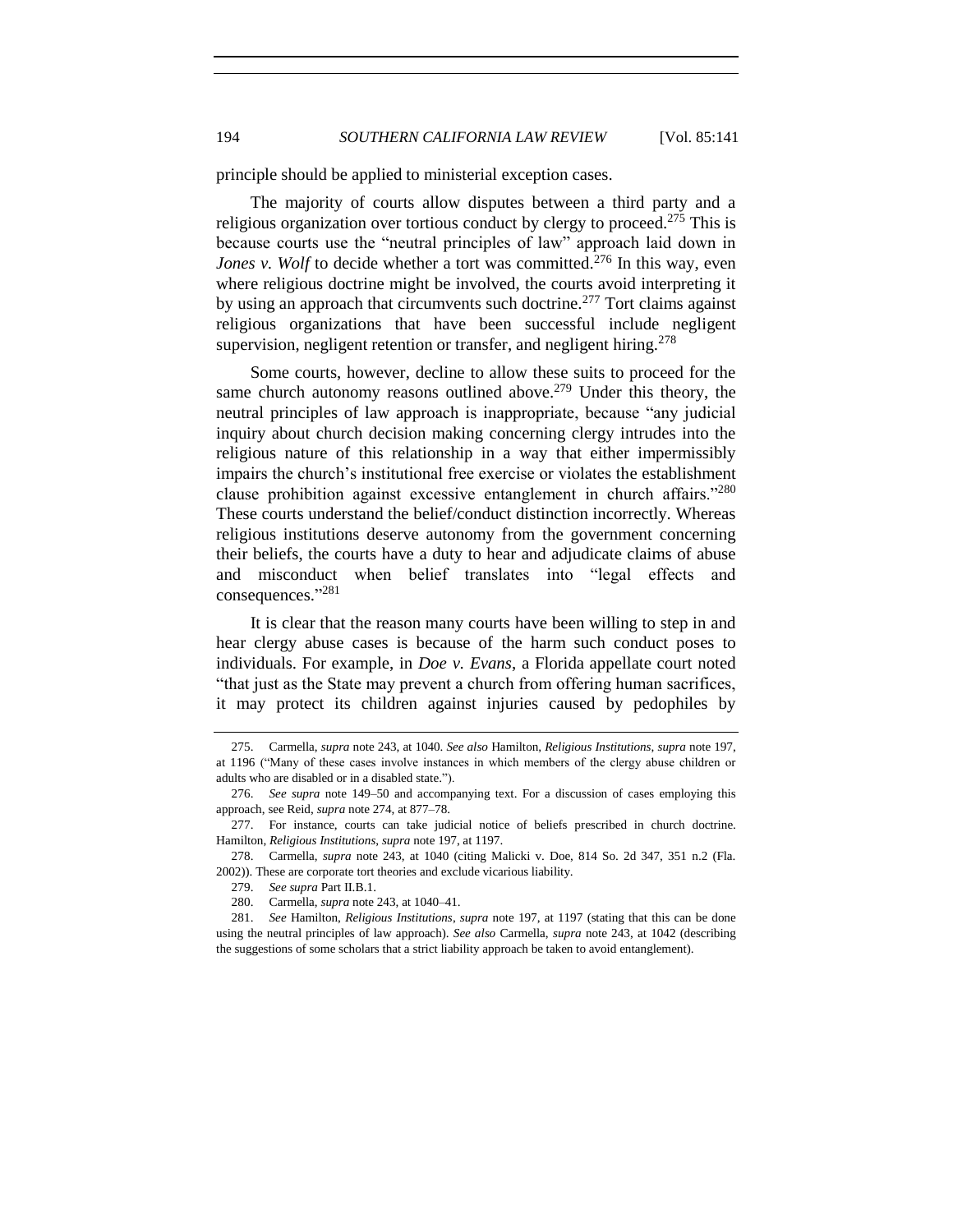# 2011] *LIMITING THE MINISTERIAL EXCEPTION* 195

authorizing civil damages against a church." <sup>282</sup> Under this principle, free exercise is not burdened either because the state interest in deterring harmful behavior is compelling or because reasons for church autonomy fail where the dispute is not intra-church or does not turn on religious doctrine.<sup>283</sup> Moreover, in *Malicki v. Doe*, the Florida Supreme Court held that in the face of this kind of harm, the process of deciding whether a tort was committed (applying neutral principles of law) does not cause excessive entanglement.<sup>284</sup>

# <span id="page-54-0"></span>VI. APPLYING THE "HARM PRINCIPLE" TO THE MINISTERIAL **EXCEPTION**

The concept that religion is imperfect and can, at times, trespass on individual rights cannot be debated. Government should, and can, regulate such trespasses.<sup>285</sup> Sadly, however, the government has failed to do so on many occasions in the name of church autonomy and entanglement principles. A timely example of such a trespass that went uncured exists in *Headley v. Church of Scientology International.*<sup>286</sup>

# <span id="page-54-3"></span><span id="page-54-2"></span>A. *HEADLEY* AS A CASE STUDY

<span id="page-54-1"></span>The Headleys' lawsuit, discussed above, alleged violations of human trafficking under the TVPA. $^{287}$  They argued that Miscavige's and other leaders' threats of violence and physical abuse made it so they felt they had no choice other than to perform work for them.<sup>288</sup> Additionally, these

<sup>282.</sup> Doe v. Evans, 718 So. 2d 286, 289–91 (Fla. Dist. Ct. App. 1998), *overruled by* Malicki v. Doe, 814 So. 2d 347 (Fla. 2002). The *Doe v. Evans* court held that a limit on its holding was whether the harm was criminal harm. *Id.* The Florida Supreme Court overruled this portion of the holding in *Malicki*. 814 So. 2d at 365.

<sup>283.</sup> *See Evans*, 718 So. 2d at 289–91; Lupu & Tuttle, *supra* not[e 135,](#page-24-0) at 1850–54.

<sup>284.</sup> *Malicki*, 814 So. 2d at 364 ("The core inquiry in determining whether the Church Defendants are liable [involves] . . . . a neutral principle of tort law. Therefore, based on the allegations in the complaint, we do not foresee 'excessive' entanglement in internal church matters or in interpretation of religious doctrine or ecclesiastical law.").

<sup>285.</sup> "Government," as used here, is an inclusive term. As this Note uses it, it refers to both the judiciary and the legislature. The legislature, for instance, could chose to designate a statutory regime that is more explicit than the current language in Title VII, exempting religious institutions from suits brought by ministers. This exemption would then be subject to judicial review if it were challenged. Or, the judiciary could itself interpret other laws and Constitutional principles to create judge-made constraints on actions by religious organizations in regards to their ministerial employees.

<sup>286.</sup> *See* Headley v. Church of Scientology Int'l, No. CV09–3987, 2010 U.S. Dist. LEXIS 80807, at \*10 (C.D. Cal. Aug. 5, 2010).

<sup>287.</sup> *See* Plaintiff's Memorandum, *supra* not[e 1,](#page-2-2) at 15–16.

<sup>288.</sup> *See id.* at 2–4, 12–14.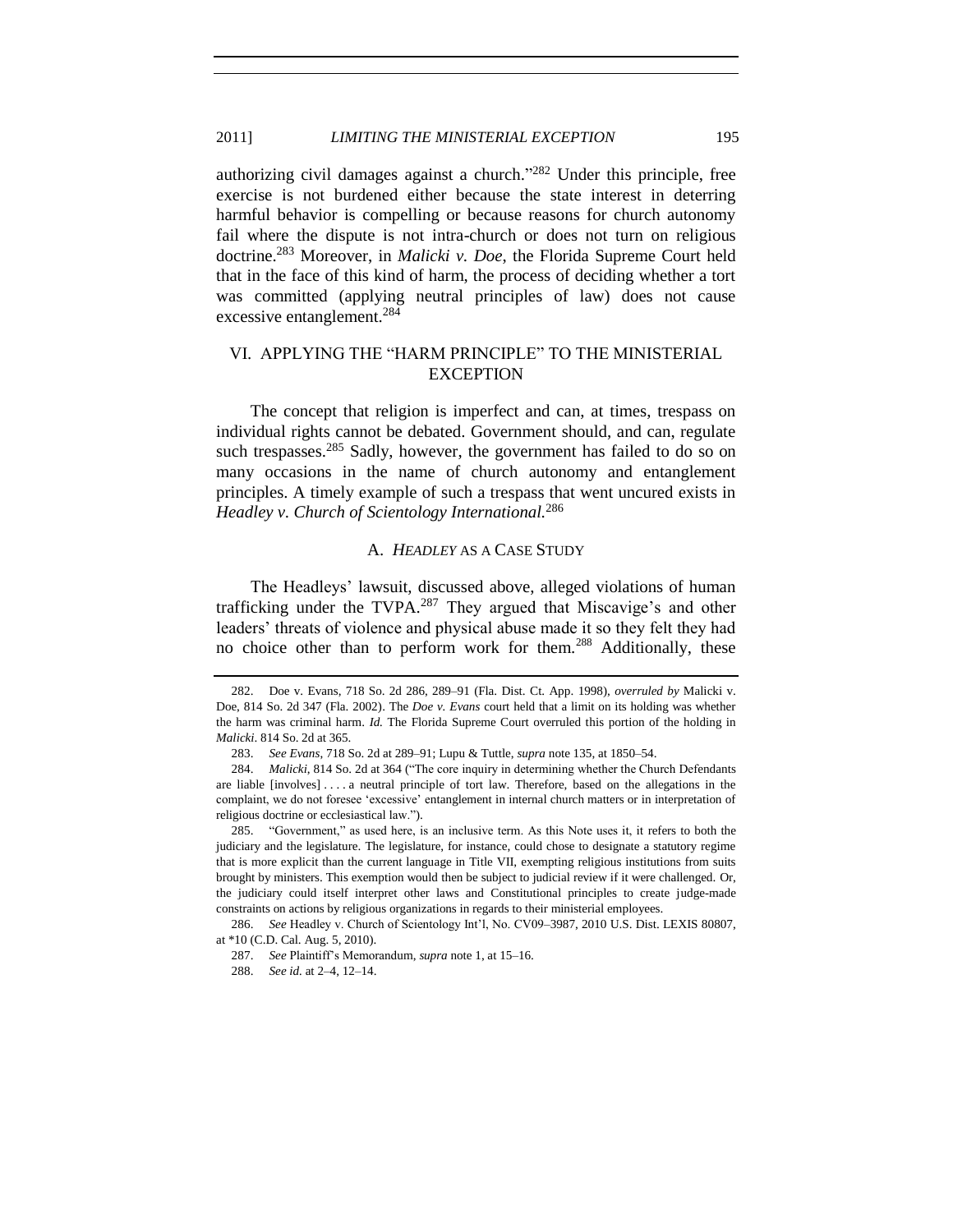threats and violence in combination with the security measures at Int Base rendered them not free to leave.<sup>289</sup> Moreover, threats to separate them from one another and other family members compelled them to stay, and the threat of freeloader debt was a threat to abuse them with the legal process.<sup>290</sup>

The court analyzed the plaintiff's<sup>291</sup> claims by inquiring into whether hearing the case would violate either of the religion clauses of the First Amendment. Having held that the plaintiff was a minister for purposes of this lawsuit, $292$  the court evaluated whether the ministerial exception applied to the TVPA. First, the court applied the *Sherbert* analysis, asking whether the state had a compelling interest in prohibiting trafficking under the TVPA, and whether that interest outweighed the Church of Scientology's free exercise rights.<sup>293</sup> Next, the court considered whether the Establishment Clause barred the plaintiff's TVPA claims. Under the *Lemon* test, the court held that it was powerless to hear the TVPA claims because doing so would violate the entanglement prong of the test.<sup>294</sup> As a result, summary judgment was granted for the defendants, and the plaintiff was denied recourse under the law.

<span id="page-55-1"></span><span id="page-55-0"></span><sup>289.</sup> *See id.* at 7–9.

<sup>290.</sup> *Id.* at 2-13. While their original motion for summary judgment included a wage and hours claim, they voluntarily dropped that claim because of contrary Ninth Circuit precedent in *Alcazar v. Corp. of the Catholic Archbishop of Seattle*, 627 F.3d 1288, 1290 (9th Cir. 2010) (en banc).

<sup>291.</sup> Claire and Marc filed their claims in separate lawsuits but had the same lawyers. The Court Order discussed here resulted from Claire's suit, but the court essentially issued the same order to resolve Marc's suit. *See* Headley v. Church of Scientology Int'l, No. CV09-3986, 2010 U.S. Dist. LEXIS 84869, at \*10–18 (C.D. Cal. Aug. 5, 2010).

<sup>292.</sup> Headley v. Church of Scientology Int'l, No. CV09–3987, 2010 U.S. Dist. LEXIS 80807, at \*15 (C.D. Cal. Aug. 5, 2010).

<sup>293.</sup> "[E]ven in pursuit of a compelling state interest, the balancing test contemplates that some statutes may still have such an adverse impact on religious liberty as to render judicial review of a Church's compliance with the statute a violation of the Free Exercise Clause." *Id.* at \*11 (quoting Alcazar v. Corp. of the Catholic Archbishop of Seattle, 598 F.3d 668, 672 (9th Cir.), *vacated in part, adopted in part en banc*, 627 F.3d 1288 (9th Cir. 2010)). Interestingly, the court never explicitly stated that the *Sherbert* balancing test weighed in the Church of Scientology's favor, but simply that "the Ninth Circuit has interpreted these clauses to 'compel a ministerial exception from neutral statutory regimes that interfere with the church-clergy employment relationship.'" *Id.* at \*13 (quoting *Alcazar*, 598 F.3d at 673).

<sup>294.</sup> *Id.* at \*16 ("[I]nquiry into these allegations would entangle the Court in the religious doctrine of Scientology and the doctrinally-motivated practices of the Sea Org."). Although the plaintiff argued that trafficking was not a part of Scientology's religious doctrine, the court was not persuaded. *Id.* at \*17.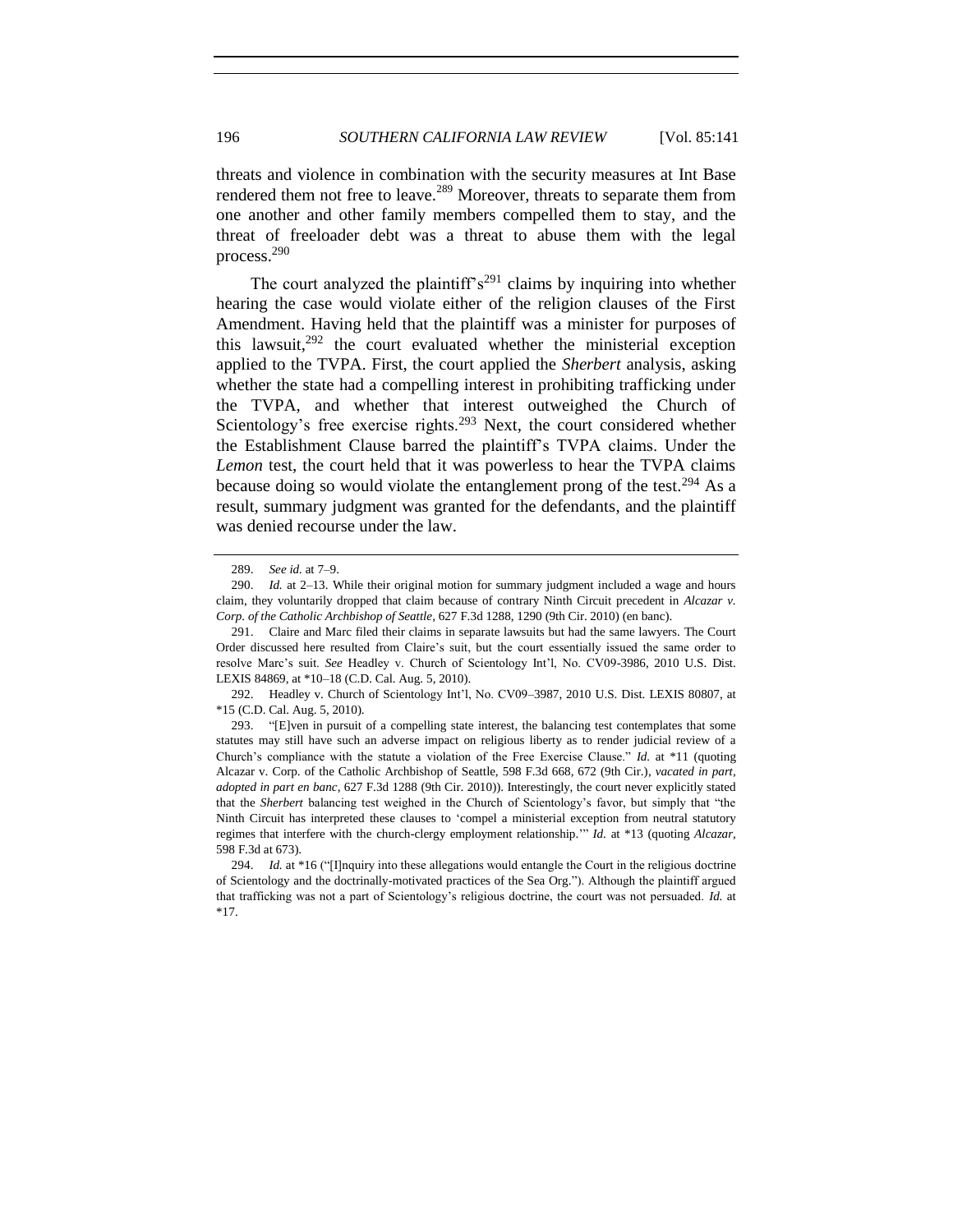# 2011] *LIMITING THE MINISTERIAL EXCEPTION* 197

#### <span id="page-56-2"></span>B. THE "HARM PRINCIPLE" APPLIED

The structure of *Headley* is uncommon; the only other case involving trafficking claims by ministers was decided in the District Court for the Eastern District of New York, but that opinion did not reference the application of the ministerial exception to TVPA claims.<sup>295</sup> Regardless, evaluating how the exemption was applied at the district court level helps explicate the problems inherent in its current, relatively limitless form.

# <span id="page-56-1"></span>1. The Harm Principle Should Apply to the Ministerial Relationship

Although Marci Hamilton argues that the harm principle cannot be applied to ministers because ministers in effect consented to harmful treatment by their religious employers by signing an employment contract, this Note takes issue with this argument. It is a long-established principle of employment law that individuals can never contract away civil rights statutorily protected under Title VII.<sup>296</sup>

Moreover, even if a particular minister who attempted to sue a religious employer for discriminatory or abusive treatment did contractually consent to such behavior, courts would likely find such consent to be legally insufficient as a defense if mounted on behalf of the religious employer. A similar issue is central to the debate over criminal liability for injuries caused during sadomasochistic sex—although any two parties may consensually engage in sadomasochistic sex, a party who causes another injury incident to a violent sexual act will be held criminally responsible for that injury in many jurisdictions.<sup>297</sup> This is the case even in the face of arguments by many liberal scholars that individuals should have the privacy and autonomy to engage in whatever sexual practices they

<span id="page-56-0"></span>

<sup>295.</sup> *See* Shukla v. Sharma, No. 07-CV-2972(CBA), 2009 U.S. Dist. LEXIS 91051, at \*3–4, 6–9 (E.D.N.Y. Sept. 29, 2009). In that case, the defendants' motion for summary judgment was denied as to the trafficking claims because a triable issue of fact existed as to whether the plaintiff's claims were true. *Id.* at \*8–9.

<sup>296.</sup> *See, e.g.*, Gilmer v. Interstate/Johnson Lane Corp., 500 U.S. 20, 28 (1991) (holding that an individual who signed a contract to submit employment discrimination claims to arbitration could not be restricted from filing a complaint with the EEOC); Alexander v. Gardner-Denver Co., 415 U.S. 36, 52 (1974), *abrogated by Gilmer*, 500 U.S. at 28 ("Since an employee's rights under Title VII may not be waived prospectively, existing contractual rights and remedies against discrimination must result from other concessions already made by the union as part of the economic bargain struck with the employer."); EEOC v. Cosmair, Inc., 821 F.2d 1085, 1090 (5th Cir. 1987) (holding that a former employee's promise not to file with the EEOC was invalid because it "could impede EEOC enforcement of the civil rights laws" and thus would be void as against public policy).

<sup>297.</sup> *See* Cheryl Hanna, *Sex Is Not a Sport: Consent and Violence in Criminal Law*, 42 B.C. L. REV. 239, 241–43 (2001).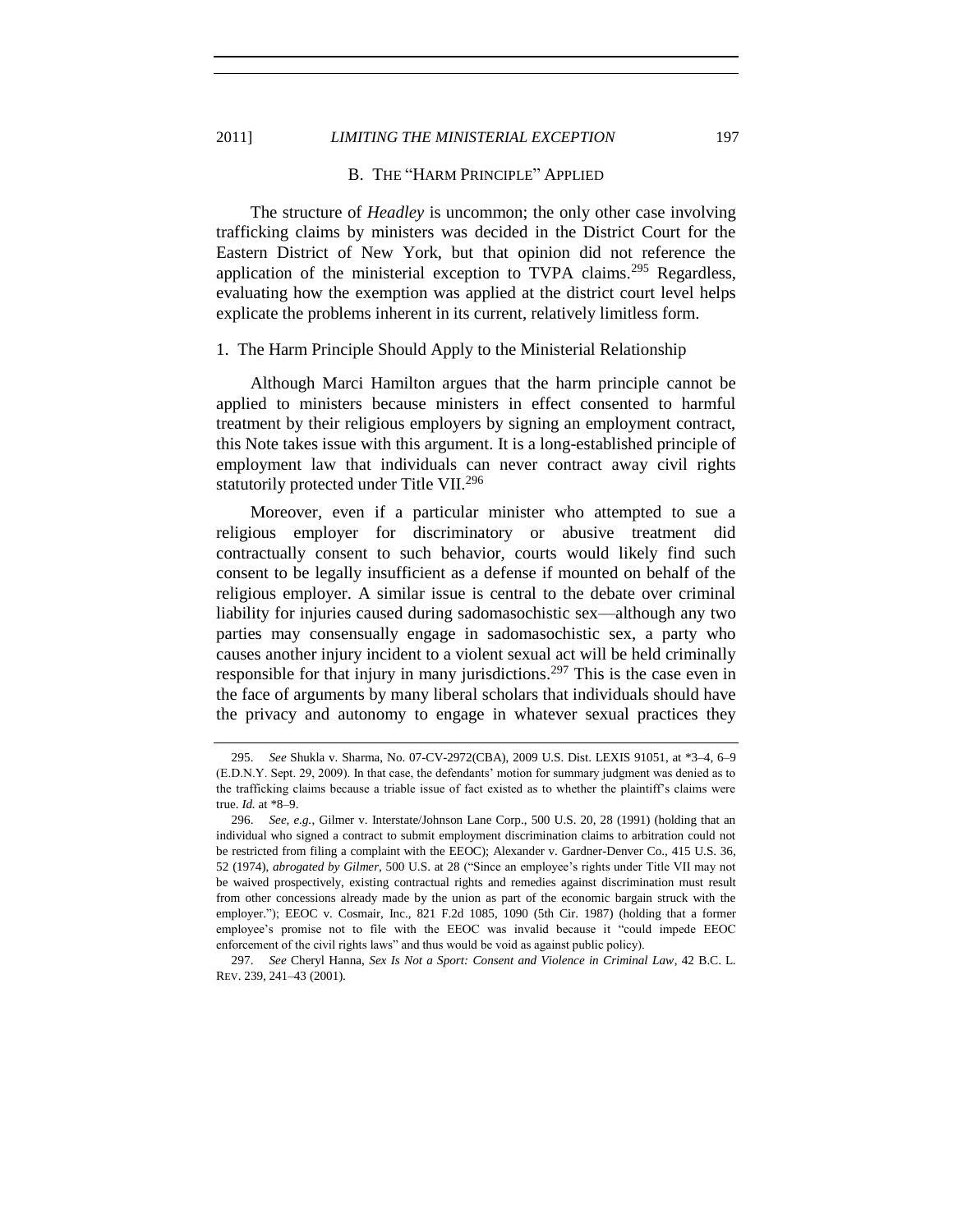like.<sup>298</sup> The law views the possible negative consequences of violent sex as too harmful to condone, allowing normative judgments about "acceptable sex" to trump personal autonomy justifications in situations involving injury from sadomasochistic sex. As a result, consent is often not allowed as a defense because "consent [can] merely [be] an expression of the 'false consciousness of the oppressed."<sup>299</sup>

Just as it is important for the law to assume that no sane individual would consent to be injured in the context of "consensual" sadomasochistic sex, it is important for the law to hear cases brought by ministers against religious employers for discrimination or abusive treatment, even though those ministers signed employment contracts with their employers. This is the case even though the law values the autonomy of those individuals to contract for employment with the employer of their choice—the law should simply value the civil rights of those individuals more.

*Headley* serves as a keen example. There, the plaintiffs contracted with the Church of Scientology before the age of maturation.<sup>300</sup> First, it is possible that, although their "consent" for employment was manifested in writing, they never consented to the abusive treatment they alleged in their complaint. But more importantly, even though they may have spent years acting in compliance with the Church's instructions, and this perhaps may have evidenced "consent," their compliance may simply be "an expression of the false consciousness of the oppressed."<sup>301</sup> Because the law cannot be certain if their acts were of their own free will, consent should not be a factor in determining whether discriminatory or abusive practices by a religious employer are allowable.

# <span id="page-57-0"></span>2. Free Exercise Concerns

Had the harm principle been applied in *Headley*, both the free exercise and establishment analyses would change. First, the compelling interest balancing test derived from *Sherbert* would reverse in weight.<sup>302</sup> It cannot be argued that the state interest in preventing human trafficking is not extremely important.<sup>303</sup> When compared with the free exercise rights of the

<sup>298.</sup> *Id.* at 281.

<sup>299.</sup> *Id.* at 283 (quoting Robin L. West, *The Difference in Women's Hedonic Lives: A Phenomenological Critique of Feminist Legal Theory*, 15 WIS. WOMEN'S L.J. 149, 186 (2000)).

<sup>300.</sup> Plaintiff's Memorandum, *supra* not[e 1,](#page-2-2) at 2.

<sup>301.</sup> *See id.*

<sup>302.</sup> This analysis was not explicit in *Headley*. *See supra* note [293.](#page-55-1) As a result, perhaps this is even more poignant of an example of why the balancing analysis should change.

<sup>303.</sup> In other words, it is "compelling." *See* Plaintiff's Memorandum, *supra* not[e 1,](#page-2-2) at 15-16.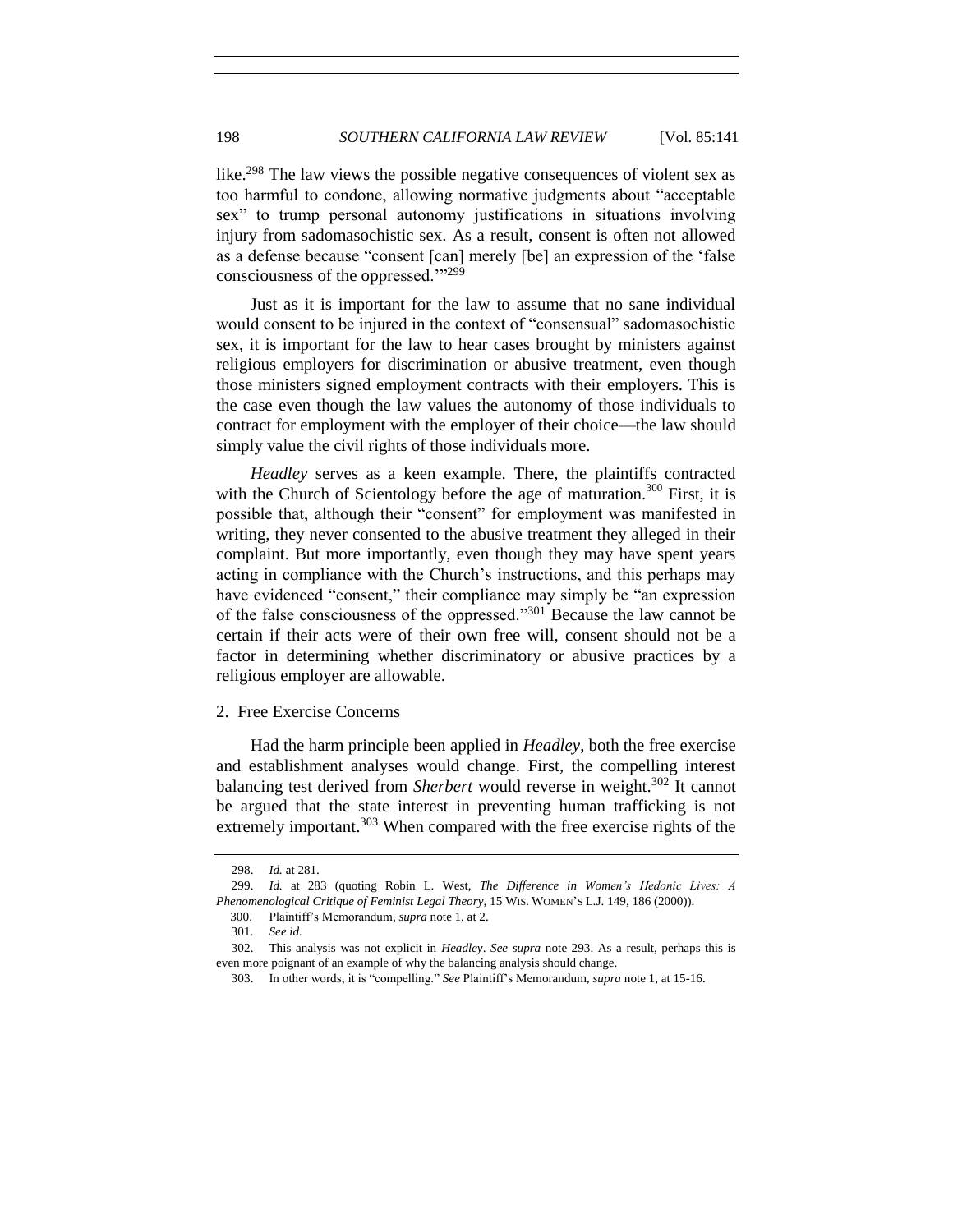Church of Scientology, the court should have considered the balancing executed in *Reynolds* and *Prince*—when beliefs translate into behavior that harms individuals, or even the American system of government, unlimited institutional free exercise rights must fall.<sup>304</sup>

Furthermore, the reasons proponents of the ministerial exception offer as support for the church autonomy doctrine falter in light of the harm caused to the plaintiffs by the Church of Scientology.<sup>305</sup> As many opponents of the broad church autonomy doctrine argue, the concept is derived from property and contract disputes; the fact that ministerial exception cases deal with human behavior and lives ought to change at least the scope of autonomy.<sup>306</sup> Moreover, the stance of the court has shifted from separationism to neutrality, and a broad church autonomy doctrine no longer fits within this framework.<sup>307</sup> *Jones v. Wolf* allows for neutral principles of law to be applied to intra-church disputes, and courts ought to view this change as a tool for limiting the scope of the ministerial exception through application of the harm principle.<sup>308</sup>

# <span id="page-58-0"></span>3. Establishment Concerns

The Establishment Clause analysis would likewise change. First, although there is no denying that procedural entanglement concerns were present in *Headley*, substantive entanglement could be minimized by applying neutral principles of law, as set forth in *Jones*. After all, *Lemon* prohibits excessive entanglement, not any entanglement whatsoever.<sup>309</sup> As such, there would not be an establishment violation. Moreover, the harm principle necessitates some entanglement in order to avoid other Establishment Clause problems. For example, by avoiding hearing the *Headley* case, the court in effect endorse the Scientology religion by allowing accusations of abuse to go uninvestigated. As a result, the Establishment Clause analysis should be reconsidered in light of the inherent murkiness of the clause itself.

<sup>304.</sup> *See supra* note[s 207](#page-38-2)[–08,](#page-38-0) [214,](#page-39-1) and accompanying text.

<sup>305.</sup> It should be noted that this analysis assumes that *Smith* does not abrogate the ministerial exception. Should it be decided that *Smith* does abrogate the ministerial exception, this argument becomes even more potent because strict scrutiny would be eliminated. Emp't Div., Dep't of Human Res. of Or. v. Smith, 494 U.S. 872 (1990) *superseded in part by statute*, Religious Freedom Restoration Act of 1993, Pub. L. No. 103-141, 107 Stat. 1488, *invalidated by* City of Boerne v. Flores, 521 U.S. 507 (1997) (invalidating RFRA as to state and local governments).

<sup>306.</sup> *See supra* not[e 146](#page-27-5) and accompanying text.

<sup>307.</sup> *See supra* Part V.A.

<sup>308.</sup> *See supra* Part V.A.2.

<sup>309.</sup> *See supra* not[e 157](#page-28-0) and accompanying text.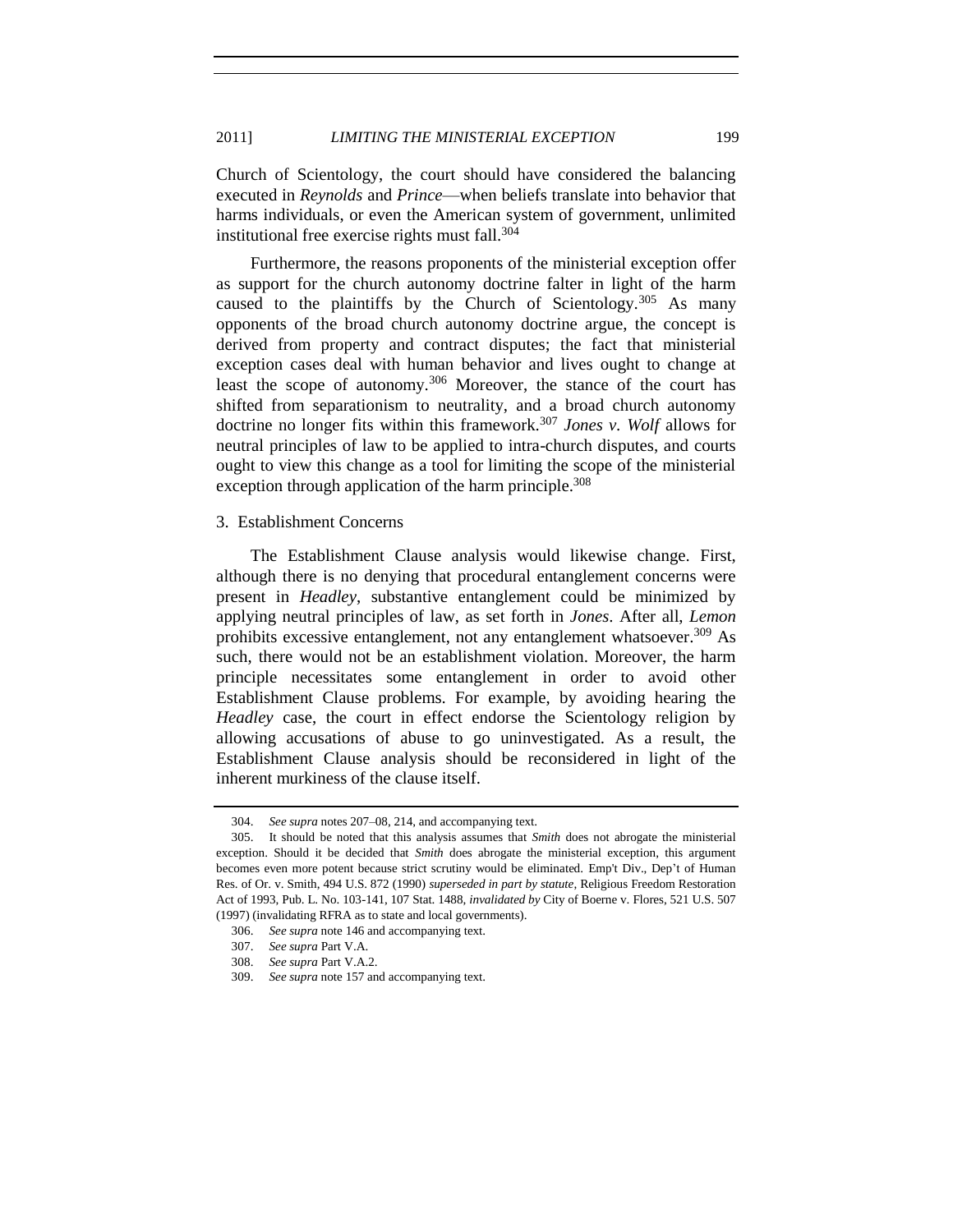200 *SOUTHERN CALIFORNIA LAW REVIEW* [Vol. 85:141

#### <span id="page-59-0"></span>4. The Current Limits on the Ministerial Exception Are Ineffective

While the Supreme Court may give courts some much-needed guidance in terms of the "minister" requirement this Term, any guidance the Court offers probably will not remedy many of the problems in the current case law on ministerial exception.<sup>310</sup> The religious justification and criminal law requirements are poorly sketched and inadequate. The religious justification limit proposed in *Petruska I*, *Bollard*, and *Elvig* might change the analysis in some ministerial exception cases,  $311$  imposing much-needed boundaries in this area of law, but it would not change the analysis in *Headley* and other cases. The limit simply does not account for the types of cases in which a religious institution acts in a way that harms people as a result of doctrinal motivation. This demonstrates that a different limit is needed that better protects the rights of individuals. The argument by the Church of Scientology, or any other religious institutions for that matter, that they deserve immunity from laws that protect basic human rights because such behavior is doctrinally motivated amounts to arguing for a loophole to treat their ministers inhumanely.

Likewise, the criminal law requirement is rarely invoked and is a weak proxy for the job the harm principle would do as a limit on the ministerial exception. This Note has demonstrated that courts have proven themselves relatively inept at limiting the exemption when harm is involved. Although it was stated in *Minker* that a hypothetical church that selected its clergy members by forcing them to play Russian roulette would still be subjected to homicide statutes because the ministerial exception falls where the church behavior is dangerous,<sup>312</sup> *Headley* is a prime example that courts cannot draw the line between what is dangerous and what is acceptable. A specific principle, like the harm principle, is needed to aid courts in their analysis. Allowing institutional free exercise rights to run rampant, as the court did in *Headley*, constitutes a grave misunderstanding of the Free Exercise Clause of the First Amendment.

<span id="page-59-1"></span>5. Potential Abuse of the Harm Principle: Pluralism and Measurement Concerns

Although proponents of a strong right to church autonomy or opponents to the harm principle may argue that the harm principle should

<sup>310.</sup> *See supra* note [167](#page-31-3) and accompanying text.

<sup>311.</sup> *See supra* Part IV.B.

<sup>312.</sup> *See supra* note[s 191](#page-35-2)[–93](#page-35-3) and accompanying text.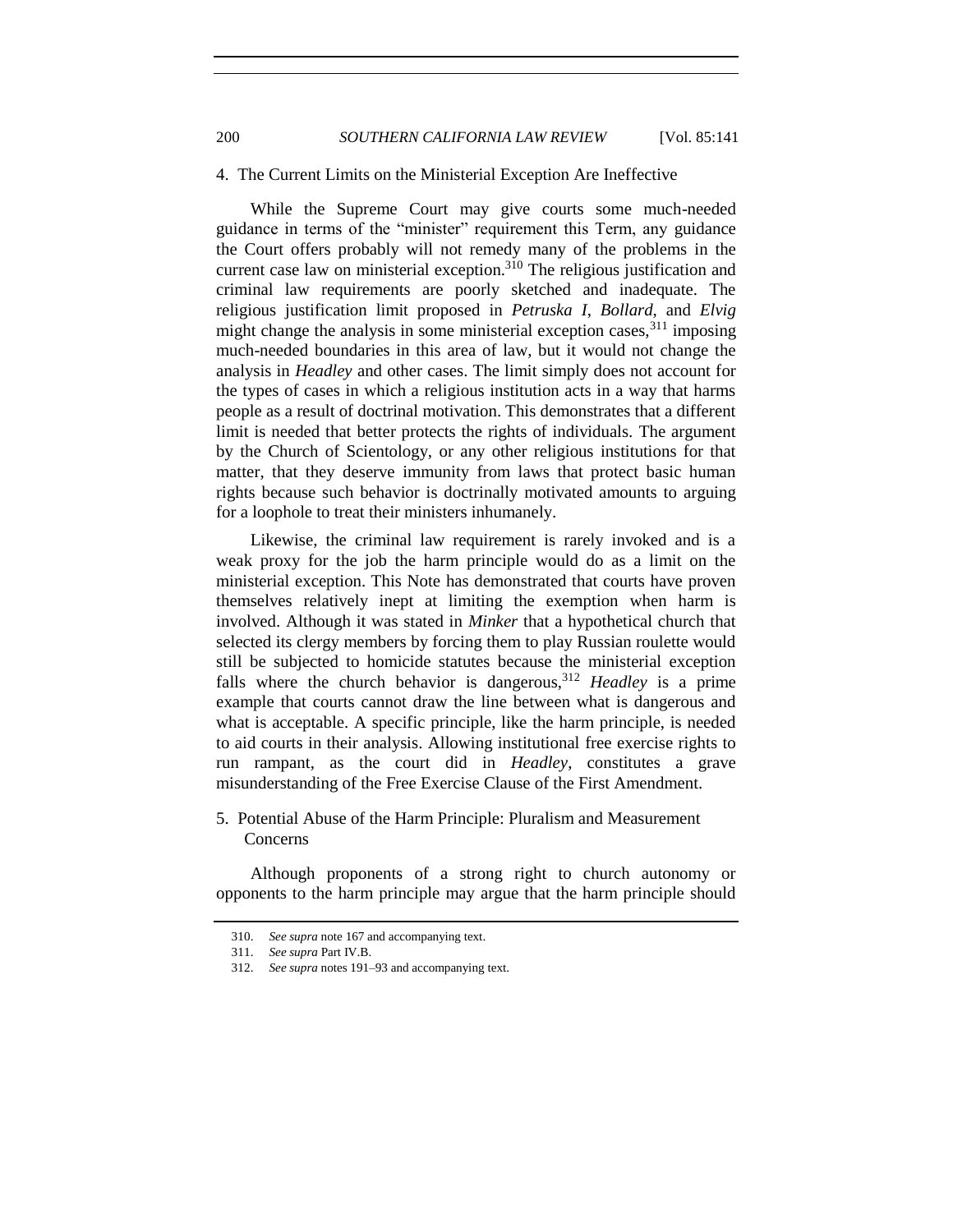not be applied to ministerial exception cases because it will quell minority religions and run counter to the goal of religious diversity in the United States, these arguments are not strong enough to warrant giving up the harm principle as a limit on the ministerial exception. As discussed above, protections exist for discrimination against minority religions.<sup>313</sup> Indeed, *Lukumi Babalu* will serve as a barrier to discriminatory behavior by courts.<sup>314</sup> On top of that, where any religion is accused of human trafficking, courts must take such accusations seriously and the First Amendment should not be a bar to allowing courts to decide whether such accusations are true. This is because our country views the prevention of harm as a predominant value. $315$ 

Moreover, applying the harm principle using as uniform a system of measurement as is possible will aid in preventing abuse of minority religious groups. This will be effectuated through a balancing test. This Note proposes that courts should employ Philip Hamburger's discussion of the standard for judging when free exercise accommodation is warranted when applying the harm principle.<sup>316</sup> Breaches of laws of morality, civil laws, or basic natural human rights do not justify free exercise accommodation, and the balance should weigh against church autonomy when a religious institution breaches such laws. When such a breach has occurred, courts should be warranted in applying the harm principle; if no such breach has occurred, the harm principle should not be applied.

Specifically, in the ministerial exception context, whether or not a breach of moral, civil, and natural laws has occurred can be judged against the rights guaranteed to individuals by Title VII, save the statutory exemption from religious discrimination.<sup>317</sup> As the Sixth Circuit has explained, "the intent of the ministerial exception is to allow religious organizations to prefer members of their own religion," and such a right is clearly laid out in the text of Title VII.<sup>318</sup> Individuals are, however, guaranteed certain basic civil and human rights that may not be contracted away when they enter into an employment relationship. As a result, a

<sup>313.</sup> *See supra* not[e 260.](#page-49-0)

<sup>314.</sup> *See* Corbin, *supra* not[e 89,](#page-16-2) at 1999–2000.

<sup>315.</sup> The discussion of FGM is an example of this. *See supra* text accompanying notes [262–](#page-50-0)[67.](#page-51-1)

<sup>316.</sup> *See supra* notes [218–](#page-40-3)[20](#page-41-1) and accompanying text. This system of measurement is contrary to the one proposed by Marci Hamilton; she would stop short of applying the harm principle where the harm was consented to. *See supra* not[e 197.](#page-36-1)

<sup>317.</sup> *See supra* not[e 72.](#page-13-1)

<sup>318.</sup> EEOC v. Hosanna-Tabor Evangelical Lutheran Church & Sch., 597 F.3d 769, 781 (6th Cir. 2010), *cert*. *granted* 131 S. Ct. 1783 (2011).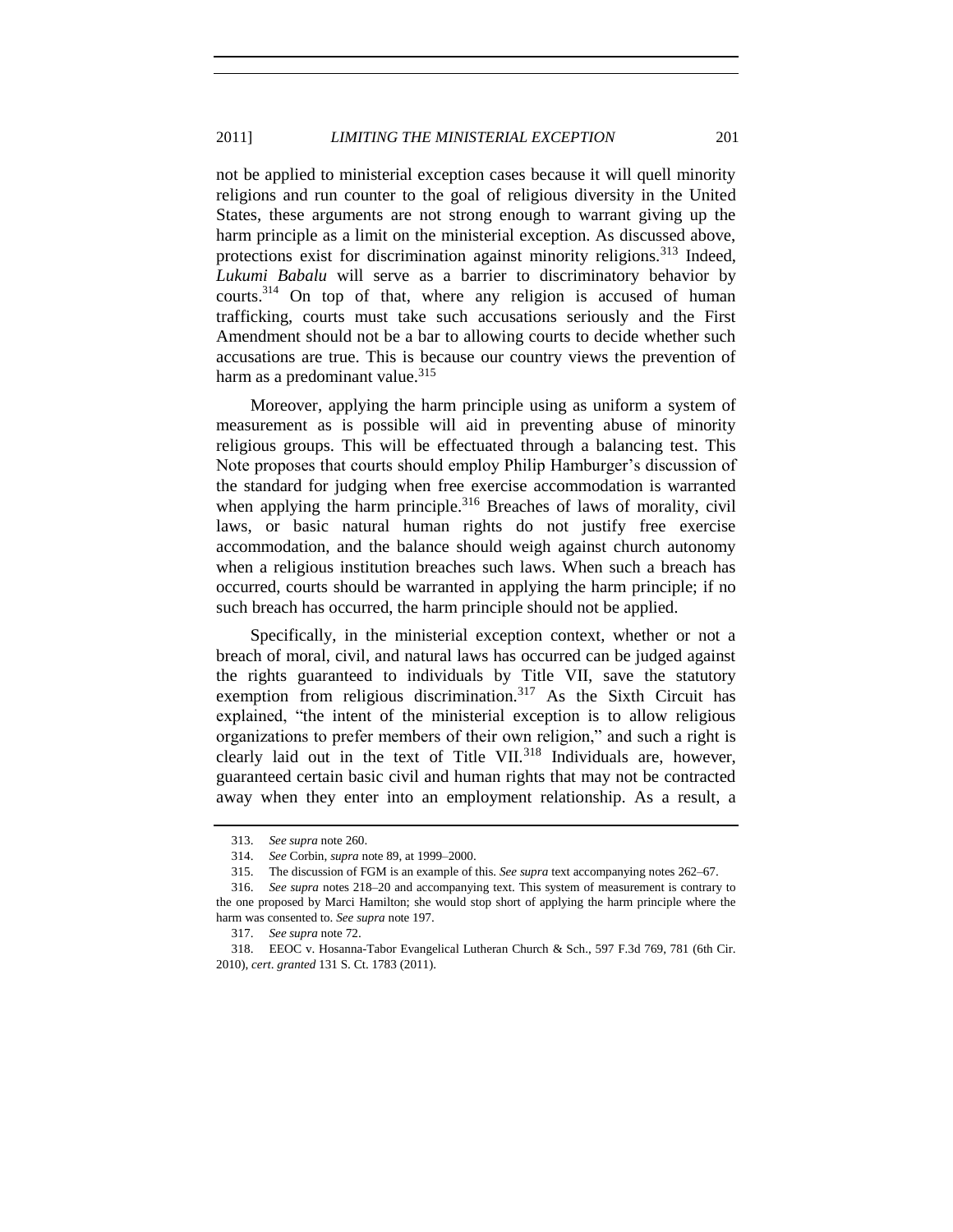religious institution may be given an accommodation up until the point that these rights are infringed; at that point, a court would be justified in applying the harm principle even if the proffered reason for a breach of moral, civil, or natural law is religiously based. This system of measurement in no way involves bright-line rules. Indeed, it is necessarily subjective, as there is no exact standard available for judging whether behavior is harmful or not. Just as the *Sherbert* test necessitates balancing the importance of the state's interest in a particular law against the right of individuals or institutions to freely exercise their religion,  $319$  so too does the harm principle necessitate balancing the harm against an individual or society in general against the right of a religious institution to be autonomous or unregulated. At the very least, harm without regard to whether that harm is religiously motivated ought to be considered by courts.

This standard of measurement would allow the harm principle to be applied in *Headley*. The harm alleged there certainly runs afoul of moral, civil, and natural laws codified in Title VII and other human rights statutes. Forcing women to undergo abortions and allowing individuals to be subjected to physical labor without adequate compensation, rest, or access to egress is sufficiently harmful to outweigh the rights of religious institutions to be autonomous. This is so even though the religious institution has a legitimate claim that these behaviors are required by religious doctrine. If the court had applied the harm principle, the right to autonomy would have been weighed against the harm to the plaintiff regardless of whether the behavior was doctrinally motivated, and an outcome in favor of the plaintiffs would have been justified if the court considered the values inherent in protecting basic human rights to be above the right to unbounded religious practices.

It must be emphasized that the harm that invokes the harm principle need not always be physical. For example, the harm caused to the pregnant women and homosexual man in *Combs v. Central Texas Annual Conference of United Methodist Church*<sup>320</sup> and in *Walker v. First Orthodox Presbyterian Church of San Francisco*<sup>321</sup> could be subject to harm principle analysis. After all, *Reynolds* and *Prince* did not center on sexual

<sup>319.</sup> Sherbert v. Verner, 374 U.S. 398, 403 (1963).

<sup>320.</sup> Combs v. Cent. Tex. Annual Conference of United Methodist Church, 173 F.3d 343, 344 (5th Cir 1999).

<sup>321.</sup> Walker v. First Orthodox Presbyterian Church of S.F., 22 Fair Empl. Prac. Cas. 762, 763 (Cal. Super. Ct. 1980). *See also supra* text accompanying not[e 67.](#page-11-0)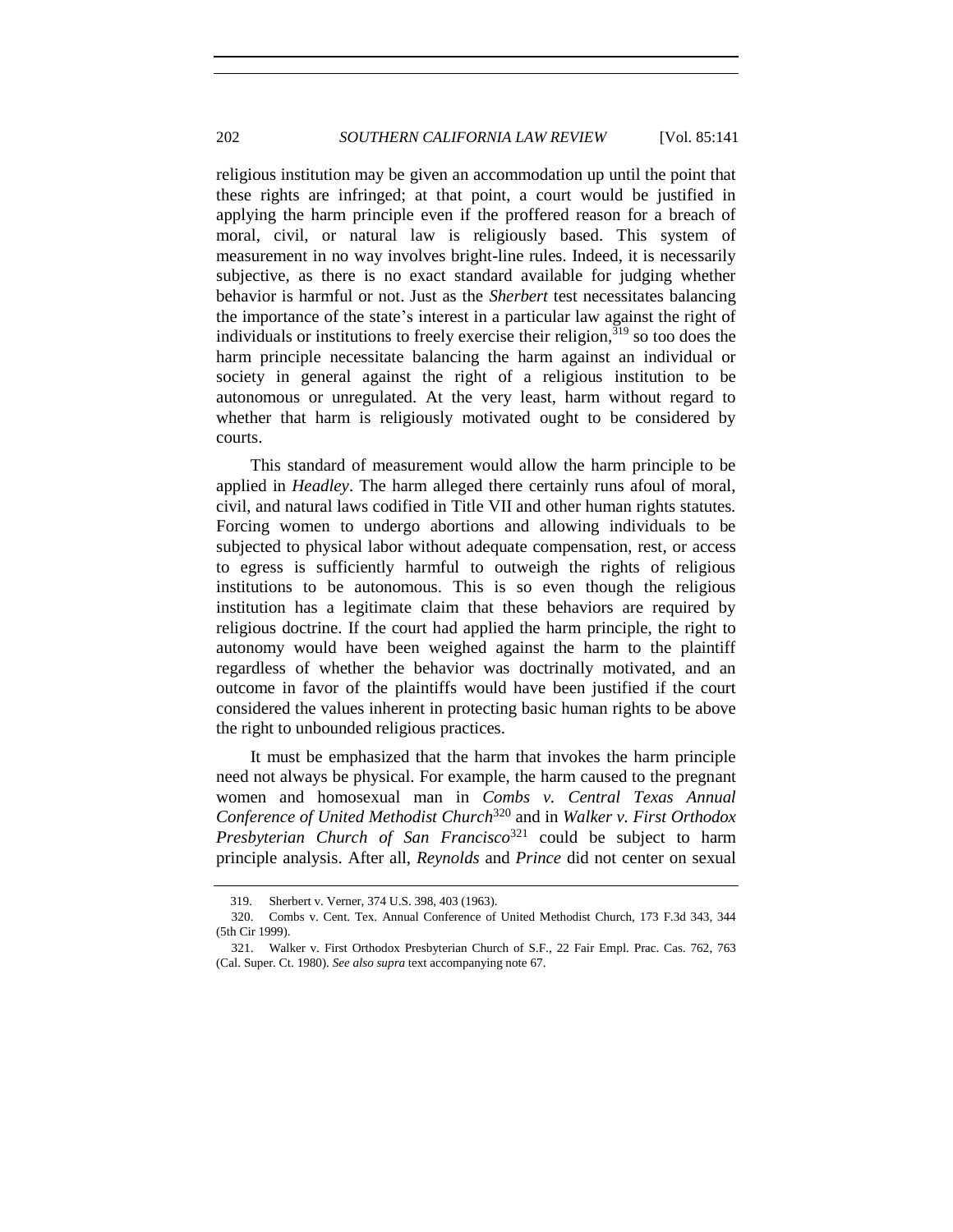# 2011] *LIMITING THE MINISTERIAL EXCEPTION* 203

abuse or physical injury—they turned on individual and societal welfare. Discriminatory treatment against pregnant women and homosexuals is contrary to the laws of this country because of the harm such discrimination causes to both individuals and to society.<sup>322</sup> Though some may argue that the harm inflicted against the Headleys is more severe than discriminatory harm, courts must be careful in drawing a line between these two types of circumstances. Is it wise for courts to accept the principle that the harm derived from discrimination and violations of rights protected by statutes like Title VII is less severe than the harm inflicted by violations of statutes like the TVPA?

In labeling activities like those the Church of Scientology is accused of as greater evils than racism, gender discrimination, and discrimination on the basis of sexual orientation, courts make a dangerous value judgment that turns years of civil rights litigation on their head.<sup>323</sup> Choosing public moral order over accommodating diverse religious beliefs that run in contravention of civil rights is not only justifiable, but also desirable for a liberal democracy—religious groups should be congruent with, or held to the same standards as, the prevailing moral standards of nonreligious groups.<sup>324</sup> To do otherwise would provide no protection for government against religion. The harm principle is capacious enough to include many types of harm within its ambit, and this Note urges courts to take it into consideration when presented with ministerial exception cases in the future.

Under these standards, not every breach of Title VII guarantees would necessitate invoking the harm principle to deny a religious institution an accommodation. As stated above, a balancing test should be used to weigh the degree of harm against First Amendment protections. In this way, religious institutions that decline to ordain female ministers would not be denied accommodations, because courts would likely not find that the harm of that action was graver than the right of the religious institution to follow

<sup>322.</sup> *See supra* note[s 66](#page-11-1)[–67](#page-11-0) and accompanying text.

<sup>323.</sup> Consider the argument propounded by Jane Rutherford that the ministerial exception implicates the Fourteenth Amendment. Rutherford, *supra* not[e 139,](#page-26-3) at 1080–82.

<sup>324.</sup> Stephen Macedo, *Transformative Constitutionalism and the Case of Religion: Defending the Moderate Hegemony of Liberalism*, 26 POL. THEORY 56, 73 (1998). *See also supra* notes [268](#page-51-0)[–72](#page-52-2) (discussing the legitimate exercise of liberal democracies to make judgments between two goals of liberalism when one goal dominates over the other). *Cf.* Nancy L. Rosenblum, Amos: *Religious Autonomy and the Moral Uses of Pluralism*, in OBLIGATIONS OF CITIZENSHIP AND DEMANDS OF FAITH: RELIGIOUS ACCOMMODATION IN PLURALIST DEMOCRACIES, *supra* note [268,](#page-51-0) at 165, 188–89 (arguing that the role of government is not to ensure congruence between religious practice and public principles but rather to limit the power of legislative majorities to grant accommodations in favor of letting the courts decide on a case-by-case basis).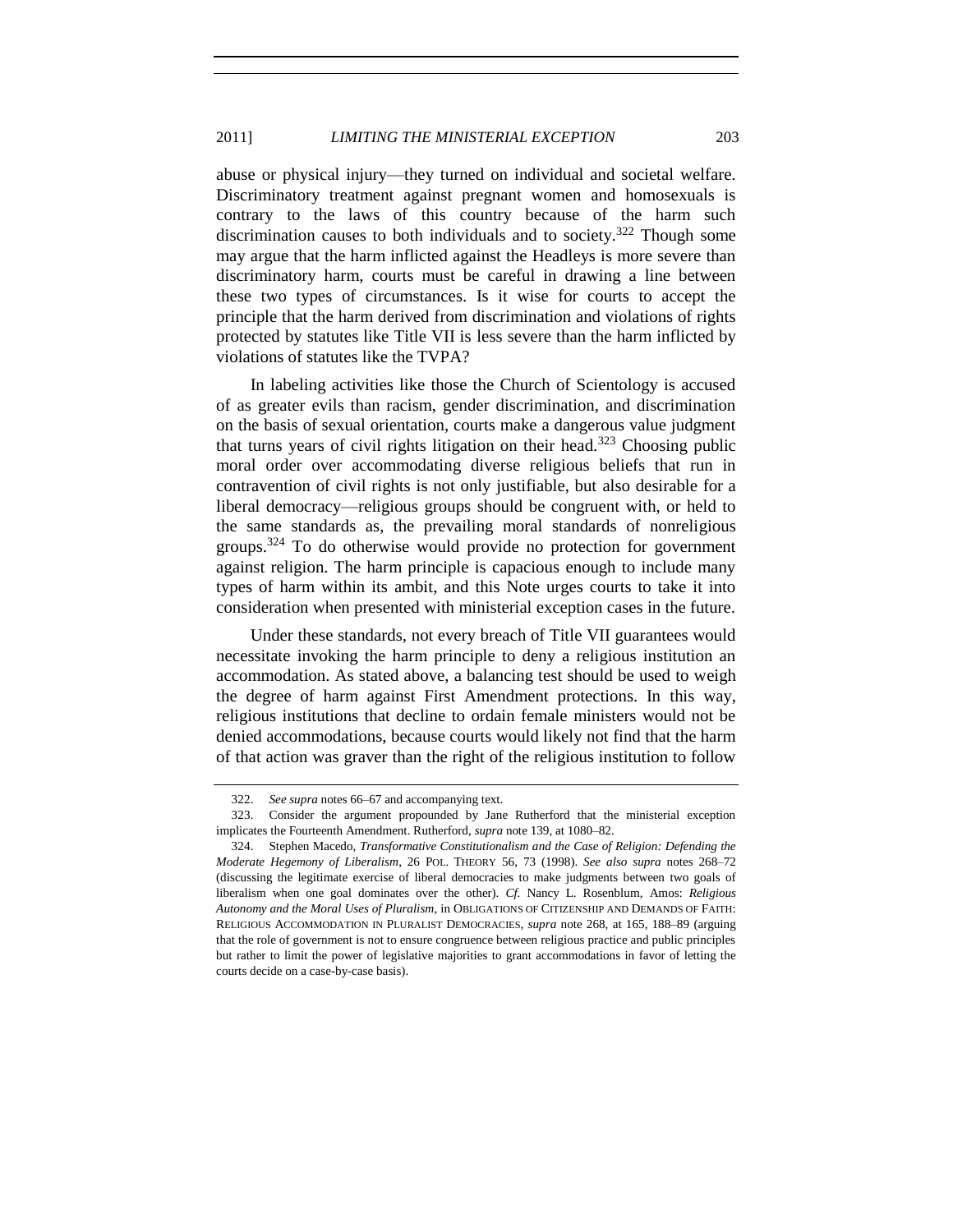long-standing doctrine. Moreover, the courts are not the only entity capable of applying this notion. If Congress finds that courts are applying the standards unevenly, it could define clearer limits through legislation, describing what behavior will be tolerated, or more clearly delineating a balancing test to be used by the judiciary.

# VII. CONCLUSION

<span id="page-63-0"></span>The ministerial exception currently exists in a relatively limitless form. Although there are valid reasons for a ministerial exception of some variety, many of these arguments have been interpreted by courts to give religious institutions a broad right to discriminate and even to treat their ministers abusively. The fact that the district court applied the exemption as it did in *Headley* signals that courts ought to limit the immunity they give to religious institutions in employment relationships with their ministers by inquiring into whether the action taken by the institution caused harm to the plaintiff. By doing so, courts will be closing a loophole.

# VIII. EPILOGUE

<span id="page-63-1"></span>While this Note was in production, the Supreme Court handed down its decision in *Hosanna-Tabor Evangelical Lutheran Church & School v. EEOC*. <sup>325</sup> In a unanimous opinion, the Court recognized the existence of the ministerial exception, finding that the Free Exercise and Establishment Clauses of the First Amendment bar suits brought by "ministers" against religious institution employers alleging employment discrimination violations.<sup>326</sup> Further, the Court held that the plaintiff, a teacher in a religious school who taught both secular subjects and a religion class, was a "minister" for purposes of her lawsuit and, as a result, was barred from pursuing her employment discrimination suit, reversing the Sixth Circuit's decision below. The Court, however, rejected the notion that lower courts should use any sort of rigid test to decide if an employee of a religious institution is a "minister,"<sup>327</sup> and offered no guidance as to the reaches of the ministerial exception. Indeed, the Court limited its holding to the case at bar:

The case before us is an employment discrimination suit brought on behalf of a minister, challenging her church's decision to fire her. We

<sup>325.</sup> Hosanna-Tabor Evangelical Lutheran Church & School v. EEOC, No. 10-553 (Jan. 11, 2012).

<sup>326.</sup> *Id.* slip op. at 6.

<sup>327.</sup> *Id.* slip op. at 15–16.